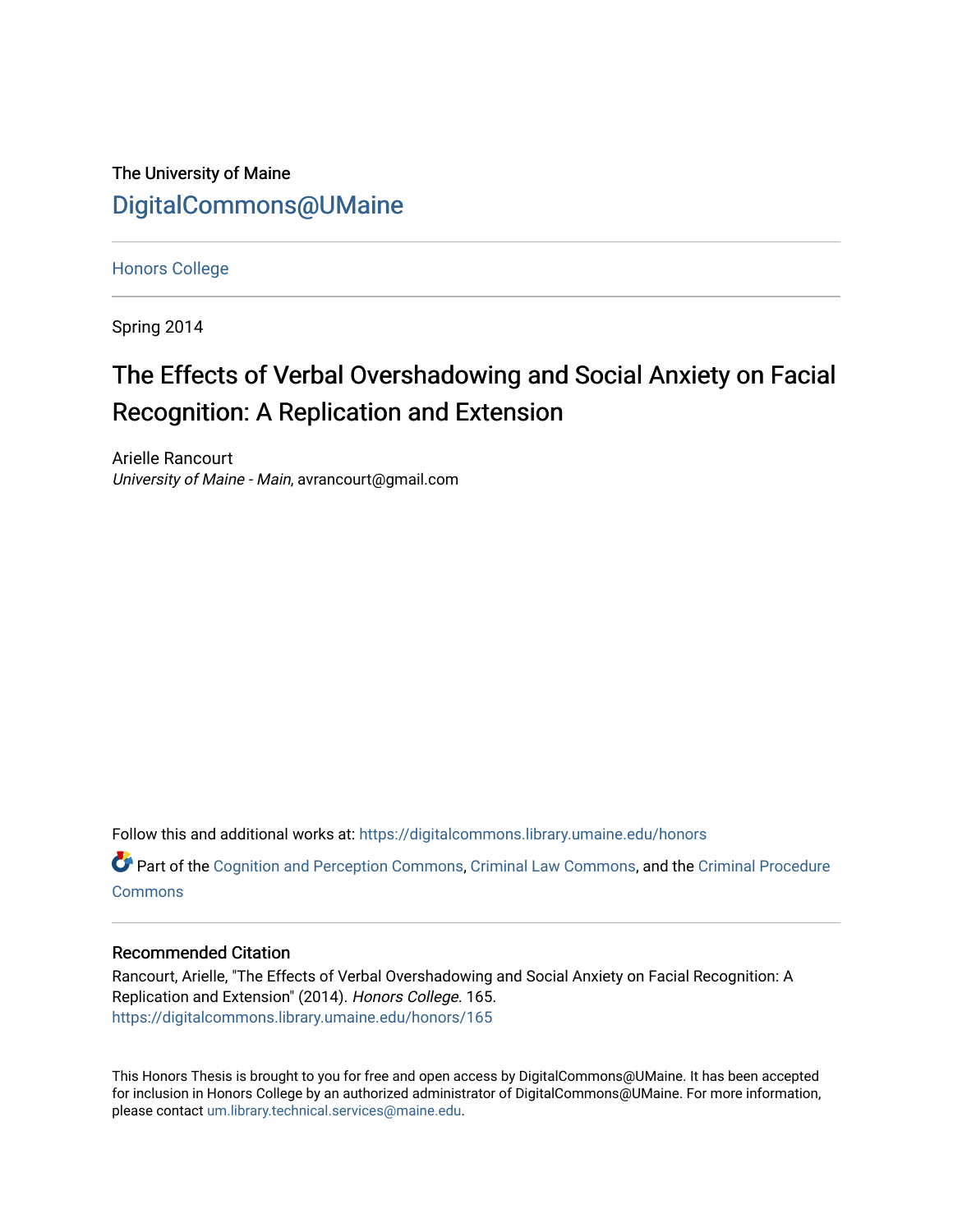# THE EFFECTS OF VERBAL OVERSHADOWING AND SOCIAL ANXIETY ON FACIAL RECOGNITION: A REPLICATION AND EXTENSION

by

Arielle Rancourt

A Thesis Submitted in Partial Fulfillment of the Requirements for a Degree with Honors (Psychology)

The Honors College

University of Maine

May 2014

Advisory Committee:

Shannon McCoy, Assistant Professor of Psychology, Advisor Jordan LaBouff, CLAS-Honors Preceptor of Psychology Marcella Sorg, Research Associate Professor of Anthropology Ryan Pickering, Doctoral Candidate Shawn Ell, Assistant Professor of Psychology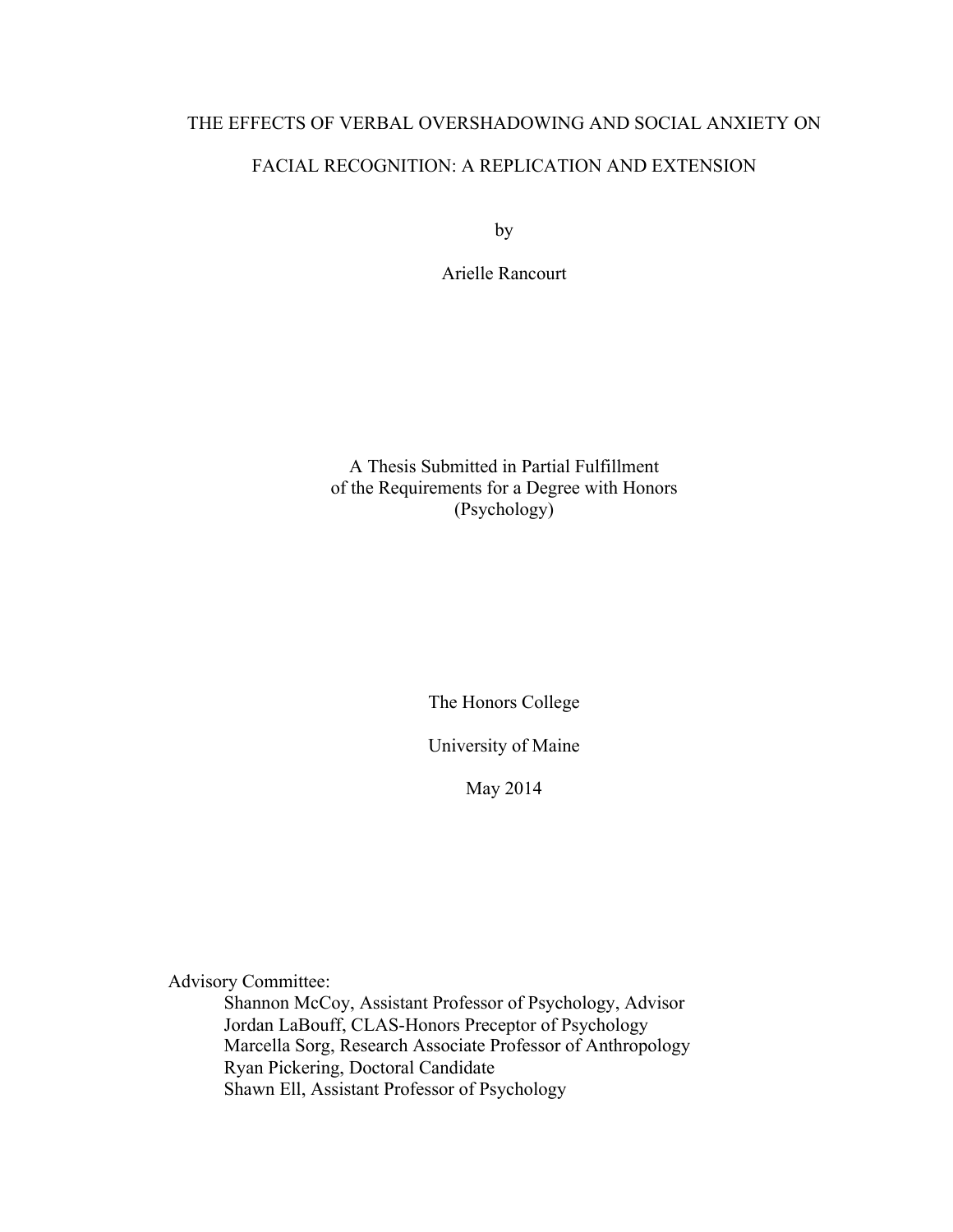Copyright 2014 Arielle Rancourt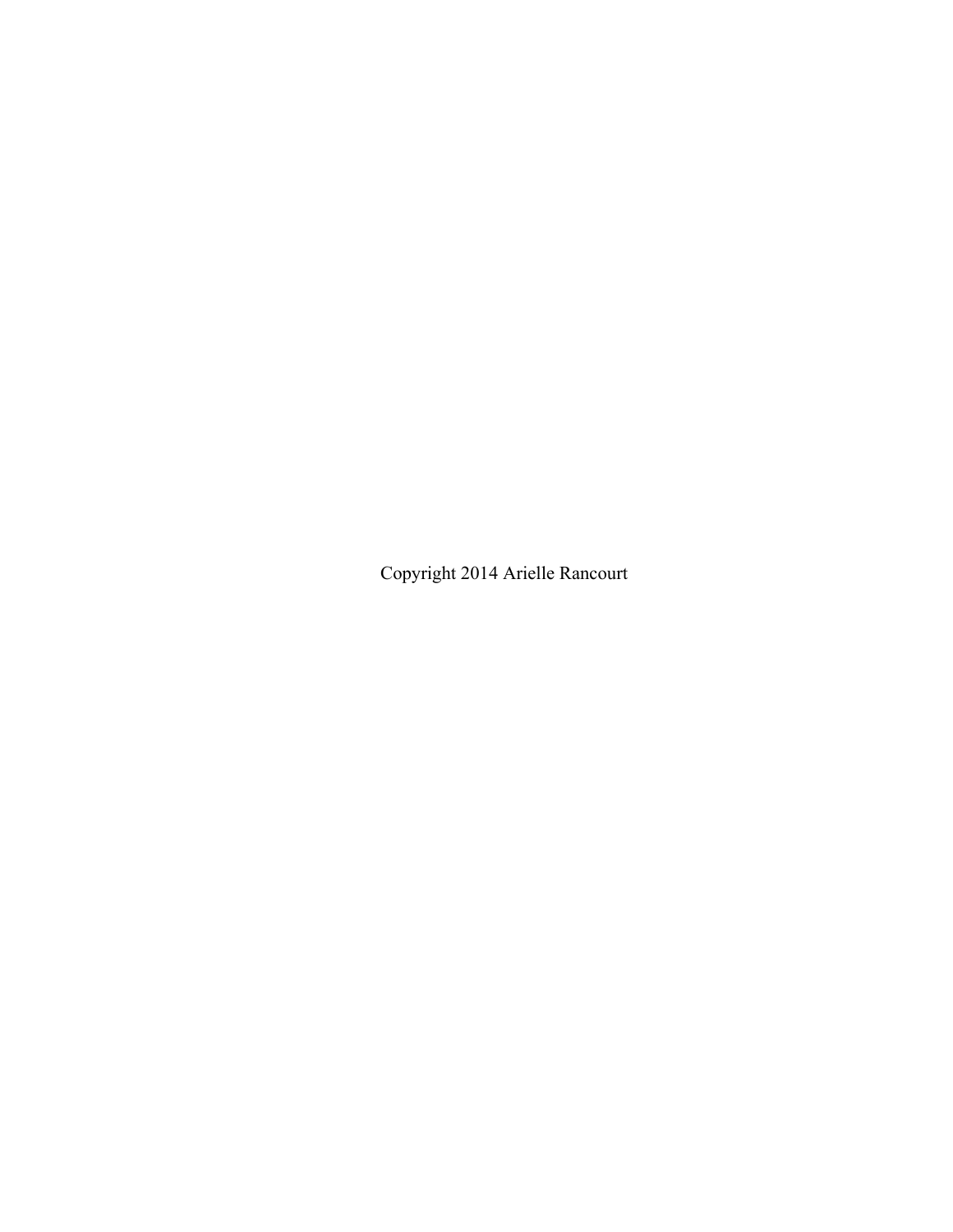#### **Abstract**

There have been 314 post-conviction DNA exonerations, and about 70% of these wrongful convictions were due to witness misidentification. Many factors affect the accuracy of a witness's testimony, including the concept of "verbal overshadowing," in which the verbal reporting of a visual memory interferes with the subsequent recognition of the visual stimuli. The present study seeks to replicate Jonathan Schooler's original findings with regard to this phenomenon (Schooler & Engstler-Schooler, 1990). The first experiment is focused on verbalizing a visual memory that is particularly hard to put into words: the memory of a face. The hypothesis for both the original study as well as the replication is that the verbal recoding will overshadow the visual memory.

Data from 122 participants was used in a replication of Schooler's experiment on verbal overshadowing. First, the participants watched a video of a robbery. Participants in the Description condition then described the robber, and participants in the Control condition listed countries and capitals. After completing a filler task, all participants were asked to pick the robber out of a lineup consisting of the perpetrator and seven distractors and rate their confidence on their decision. The results showed a similar trend as the original study: the participants in the Description condition identified the robber incorrectly more often than the Control condition.

For the second analysis, 104 participants completed both the replication study and a social phobia scale (Mattick & Clarke, 1998). Within a normal population, people with higher anxiety are expected to perform less well on facial recognition tasks, and those with lower anxiety are expected to perform better. Results from the second portion of the study showed that participants considered to be lower in social anxiety in the control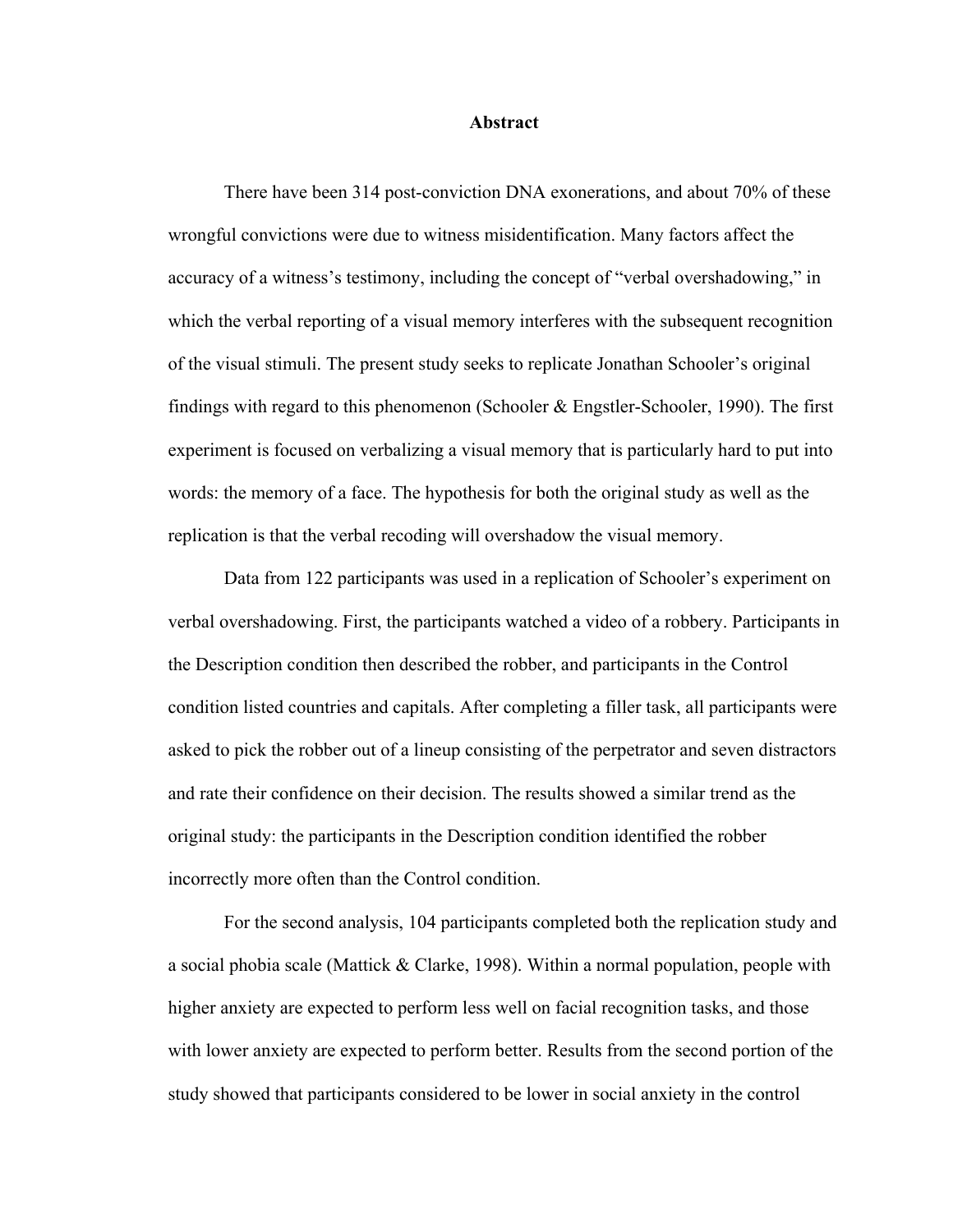condition identified the robber correctly much more often than did those in the description condition, demonstrating a verbal overshadowing effect. Participants higher in social anxiety were all around worse at identifying the robber in both the description and control conditions. These results show that social anxiety can be a moderator of verbal overshadowing. Within the control condition alone, participants with higher social anxiety were significantly less accurate at identifying the robber than participants with lower anxiety.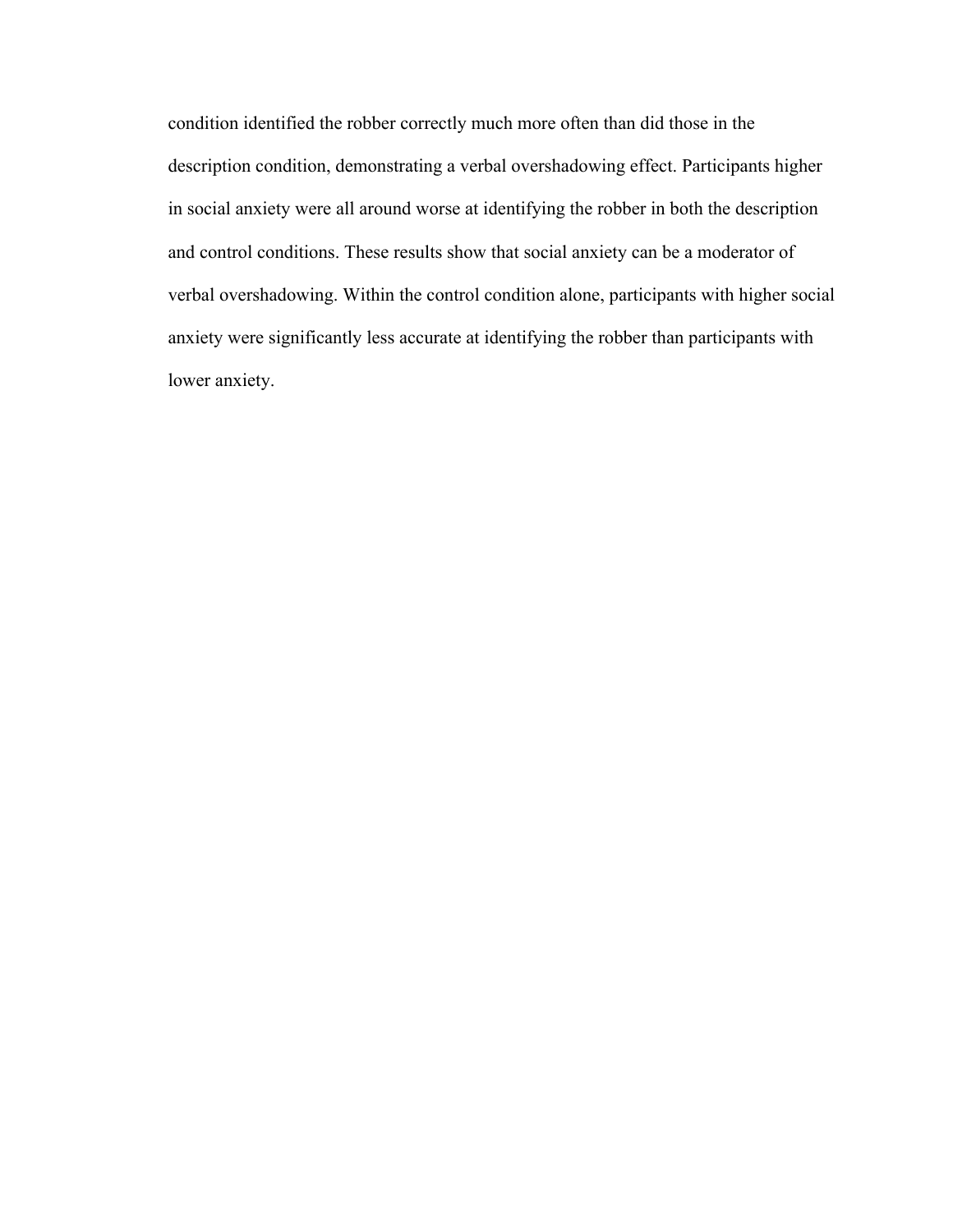# **Acknowledgments**

First and foremost I would like to thank my family and friends for all of their support in all of my endeavors in college and otherwise. Secondly, I would like to thank Dr. Shannon McCoy for all of her guidance and hard work during the lengthy process of writing this thesis.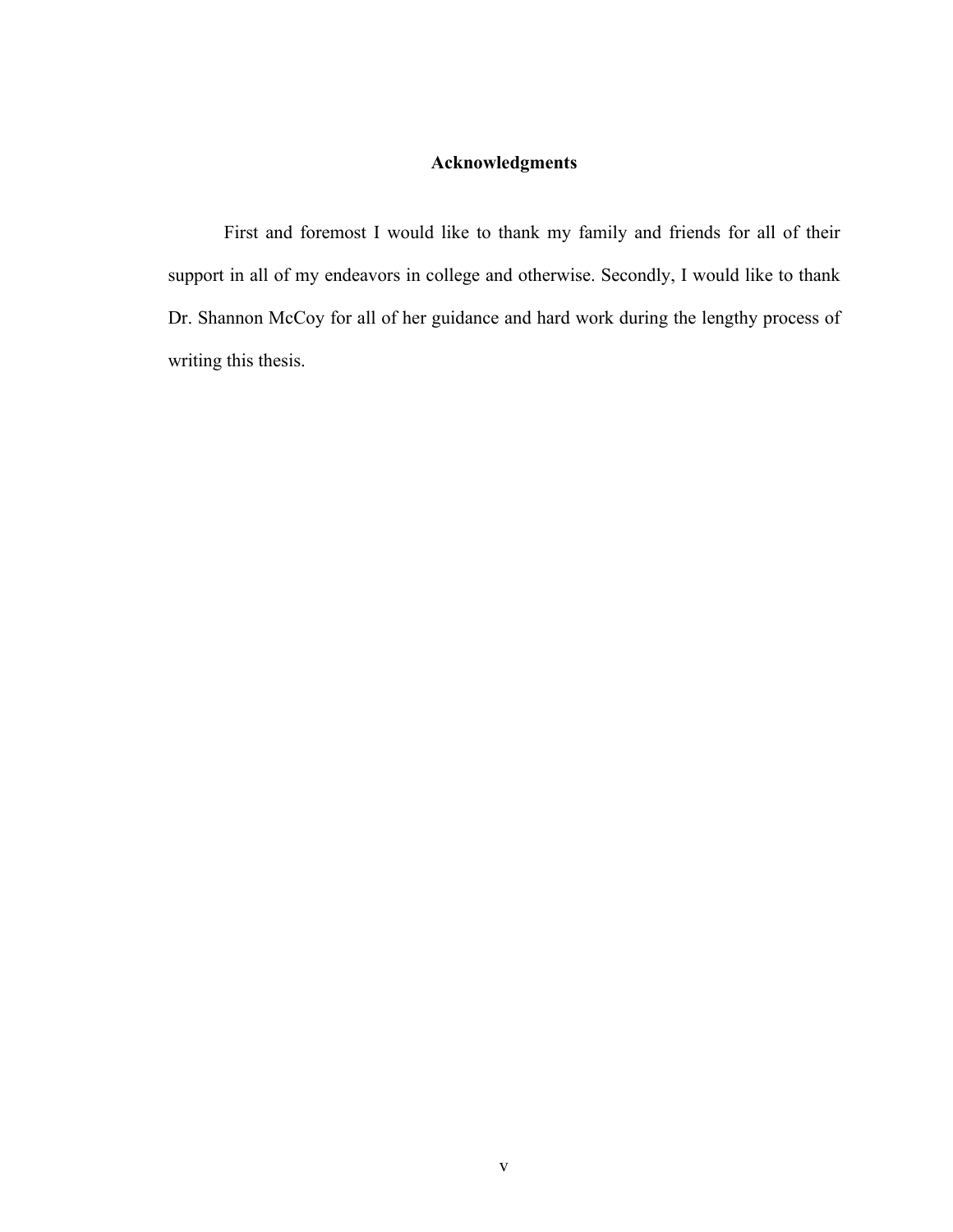# **Table of Contents**

| Is There Evidence that Social Anxiety Moderates Verbal Overshadowing?  26 |  |
|---------------------------------------------------------------------------|--|
|                                                                           |  |
|                                                                           |  |
|                                                                           |  |
|                                                                           |  |
|                                                                           |  |
|                                                                           |  |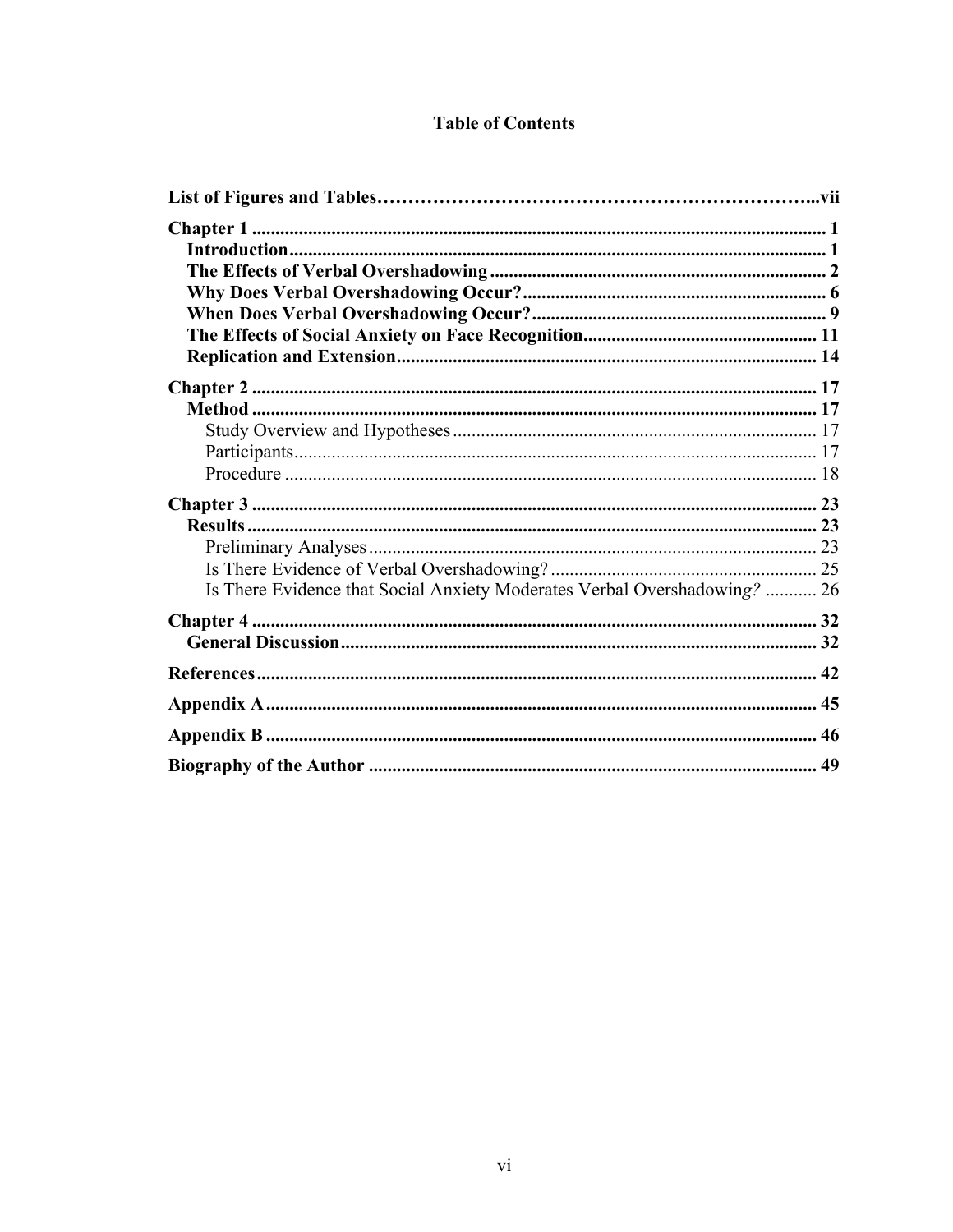# **List of Figures and Tables**

| Figure 3: Lower social anxiety participants demonstrate the verbal overshadowing        |  |
|-----------------------------------------------------------------------------------------|--|
| Figure 4: the effect of social anxiety on facial recognition in the control condition29 |  |
| Figure 5: the effect of social anxiety on facial recognition in the description         |  |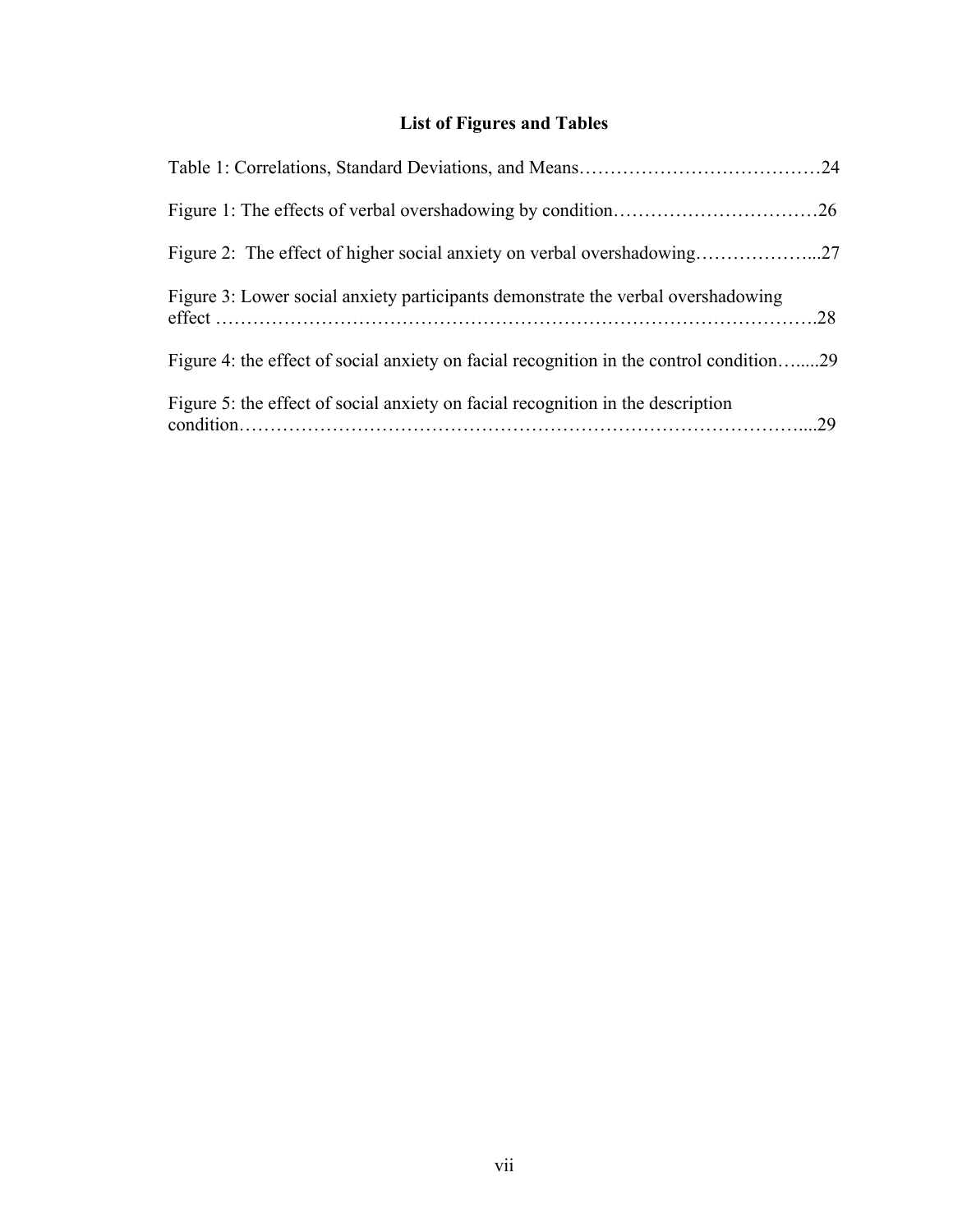## **Chapter 1**

### *Introduction*

In July of 1984, nine-year-old Dawn Hamilton was found dead in Baltimore County, Maryland. An anonymous call to the police suggested that a man named Kirk Bloodsworth not only was seen near the site of the crime, but was also seen with the victim around the time of the murder. Five additional witnesses helped police create a sketch of the potential killer. These same witnesses testified that it was Kirk Bloodsworth they saw with the victim on the day of the murder. Another witness said that Bloodsworth had mentioned doing something terrible that day that would affect his relationship with his wife.

Bloodsworth was convicted in 1985 and sentenced to death. Due to police withholding evidence from the defense, as well as challenges to statements previously made by Bloodsworth, the case was retried the following year. He was again found guilty, and was sentenced to two consecutive life sentences. At this point, the strongest evidence against Bloodsworth was eyewitness testimony. It was not until 1992 that DNA from the crime was tested; this DNA evidence excluded Bloodsworth from being involved in the murder. He was pardoned in December of 1993 and released from prison in June of 1993; before his exoneration he had spent eight years in jail, two on death row. Kirk Bloodsworth would come to be known as the first person to be exonerated through post-conviction DNA testing.

If you had found yourself on the jury in the Bloodsworth case, deciding whether to send him to prison for life, would witness testimony have been enough evidence to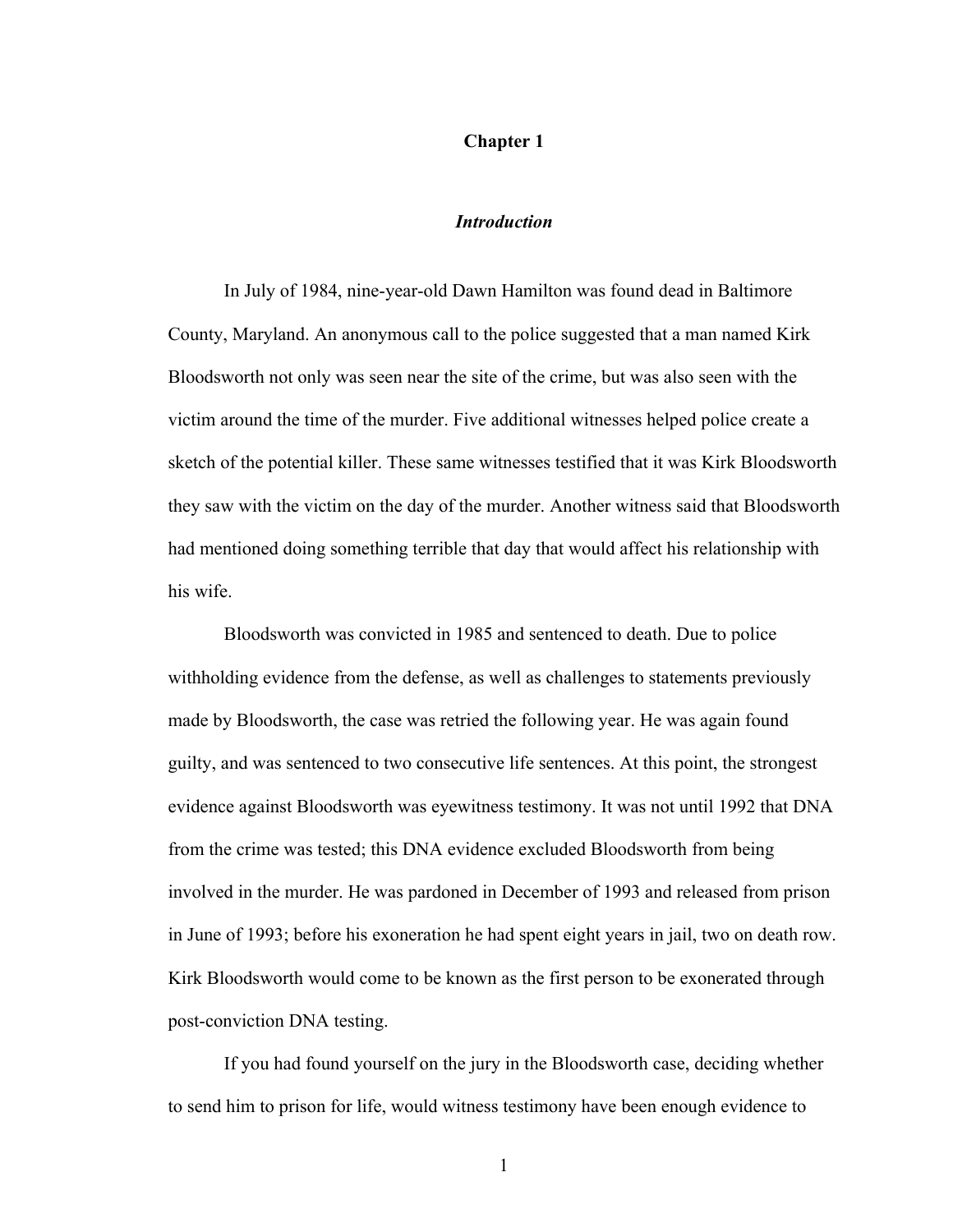convict him? Would you have decided that, beyond a reasonable doubt, Kirk Bloodsworth was guilty—with no physical evidence to support the witness testimony?

So far, there have been 314 post-conviction DNA exonerations, 247 of them since 2000. Eyewitness misidentification testimony has been responsible for over 70% of the wrongful convictions overturned by DNA testing. Unfortunately, this kind of injustice has far-reaching consequences for both individuals and society at large: 18 of the 314 exonerated defendants were sentenced to death and executed before their innocence could be proven; the average amount of time already served by the exonerated was 13.6 years; and 70% of the exonerated were people of color. Although the first case of exoneration due to post-conviction DNA testing occurred in 1989, the majority of cases have happened since 2000, 11 years after DNA testing became an efficient way of proving innocence or guilt. While DNA now provides critical assistance in the prosecution of crimes, however, experts say that DNA testing is only possible in 5–10% of criminal cases. This means that accurate eyewitness testimony will continue to be crucial. Unfortunately, there are many factors that affect the accuracy of a witness's testimony. One of these factors is verbal overshadowing.

# *The Effects of Verbal Overshadowing*

Previous research suggests that the verbal rehearsal of an event, such as being the eyewitness to an accident or a crime, might help in recollection of details later on. The idea that verbal rehearsal improves recognition of previously seen stimuli may be limited to situations in which a verbal description could discriminate the correct target face from the wrong faces (Schooler & Engstler-Schooler, 1990). Schooler and Engstler-Schooler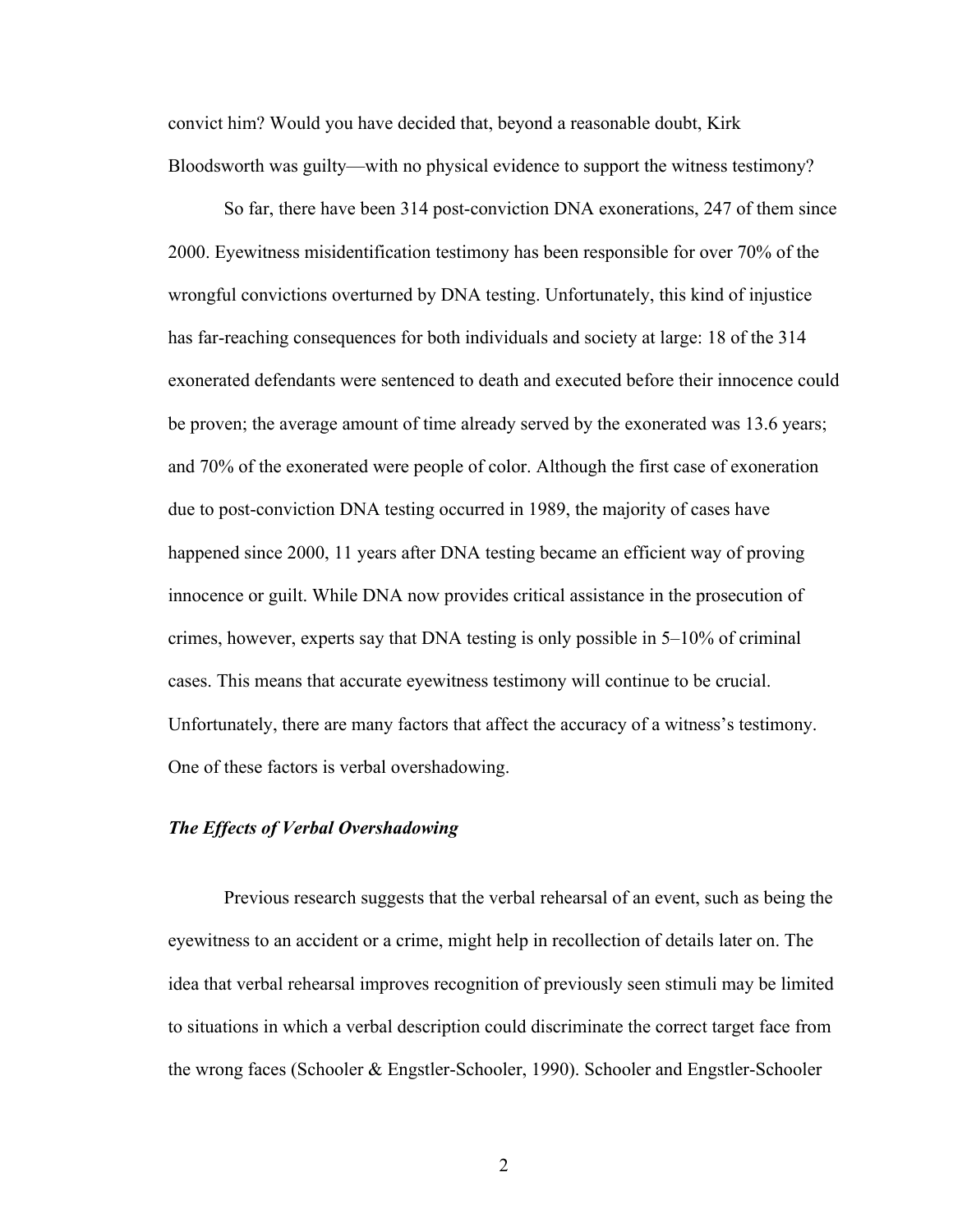had a different idea about rehearsal and memory. They conducted a study that included six different experiments to test the effect of verbal rehearsal (in this case, a written description) on the memory of a visual stimulus. Schooler's study suggests that there is interference between verbal coding (learning) and visual stimuli. Verbal rehearsal of visual stimuli may also lead to falsely recognizing a picture that fits a certain previously described theme, even though the picture was not in fact there. The term coined by Schooler for this phenomenon is "verbal overshadowing," meaning that a visual memory is not *initially* impaired by verbal information when it is first coded, but later visual memory is overshadowed by intervening verbal information. People are less likely to remember elaborative details, such as the color of someone's eyes, that are not essential to the central theme of a picture, and this can interfere with the details necessary in face recognition. Schooler also pointed out that verbal learning and visual learning are independent processes that use different parts of the brain. This means that verbal processing may limit the amount of visual information learned.

Schooler's first experiment, which is replicated in the current study, tested the effects of verbalizing a visual memory that is difficult to capture in words (a person's face) on the ability to recognize the face later in the study. In the experiment, participants were required to watch a 30-second video of a staged bank robbery, complete a 20 minute filler task, either describe the robber or list the names of states and their capitals for five minutes, choose the correct robber out of an eight-person lineup, and rate their confidence on their selection.

Recognition accuracy (correctly identifying the robber) and confidence in recognition, rated on a scale of 1 (guessing) to 9 (certain), were then evaluated. The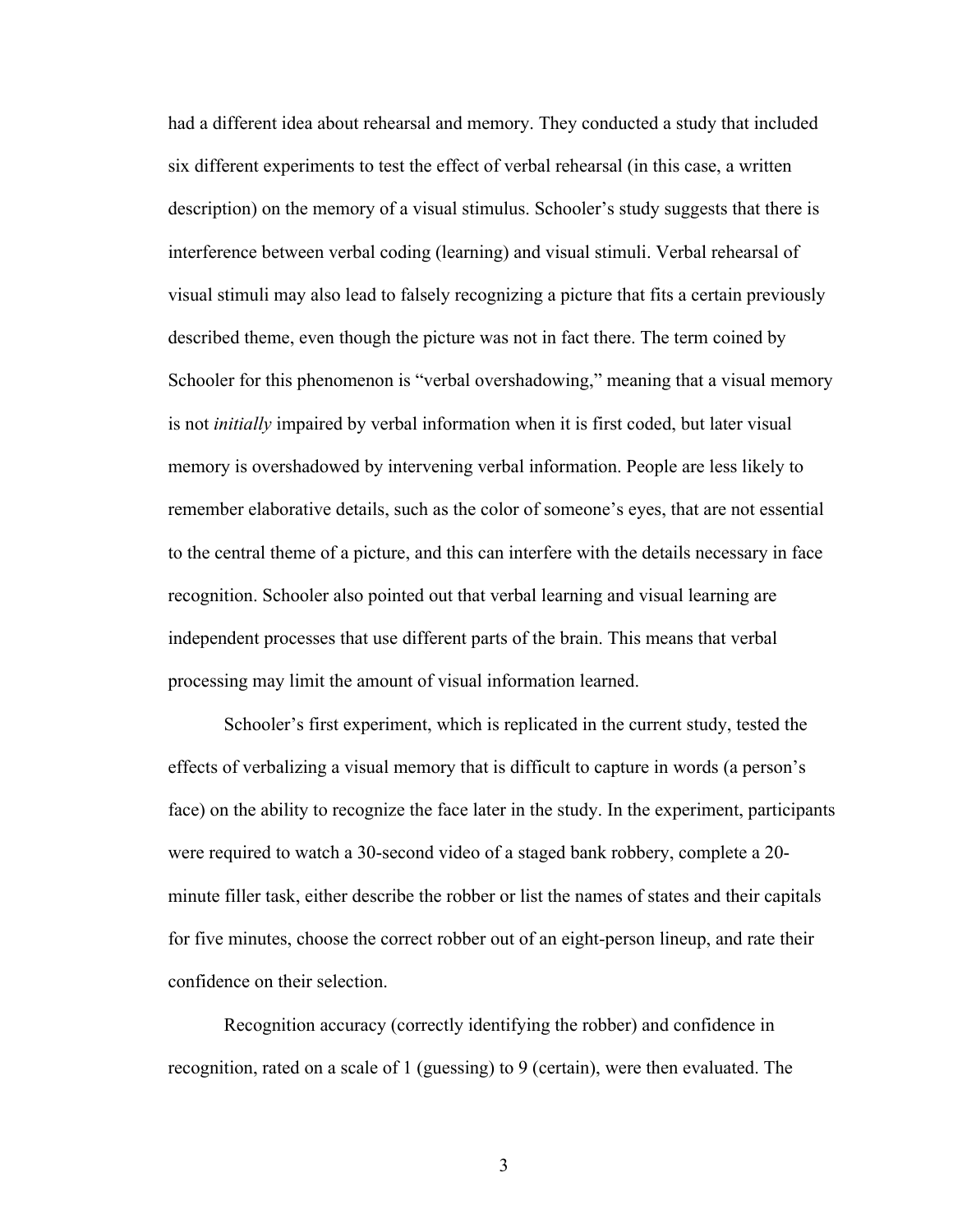results of Schooler's study were consistent with his previous research; he found that the verbal description of the robber's face impaired participants' ability to distinguish the target face from other faces (known as "distractor" faces) that might be described similarly (e.g., same color hair, same facial hair, etc.; Schooler  $\&$  Engstler-Schooler, 1990). In the first experiment, participants in the experimental condition were asked to describe the robber from a 30-second video for 5 minutes, whereas participants in the control condition were asked to work on a filler task for the same length of time. Only 38% of participants in the experimental condition correctly identified the robber, while 64% of the participants in the control condition correctly identified the robber.

Schooler and Engstler-Schooler conducted a second experiment that included a face visualization component that asked participants to imagine the face of the robber (instead of describing the robber verbally). The description of the robber in the face visualization condition was much less impaired than the face verbalization condition in correctly identifying the robber, supporting Schooler's theory that interference was due to mixed types of processing information (verbal and visual). The third experiment followed the same paradigm as Schooler's first study, but instead of verbalizing a face, participants were asked to verbalize and visualize a color. Results showed that recognition of the initial color was impaired when participants described the color, but not when they visualized the color, reflecting the results of the previous two studies (Schooler  $\&$ Engstler-Schooler, 1990). The fourth experiment replicated the first study, but added the additional condition of statement verbalization, requesting participants to recall as much as they could about the statement made by the robber in the video. Participants in the statement verbalization condition were more likely to correctly recall the robber's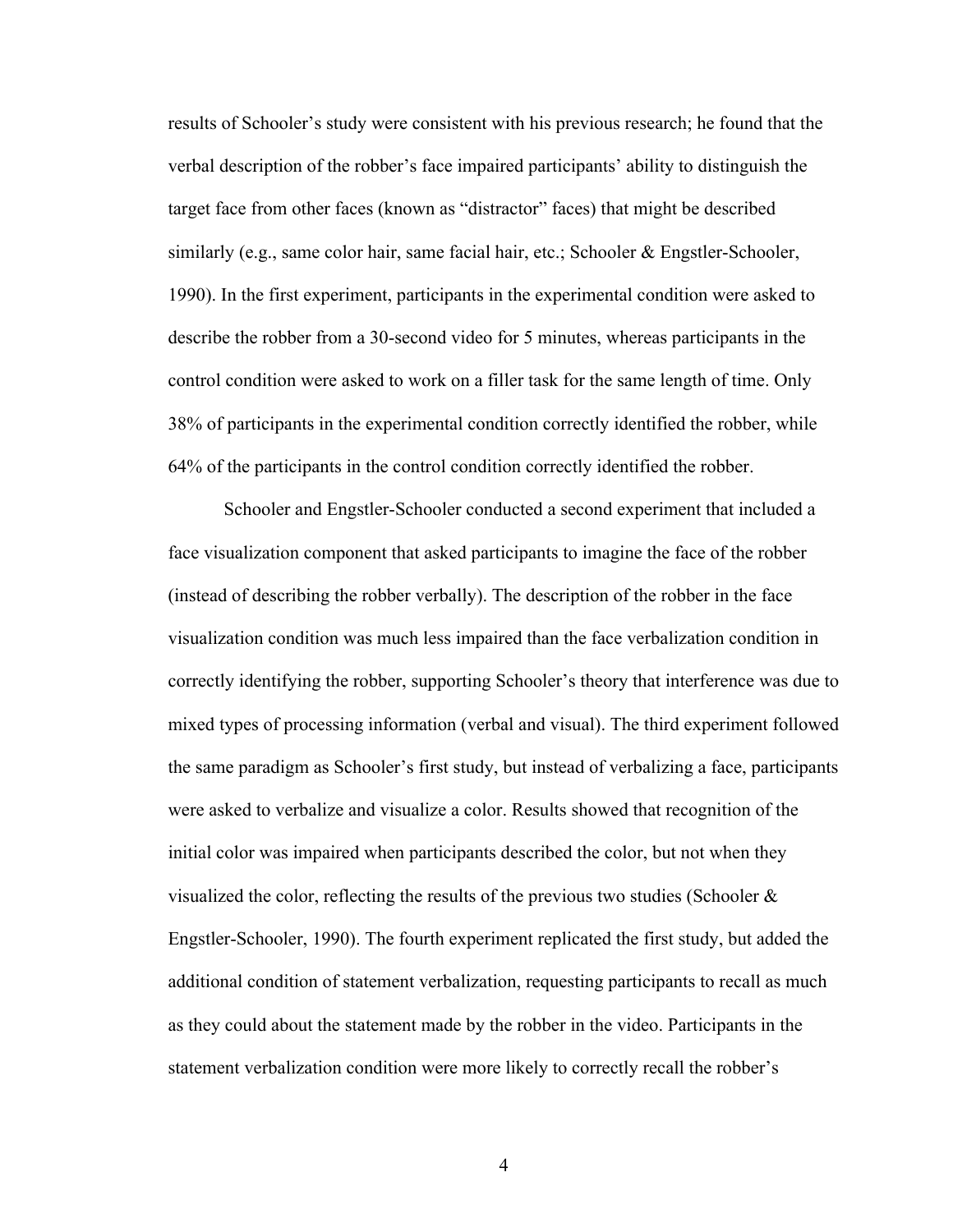statement than those in the control condition, showing a different effect than in the other experiments (Schooler & Engstler-Schooler, 1990). The fifth experiment examined recognition performance for faces and statements two days after participants completed their memory verbalizations. The results showed that the interference due to verbalization of a visual stimulus still existed. The sixth experiment added a time restraint as one of the variables, and the participants who had limited time to make a recognition decision were more accurate than participants who had unlimited time to make a selection (all of the other experiments' participants had an unlimited amount of time to select the robber from the lineup).

From the Schooler and Engstler-Schooler studies above we also learn that faces that would be described using the same language (e.g., brown hair, brown eyes, mustache etc.) make distinguishing the perpetrator from the distractors much more difficult. To go further than just someone's ability to describe a single face, Brown and Lloyd-Jones (2002) more recently found that describing a single face can impair recognition of a number of faces and cars. Unlike in Schooler's original study, Brown and Lloyd-Jones required their participants to describe in detail very specific facial features (such as a mole or freckles), which seemed to create more verbal overshadowing than just generally asking a participant to describe a face with no specific instruction. The results of this experiment showed that when participants received the general description instructions they were significantly worse at discriminating between old and new items in the condition that required participants to describe the robber, and participants were better at discriminating between old and new items in the no-description condition. The results of the experiment supported Schooler's original findings between similar experimental and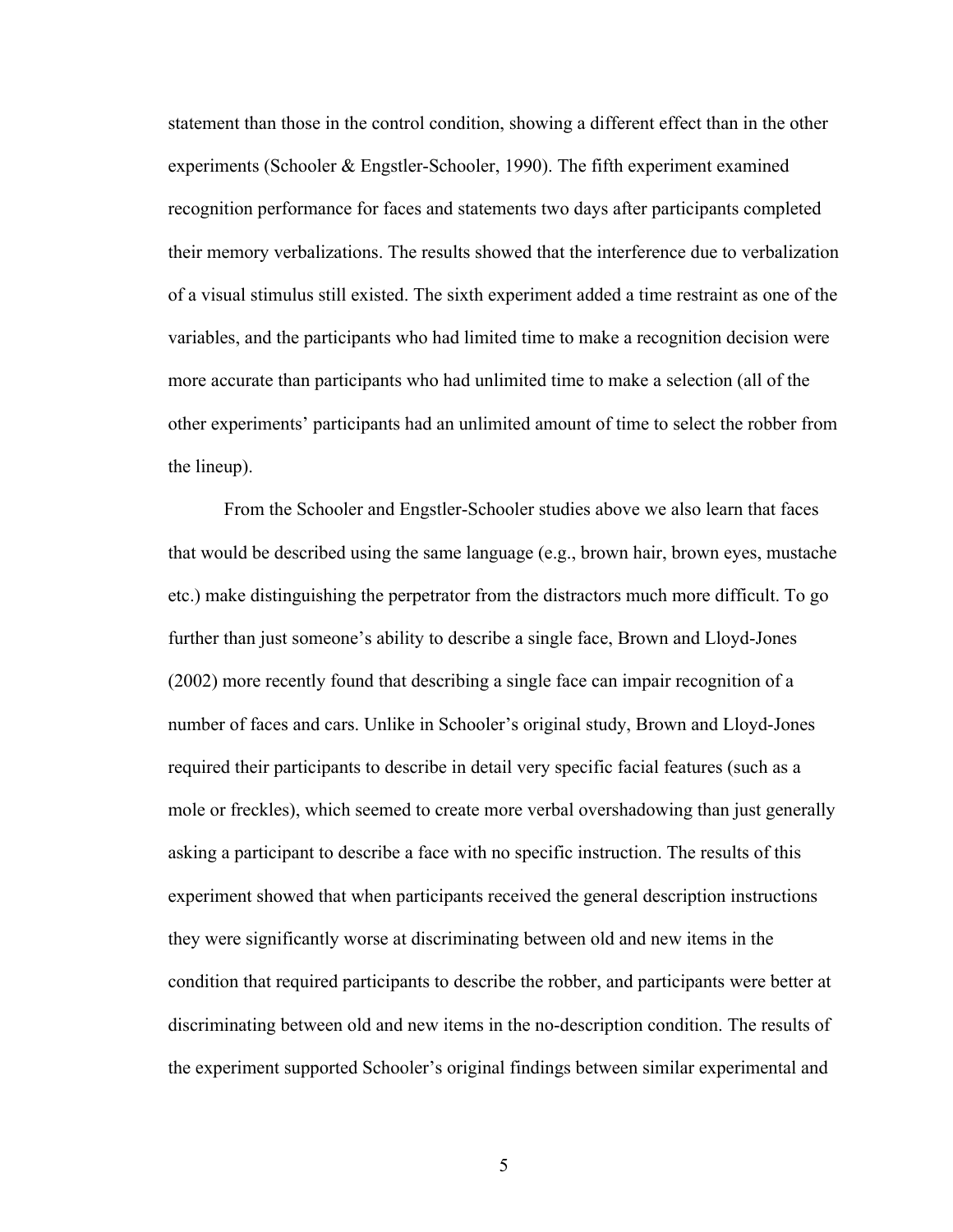control conditions (Brown & Lloyd-Jones, 2002). In the elaborative description condition, there was no significant difference between participants in the description and no-description conditions. Verbal overshadowing occurred for both face and car recognition when participants had previously described a face. This phenomenon did not occur when participants had previously described a car (Brown & Lloyd-Jones, 2002).

#### *Why Does Verbal Overshadowing Occur?*

There are two major theories that make up verbal overshadowing, "recoding interference" and "transfer inappropriate processing." Recoding interference is defined by Schooler as the tendency to rely on a verbally biased recoding at the expense of the original visual memory (Schooler & Engstler-Schooler, 1990). Transfer inappropriate processing shows that the interference caused by the verbalization of visual stimuli in the domain of face recognition is due to a switching over from nonverbal to verbal processes (Brandimonte & Collina, 2008). This shift then overpowers the activation of the part of the brain needed in nonverbal (visual) operations (Schooler, 2002). Brown and Lloyd-Jones (2002) interpreted their data as representing a transfer inappropriate retrieval. When study participants described the face, there was a stronger shift to verbal processing from visual processing than when participants described a car. Brandimonte and Collina (2008) conducted three experiments examining both recoding interference and transfer inappropriate retrieval. The participants were asked to name the object during encoding (learning); if this name was given to the participant again at retrieval, verbal overshadowing was avoided. These results strongly support recoding interference in verbal overshadowing. There was no interference from visual to verbal processes (i.e.,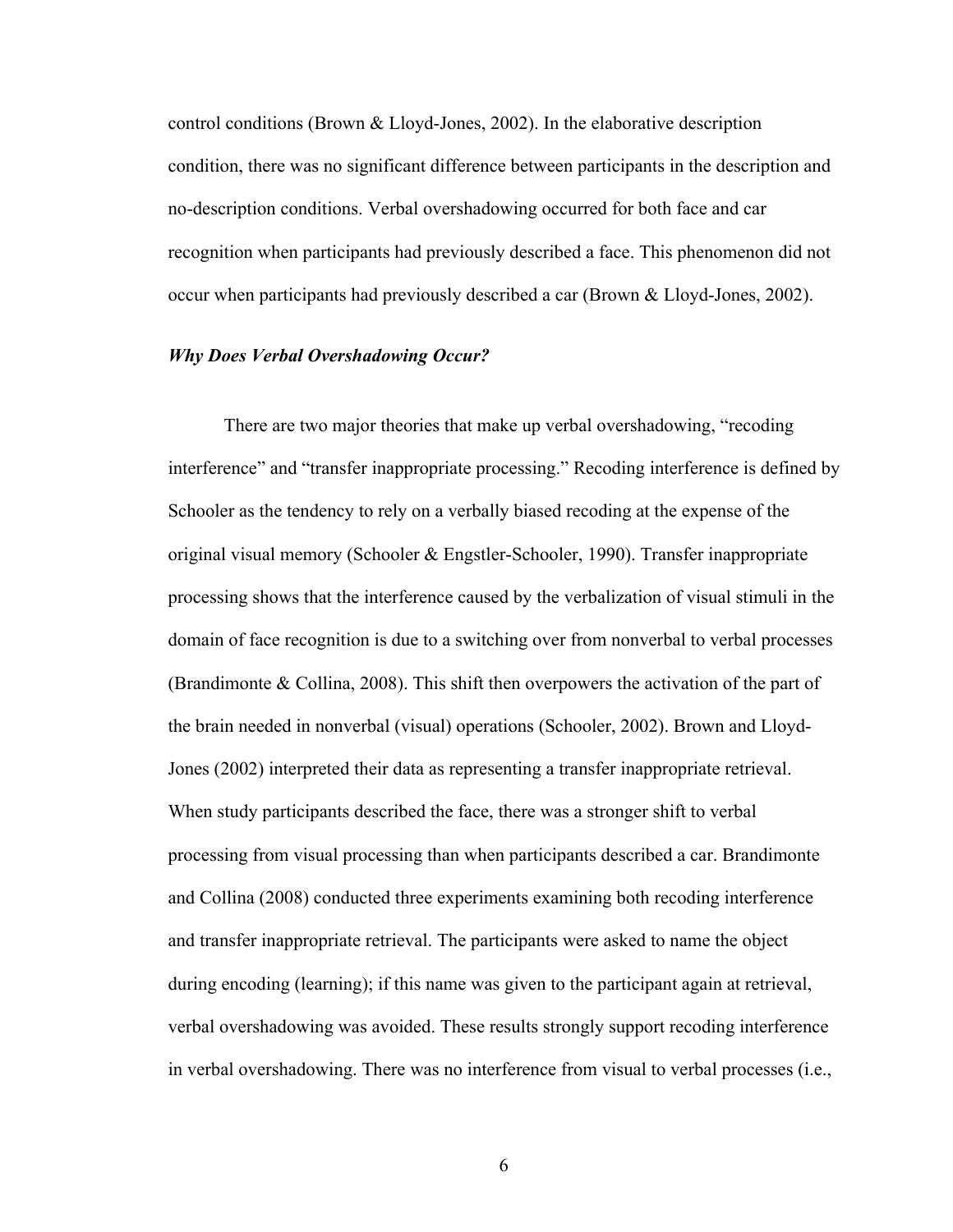transfer inappropriate processing), but, rather, the verbal "name" at encoding that was represented at retrieval helped memory. This shows that cues, whether verbal or visual, can help memory during retrieval.

While Schooler has suggested that mixing modalities interferes with memory (1990), Vredeveldt, Hitch, and Baddeley (2011) have provided evidence that tasks in the same modality can interfere more with memory. Some strategies, such as eye closure during recall, have been shown to help reduce the effect of verbal overshadowing. With regard to eye closure, one hypothesis is that closing one's eyes improves memory by eliminating distractions in the environment that would otherwise require split attention, allowing concentration to be focused on one task. A second hypothesis by Vredeveldt, Hitch, and Baddeley is that visual environmental interference will decrease later recall of visual details from a witnessed event, even though everything is being visually processed. The term "modality-specific interference" is used to describe this phenomenon: two visually processed pieces of information, although they use the same visual "mode," interfere with each other. To help prevent this interference and improve recall of visual details, visualization of the witnessed event is suggested.

Also, in accordance with the concept of modality-specific interference, auditory distraction impairs recall of auditory data. In general, basic information seems to be more ingrained in memory and is therefore remembered more easily than specific details, which are much more easily disrupted by general and modality-specific interference from the environment (Vredeveldt, Hitch, & Baddeley, 2011). These specific details are what distinguish one face from another face, and any environmental disruption, verbal or visual, seems to impair recall of specific details—potentially disrupting eyewitness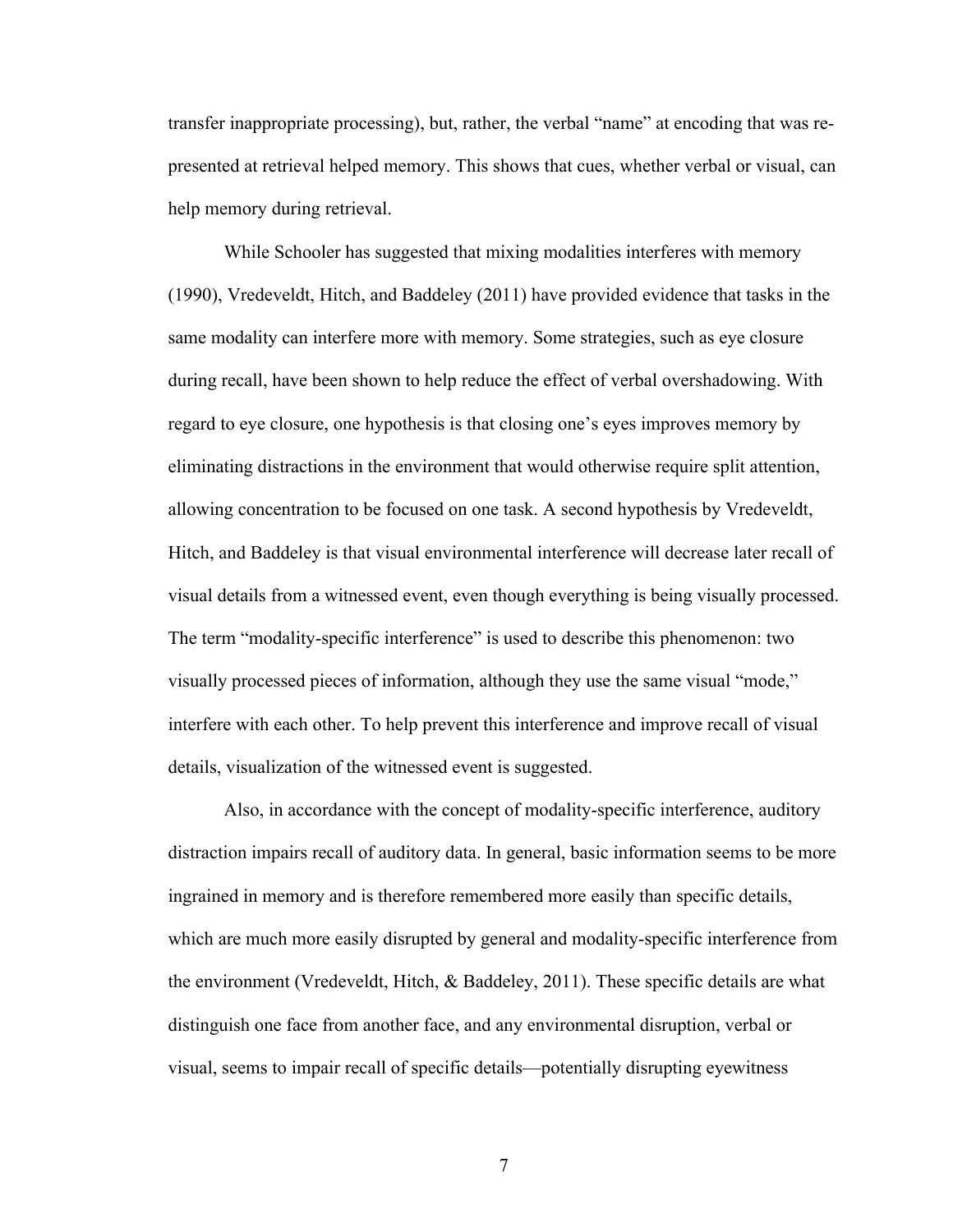testimony. Overall, Vredeveldt, Hitch, and Baddeley found that any sort of distraction would impair recall and potentially create false memories of an event.

Chin and Schooler (2008) described three accounts to attempt to describe verbal overshadowing: the content account, the processing account, and the criterion shift account. Schooler and Engstler-Schooler (1990) first explained the content account as recoding interference in hard-to-describe visual stimulus being overshadowed by verbal recoding. To describe the processing account, Macrae and Lewis (2001) conducted an experiment using a Navon letter (a large letter comprised of small letters). Participants watched a video of a robbery and then were assigned to read either the global letter (the larger letter) or the local letters (the smaller letters) as a filler task; there was also a control condition in which participants completed a filler task. The results showed that verbal overshadowing is present when a processing shift from global reading to local reading occurs, which is represented when participants had to switch from reading the global letter to the local letters, because the brain processes these differently.

The criterion shift account can be illustrated by an experiment conducted by Clare and Lewandowsky (2004) in which there was evidence that a so-called forcedchoice paradigm (not giving a "target not present" choice) eliminated verbal overshadowing. If a participant had to choose the robber from the video out of a line up of 8 men, rather than choosing a correct or incorrect robber, "target not present" is a third option. Offering a "target not present" choice leads participants to make more conservative decisions, as if it is an easy way out of making a definite decision.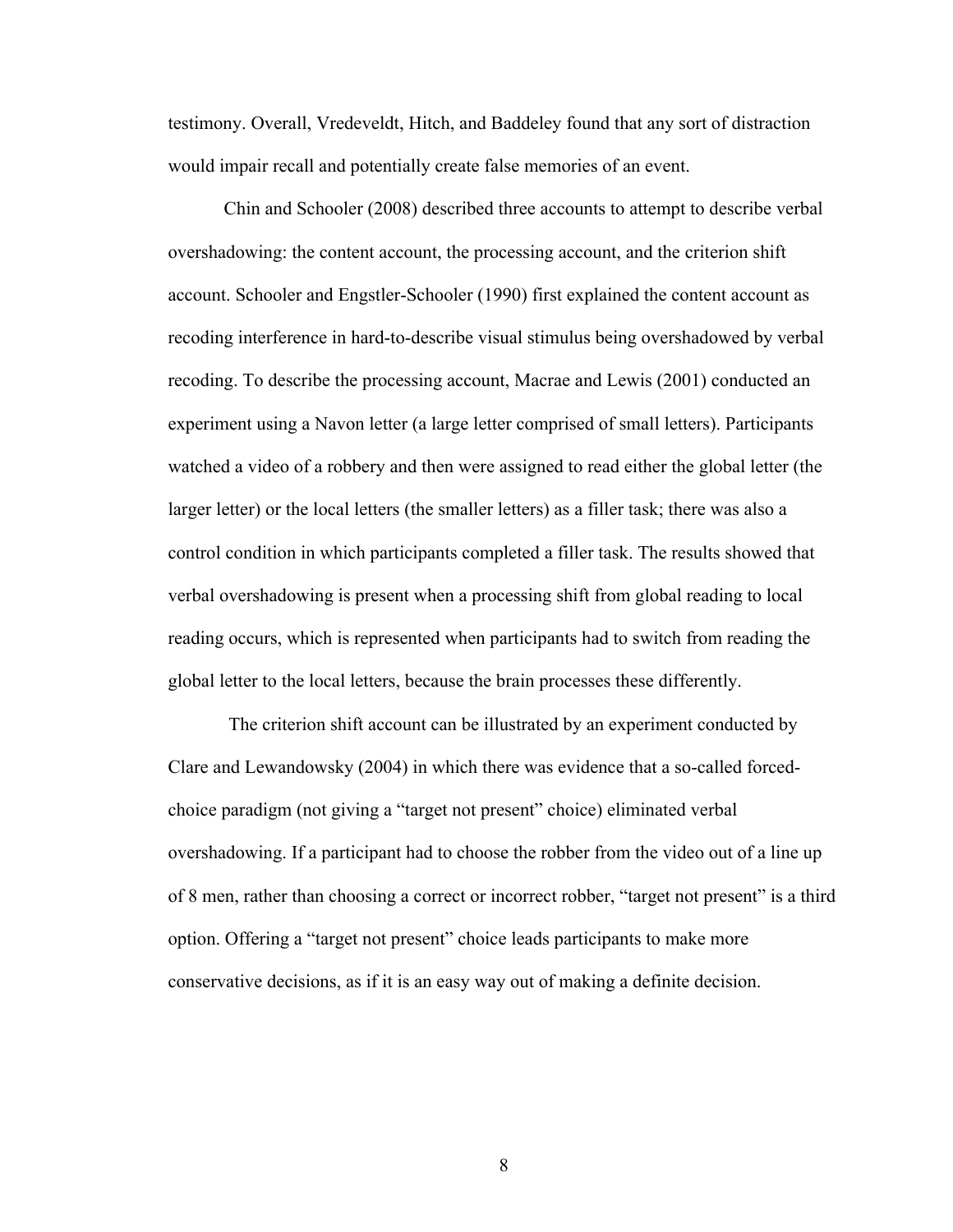#### *When Does Verbal Overshadowing Occur?*

Meissner and Brigham (2001) conducted a meta-analysis of 29 comparisons on the size of the verbal overshadowing effect. The meta-analysis demonstrated a small but significant interference between using verbal coding and visual stimuli. The length of post-description delay (i.e., whether the participant selects the robber immediately after the descriptions task or must wait a certain amount of time between the description task and the selection of the robber) was also significant. According to Meissner and Brigham's analysis, the verbal overshadowing effect was more likely to occur when the lineup selection immediately followed the description task. In addition, Meissner and Brigham found that the type of description instruction given to the participants had an effect on their recall accuracy. When participants were given elaborate descriptive instructions, beyond the general instruction on free recall, verbal overshadowing was more likely to occur.

Another variable that can affect verbal overshadowing is age. In the current study, the mean age was about 18, with little variance. Kinlen, Adams-Price, and Henley (2007), however, looked at participants of different ages. Older adults are presumed to be more accurate at identifying a visual stimulus after verbally describing the stimuli because they have a wider range of vocabulary that can help them describe harder visuals. Although Kinlen, Adams-Price, and Henley used three conditions instead of the two in the current study (control, verbalization, and visualization), age was found to be a statistically significant factor in whether a participant could correctly identify the robber. 52.9% of the older adults correctly identified the robber in the verbalization condition, while only 10% of young adults correctly identified the robber.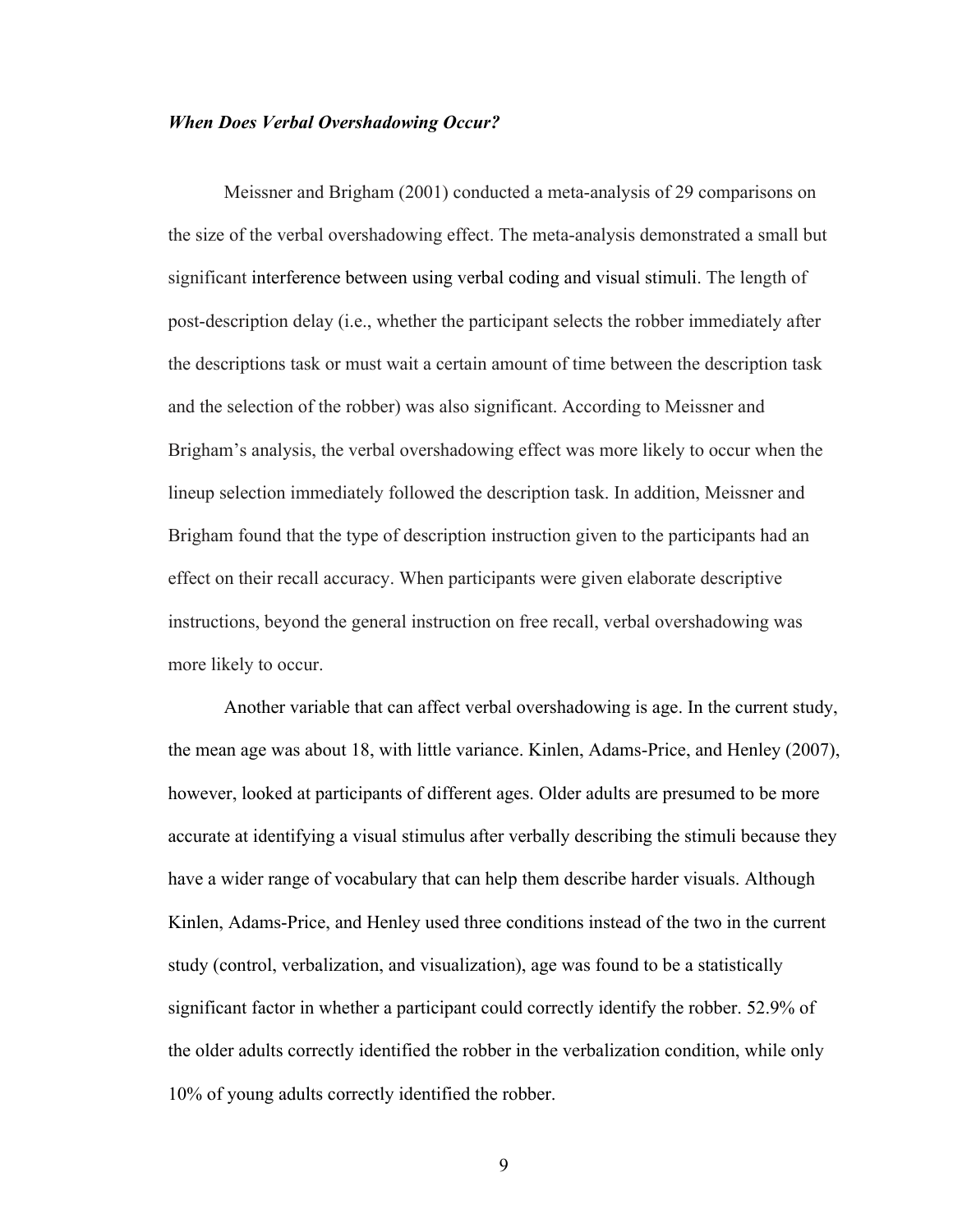Verbal overshadowing not only affects hard-to-describe visual stimuli like faces, it also affects recall of colors. Each participant in the studies by Schooler and Engstler-Schooler (1990) was assigned to verbalize color (i.e., describe the color using words) or visualize color (i.e., imagine the color silently); there was a control with neither of these. The participants were given the same instructions as in Schooler's experiment with face verbalization, face visualization, and control. The results showed that verbal description of the color reduced memory performance, concurrent with the results from the earlier face recognition results.

If color is used as a retrieval cue of a previously seen image, however, the outcome is different. Brandimonte, Schooler, and Gabbino (1997) conducted a study on verbal overshadowing on easy-to-describe objects (e.g., a cow, a horse, etc.) and hard-todescribe objects (a specific face, color, etc.), and the use of color as a cue at the time of memory retrieval. The results of multiple experiments showed that verbal overshadowing can be caused by verbally recoding, or replacing, visual images at the time of learning, but the original visual representations are not lost, they are simply overshadowed by the verbal representation during memory retrieval. The use of object color, present at learning and again present during retrieval, seemed to prevent verbal overshadowing from occurring by preventing a transfer inappropriate processing shift from affecting memory retrieval (Brandimonte, Schooler & Gabbino, 1997).

Schooler and Engstler-Schooler (1990) suggested that verbal rehearsal of visual stimuli might lead to a participant falsely recognizing a picture that fits into the theme of a previous description, even though the picture was not there. Brainerd and Reyna (1998) conducted multiple experiments testing false memories during "gist memory" word tasks.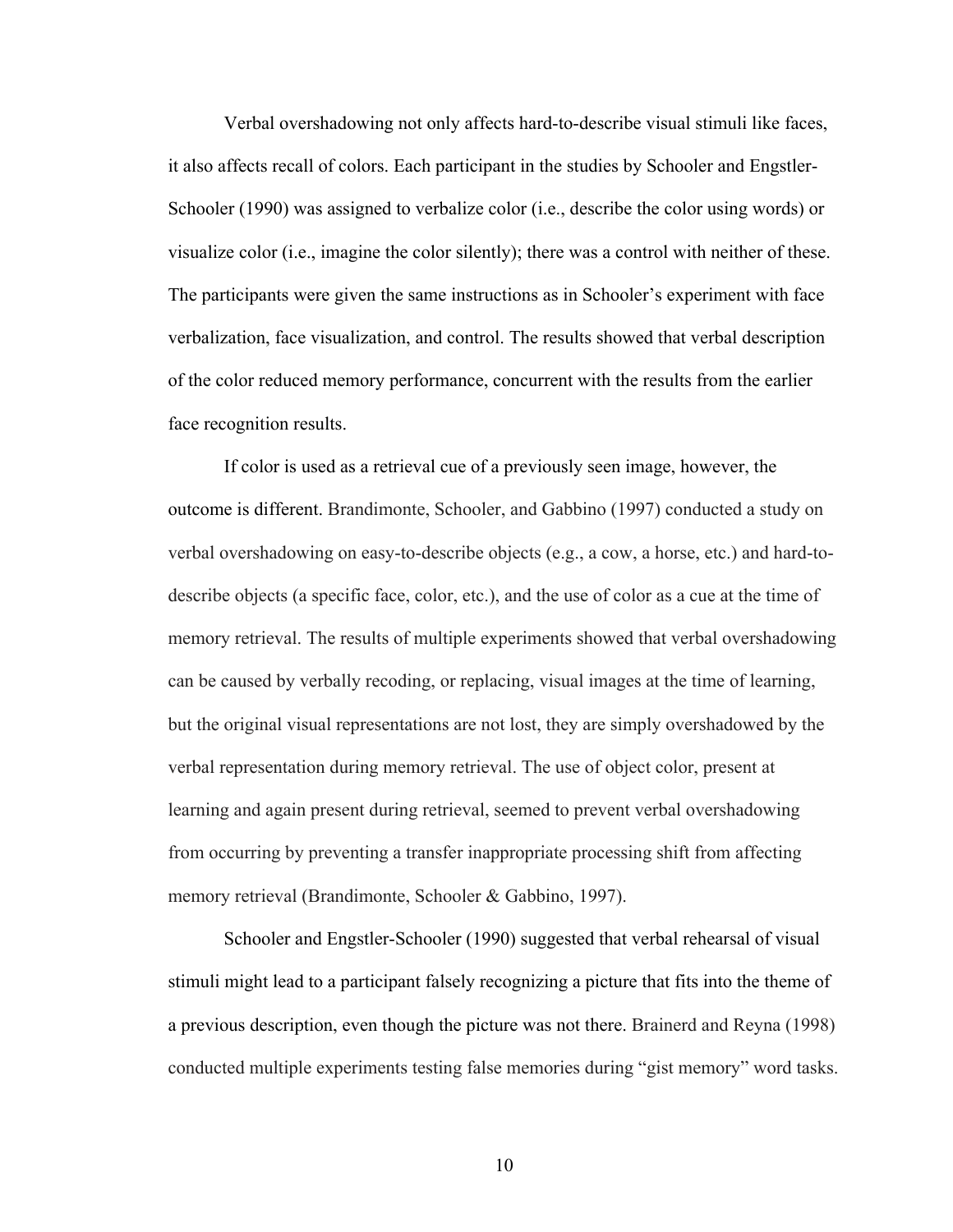The results of their experiments showed that when the word task had many items that cued the general theme ("strong gist"), the distractor words were accepted more (distractors with strong gist were words that had not been previously studied but fit into the previously studied category) than the target words that were previously studied. Therefore, false memories were created based on the category themes that were presented. This evidence could help explain false memories created in eyewitness situations, because witnessed crimes are a powerful theme and statements could include theme-based false memories.

The accuracy of eyewitness testimony depends on many different factors, such as a witness's state of mind when seeing a traumatic event. Bate, Parris, Haslam, and Kay (2010) looked at the influence of a person's emotion in social situations—also known as socio-emotional functioning—on face recognition ability. The participants were split by low and high levels of empathy and asked to complete a facial memory test; the results showed that the participants with high empathy achieved higher scores than those with low empathy.

#### *The Effects of Social Anxiety on Face Recognition*

Face recognition ability seems to vary within a normal population, and social anxiety is another factor that could moderate facial recognition. Some research has been done on how anxiety may affect someone's ability to recognize facial expressions and affect, but there has been much less research about social anxiety and the recognition of identity, mainly determined by an individual's face. One of the original studies on facial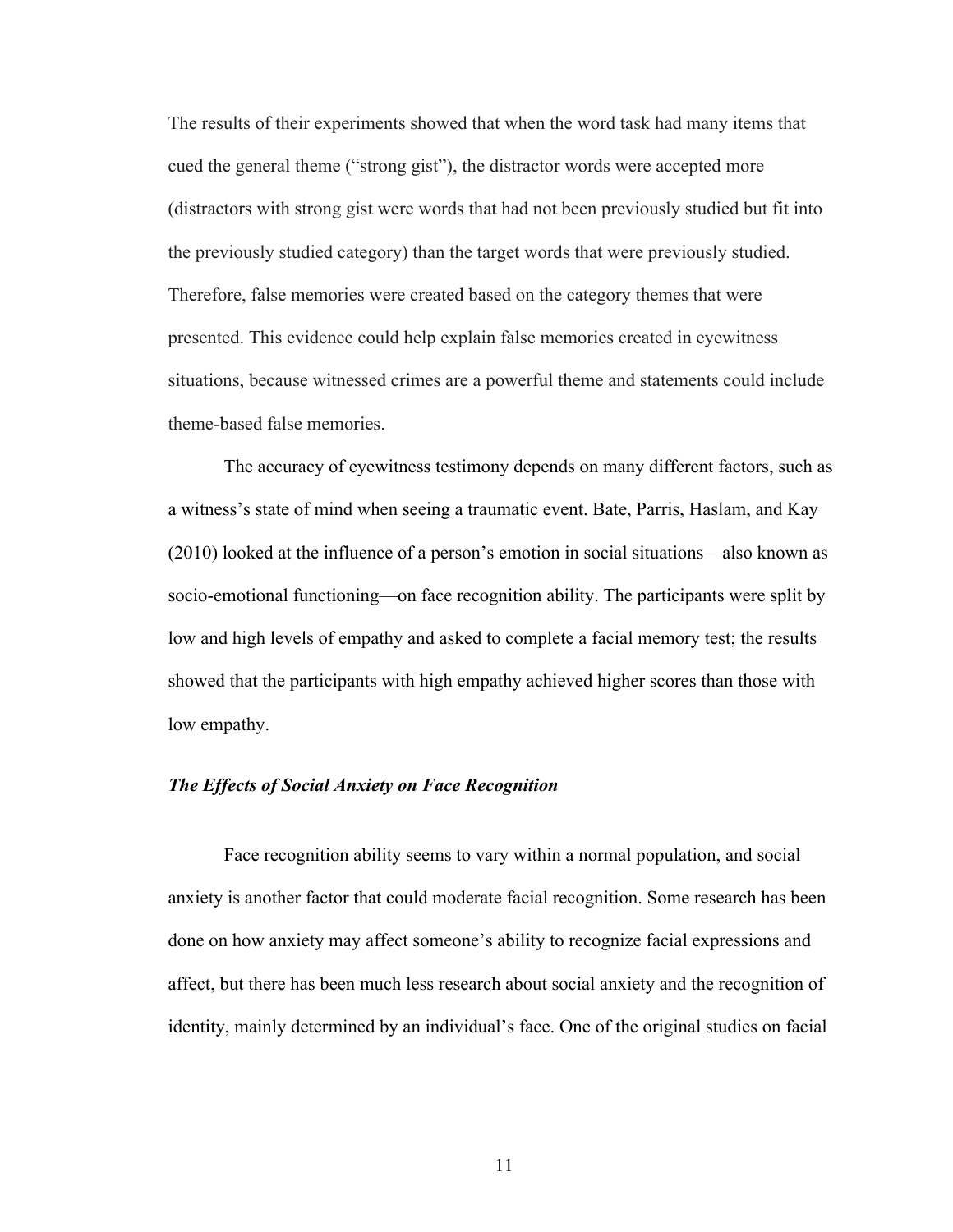recognition and test anxiety, by Mueller, Bailis, & Golstein (1979), showed that those with lower anxiety showed superior performance on facial recognition tasks.

A study conducted by Davis, McKone, Dennett, O'Connor, and O'Kearney (2011) focused on how social anxiety is associated with recognition of face identity. The results of this study showed that poorer facial recognition on the Cambridge Face Memory Test (the CFMT uses six faces, all with neutral expression, and there have been multiple trials using this method) was associated with an increase in social anxiety (as measured by the Social Interaction Anxiety Scale), but not associated with general anxiety (as measured by the State-Trait Anxiety Inventory). This was a small but statistically significant relationship and focused only on the effect of social anxiety on face recognition rather than any general visual image. The researchers also found that face-only recognition was independent of general cognitive ability; intelligence does not seem to affect facial recognition, at least in the upper-IQ range.

Nowicki, Winograd, and Millard (1979) found a relationship between anxiety and memory. This was a study of women only, suggesting that gender may play a role in impaired memory due to anxiety. In their first experiment, the results showed that low anxiety was associated with better face recognition. Mueller (1979) found a relationship between test anxiety and performance during memory tasks, and concluded that attention is an important component of the process of memory and the heightened arousal in highly anxious people may lessen the focus that is needed to create a solid memory.

Multiple studies have found that patients with social phobia detect angry faces more quickly than happy faces, compared to those without social phobia. In addition, people with social phobia tend to be biased in recognizing faces with negative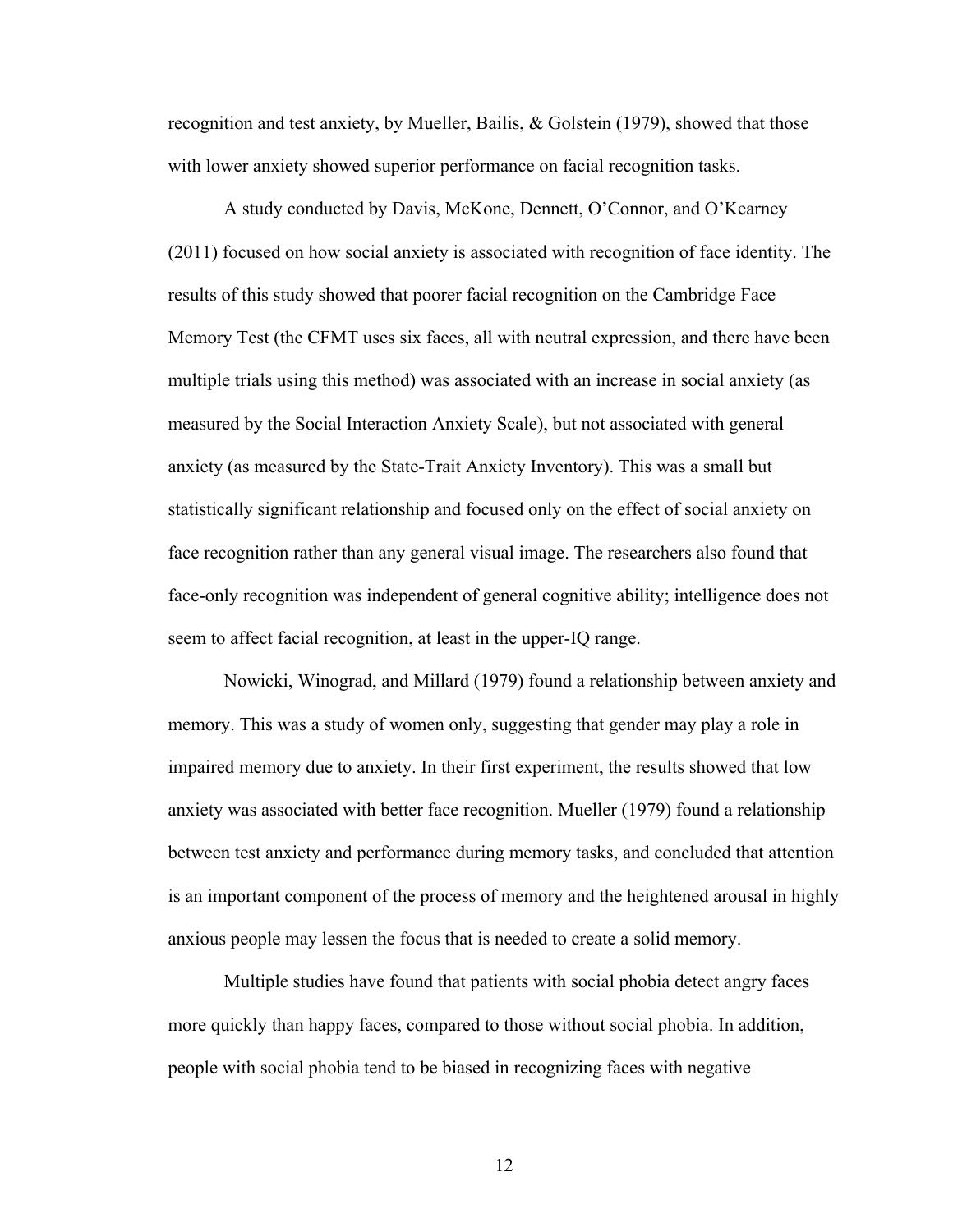expressions. Coles and Heimberg (2003) found that individuals with social phobia recognized more angry faces than accepting or happy faces, and the non-anxious control group tended to show the opposite (accuracy of memory was not tested). The participants in this study had been diagnosed as having social phobia. Foa and Amir (1999) also found that those with generalized social phobia showed greater attention biases for angry faces in a crowd of neutral faces. As in the Coles and Heimberg study, the participants had been diagnosed as having generalized social phobia. A study by Lundh and Ost (1996) showed that participants who were diagnosed with social phobia remembered critical faces more accurately than did the normal population. Little research has been done on social anxiety within the normal population, and how that affects facial recognition.

The Social Phobia Scale (SPS) used in the current study is one of two scales developed by Mattick and Clarke (1998). The SPS assesses fears of being scrutinized during everyday activities. This scale has demonstrated high levels of internal consistency and test-retest reliability and correlates well with measures of social anxiety but not generalized anxiety. The SPS is a 20-question self-report scale formed by combining and modifying items from existing social anxiety inventories. The initial trial started with 164 items and was narrowed down to 20 questions that are self-reported on a five-point scale (0-4).

Safren, Turk, and Heimberg (1998) discussed how the SPS relates to other measures, such as how it correlates with a measure of performance anxiety. In the Mattick and Clarke study (1998), the mean cumulative score of the SPS for participants, both male and female, that were diagnosed with social phobia was 40. Within a random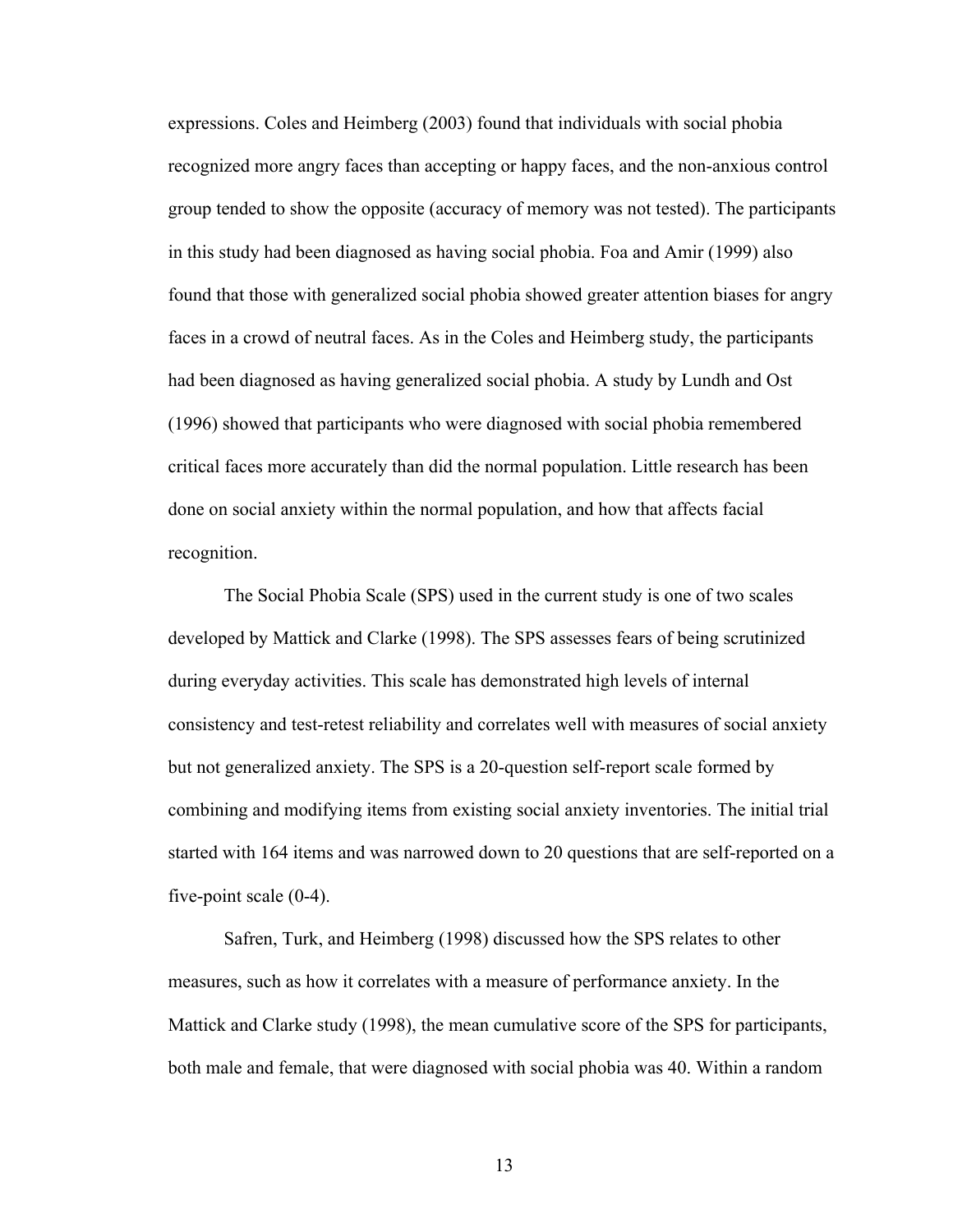undergraduate sample, the mean score on the SPS was 14.1, and within a random community sample the mean score on the SPS was 14.4. The random undergraduate and community scale examples were supposed to be representative of a normal population. In the current research, I will use the Social Phobia Scale to examine whether social anxiety moderates the verbal overshadowing effect, as well as the effects of social anxiety alone on facial recognition.

# *Replication and Extension*

A study that shows validity should be replicable. Although replication studies are not published nearly as often as other studies, the importance of replication should not be overlooked. Winerman (2013) recently wrote an article for *Science Watch* expressing the current importance of replication. In the past few years, data fraud has been an issue of great importance. While this is not a new concept, it has received increased attention since Dutch psychologist Diederik Stapel's research data on human behavior was determined to be fraudulent.

Not only have cases of outright fraud come to light in recent years, there have also been several high-profile cases of studies simply failing to replicate. Dr. Darryl Bem, for example, found evidence for extrasensory perception or "precognition," suggesting that future events actually affect participant responses. Although he stands by his work, another psychologist was unable to replicate his findings (Wiseman, 2013). Wagenmakers, Wetzels, Borsboom, and Van der Maas (2010) suggested, in an analysis and rebuttal of Bem's work on precognition, that Bem had analyzed his data in a way that would support his own theory. When these researchers reanalyzed Bem's data using a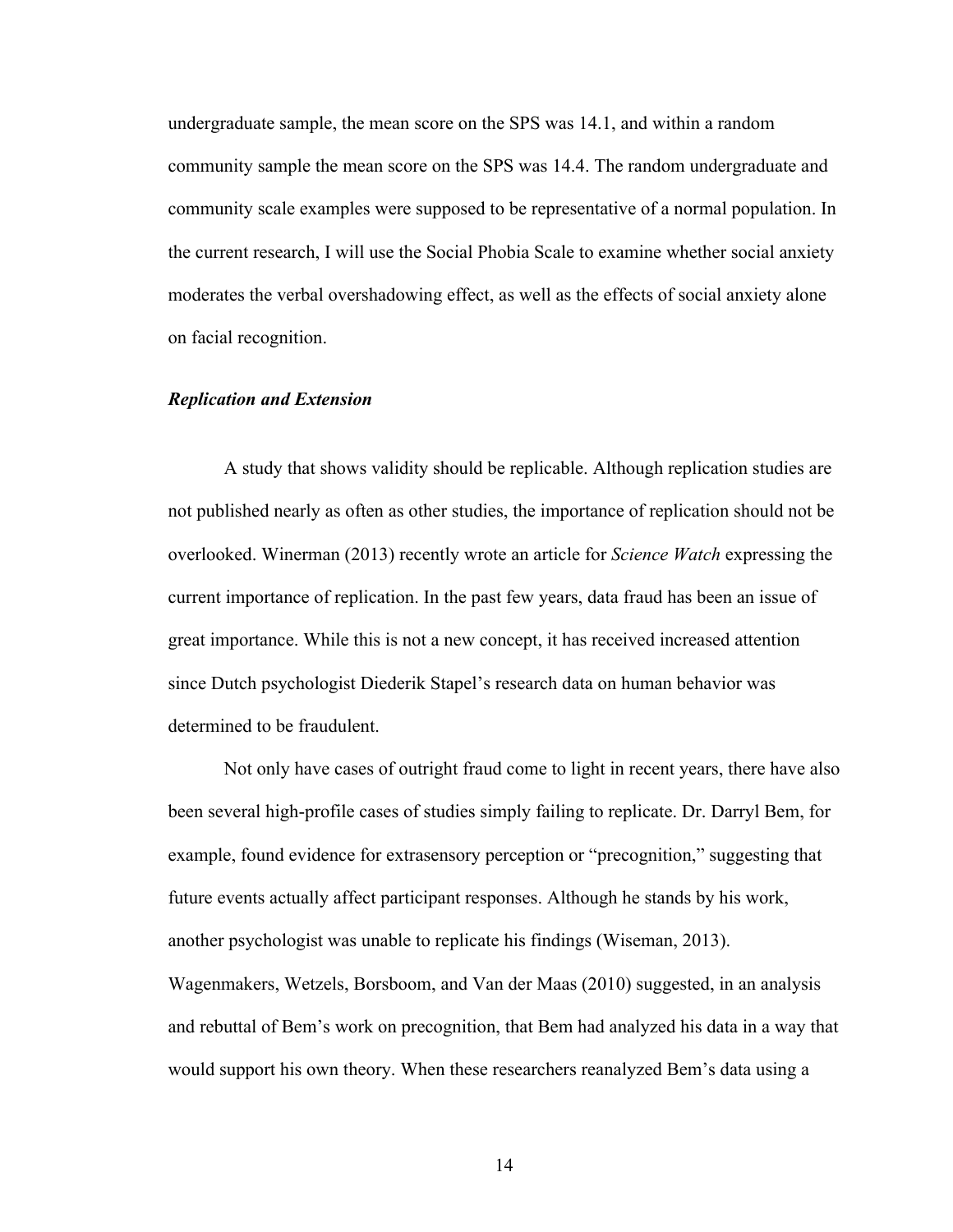default Bayesian t-test, the analysis showed that the data was not significant and does not support his theory on precognition. Pashler, Harris, and Coburn (2011) were unable to replicate a study conducted by Bargh, Chen, and Burrows (1996) in which reading words related to the elderly caused participants to walk more slowly as they were leaving the lab. The replication study showed the *opposite* trend: those in the elderly-related word condition actually walked more quickly than those in the neutral word condition (Pashler, Harris, & Coburn, 2011). Although, these are examples of failed replications in the recent past, these studies supplied the field of psychology with important information.

Although psychologists agree that replication is important, there is very little incentive to conduct a replication study, as well as a lack of funding (Winerman, 2013). With cases such as Stapel, who merely hid his collected data well and was not challenged or replicated, getting away with data fraud has seemed to be fairly easy. If replication studies were more valued, there might be less of a chance to fake data, at least for the extended period of time that Stapel got away with it.

The current study was conducted at first as a replication study of Jonathan Schooler's classic study of verbal overshadowing, the phenomenon in which verbally reporting a visual memory interferes with a subsequent recognition of the visual stimuli. The first experiment focused on verbalizing a visual memory that is particularly hard to put into words, in this case the memory of a face. The hypothesis both for Schooler's study, as well as the replication, is that verbalizing the visual event will overshadow the visual memory.

The second part of the current study sought to answer the question of whether social anxiety within a normal population affects facial recognition, specifically during a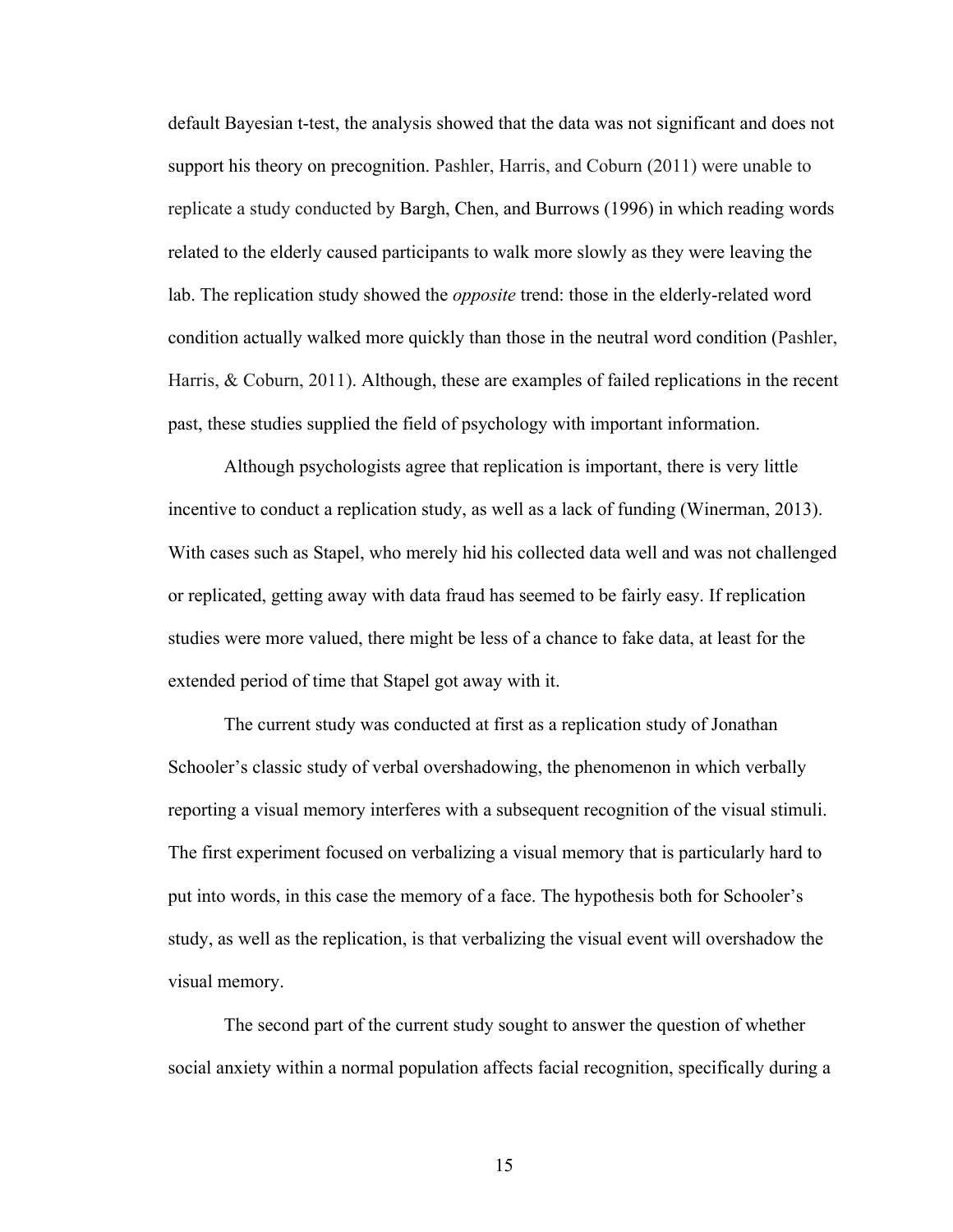stressful eyewitness event (the bank robbery reenactment). The data from the replication study is paired with previously recorded Social Phobia Scale results from the participants. Within a normal population, those with higher social anxiety are expected to perform less well on the facial recognition task, and those with lower social anxiety should perform better.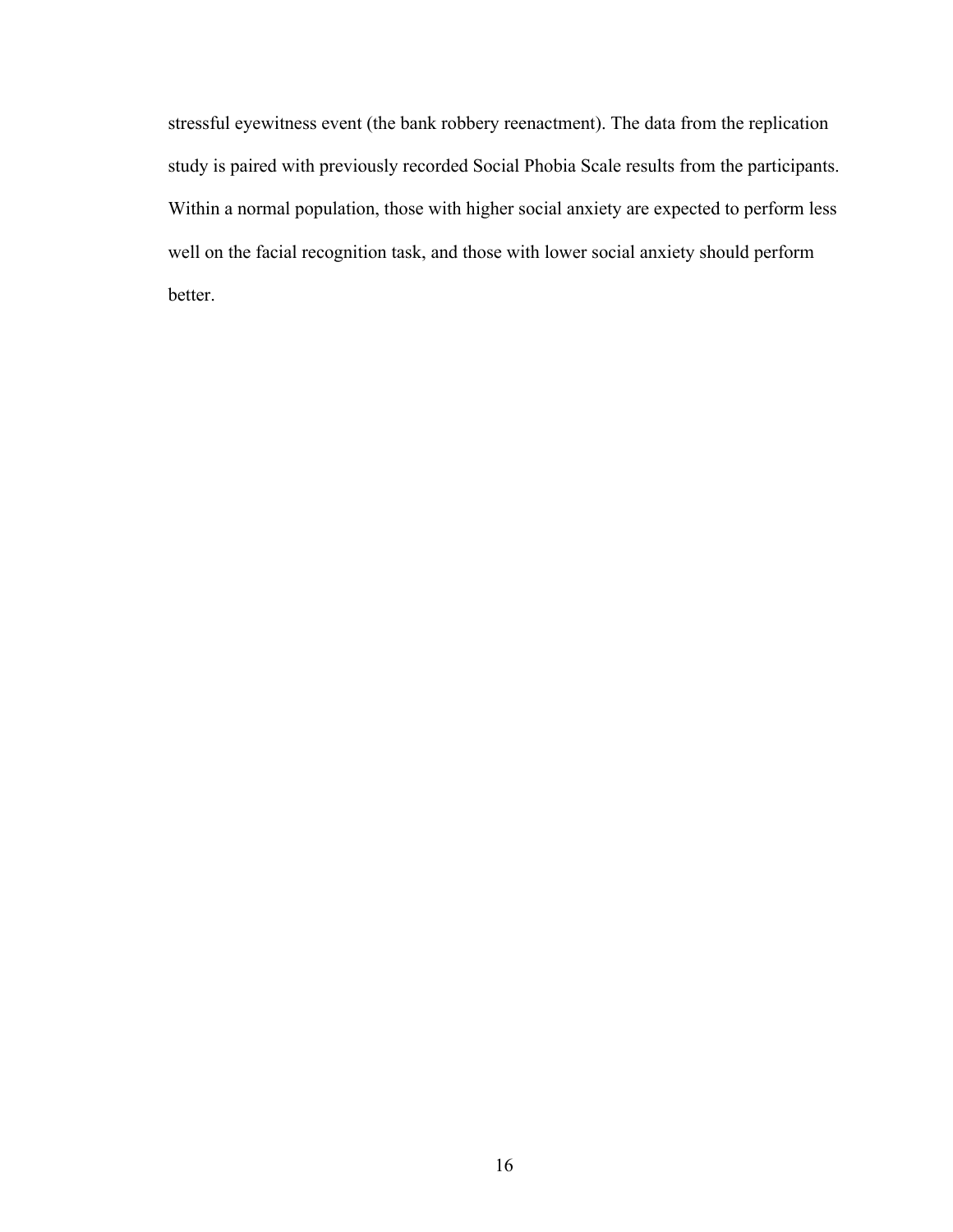#### **Chapter 2**

#### *Method*

# **Study Overview and Hypotheses**

The goal of the first part of the study is to replicate Schooler's original finding of verbal overshadowing. Participants in the control condition are expected to perform better on the task than participants in the description condition. This replication study required our lab, along with many others labs around the world, to follow the same basic instructions and protocol while performing our experiments. This study was replicated in an attempt to recreate the same effect size that Jonathan Schooler had in his original study.

The second part of the current study sought to answer the question of whether social anxiety within a normal population affects facial recognition. Within a normal population, those with higher social anxiety are expected to perform less well at a facial recognition task, while those with lower social anxiety should perform better.

# **Participants**

Participants were recruited through the University of Maine Psychology Department experimental sign-up web portal, Sona Systems. We originally chose a sample size of 120 (60 in each condition), with participants pseudo randomly assigned to each condition. We did not exclude anyone from participating in this study, but we did drop participants from data analysis based on prior exclusionary criteria for the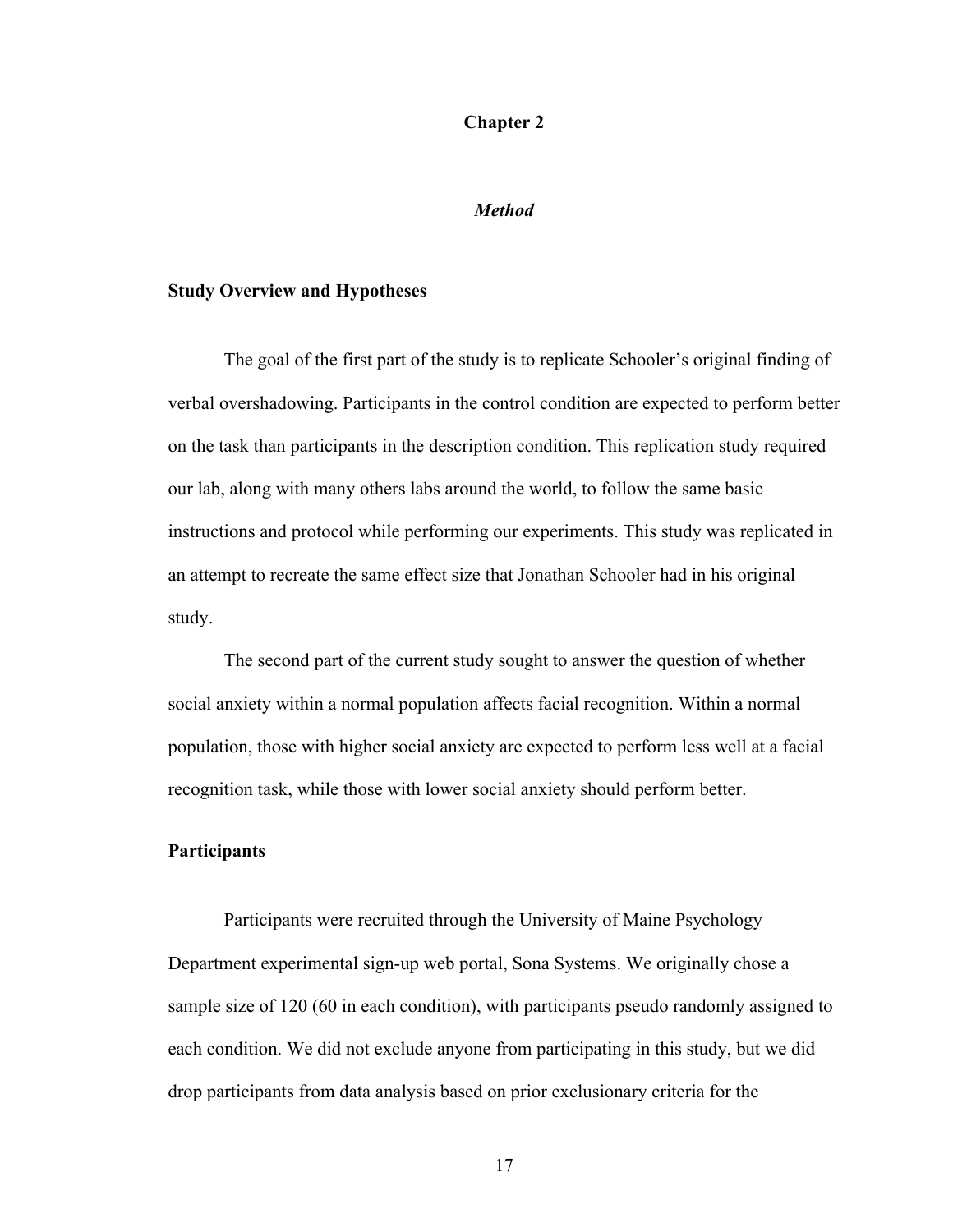replication study (i.e., participants who were not European-American, ages 18–25). Based on a prior semester's diversity, we assumed we would have few participants to drop from data analysis. Anyone from the university was allowed to sign up and participate in this study, but some did not meet the exclusionary criteria applied later. The exclusion criteria proved to be more difficult to meet than we expected (there was much more diversity than expected), so we ultimately ran 150 participants, 2 of which were excluded due to incomplete surveys. After the other exclusions discussed in the results section,  $N = 122$ .

## **Procedure**

The information that participants read before signing up did not reveal that this was a replication study. The sign-up information stated, "We are looking for participants for a study on memory and perception. The experiment will consist of several tasks. You will receive 1 credit for taking part in this experiment. Normal or corrected to normal vision and hearing is required." The participants were pseudo-randomly assigned to either the description condition or the control condition. Upon arrival to the lab, participants completed a short informed consent form per the University of Maine's Institutional Review Board Policy. Following the informed consent process, participants began the study.

Unlike the basic requirements of the replication study, our survey (Instructions, tasks, and timing) was almost completely online, creating very few necessary interruptions and interactions with the participant. The video cannot be skipped, so each participant has to watch it in full. The only portion that was not available on the computer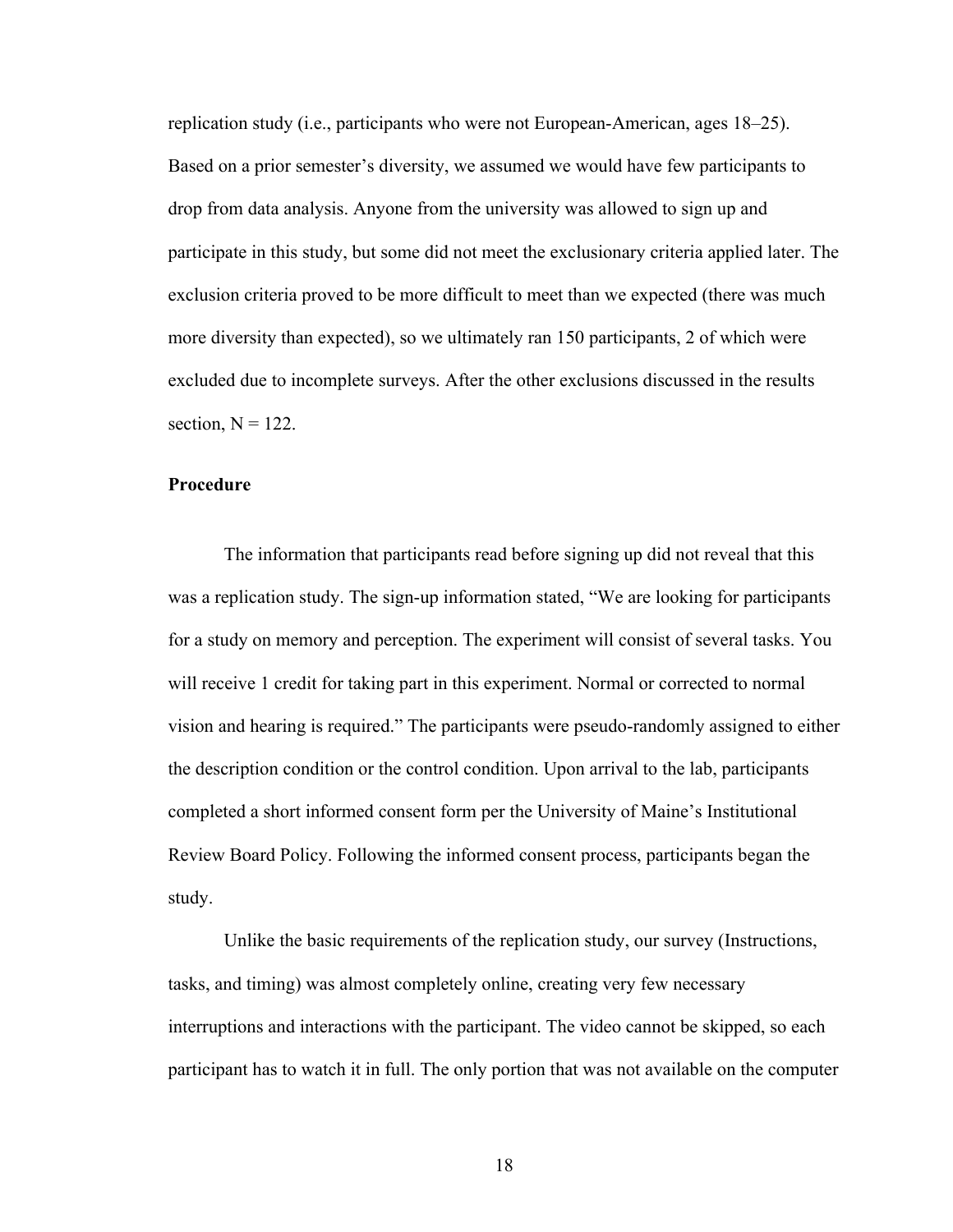was the crossword puzzle. The computer informed the participants when it was time to take out the puzzle from the folder in front of them, and they proceeded to work on the crossword for 20 minutes. The test location for each of the labs had to fit a very basic criterion, leaving the rooms as empty as possible. The two rooms we used each had two tables, a computer, and a chair. We added a timing component to the survey to see how long it took a participant to choose and submit the perpetrator and level of confidence in their selection on the lineup portion of the survey. The Social Phobia Scale was completed prior to our testing session.

# *Video Task*

After the informed consent process, the experimenter left the room and the participant continued to the first set of instructions on the computer program as follows: "This experiment consists of several tasks. First, please pay close attention to the following video." Then the 30-second video depicting a bank robbery began to play. The participant could not skip the video.

# *Description Task*

After watching the video, participants received different instructions depending on their condition assignment. The description (experimental) condition read, "Please describe the appearance of the bank robber in as much detail as possible. It is important that you attempt to describe all of his different facial features. Please write down everything that you can think of regarding the bank robber's appearance. It is important that you try to describe him for the full 5 minutes." The control condition read, "Please name as many countries and their capitals as you can. It is important that you try to name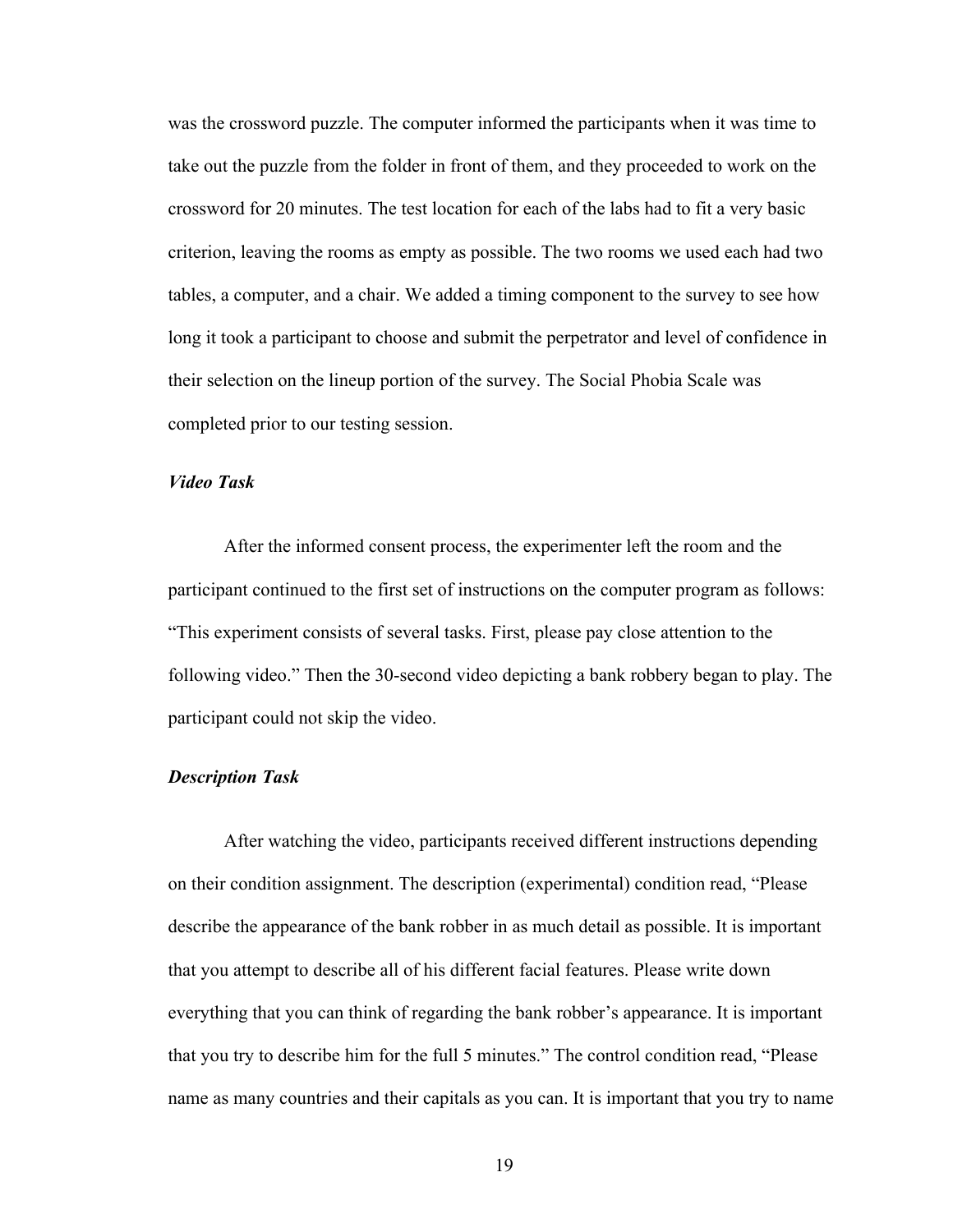them for the full 5 minutes." After three minutes, the computer gave the following reminder: "Please continue with your task. It is important that you continue working for the full 5 minutes to provide as complete an answer as possible." The control condition was altered from the original 1990 study conducted by Schooler and Engstler-Schooler to accommodate the labs also replicating the study that are not in the United States. Participants were originally required to list states and their capitals for 5 minutes.

# *Distractor Task: Crossword*

After participants completed either the description task or listing countries, the computer program instructed them to spend 20 minutes on a crossword puzzle that was in a folder next to the computer. The crossword was the only portion of the study that was not on the computer. A small sound alerted the participant to look at the next directions when the 20 minutes was over.

#### *Identification Task*

Participants read the following instructions: "Next you will see a lineup with 8 faces. Please identify the individual in the lineup who you believe was the bank robber in the video you watched earlier. If you do not believe the bank robber is present please press 0". The time of first "click" on the page as well as time to submit their choice were recorded and analyzed.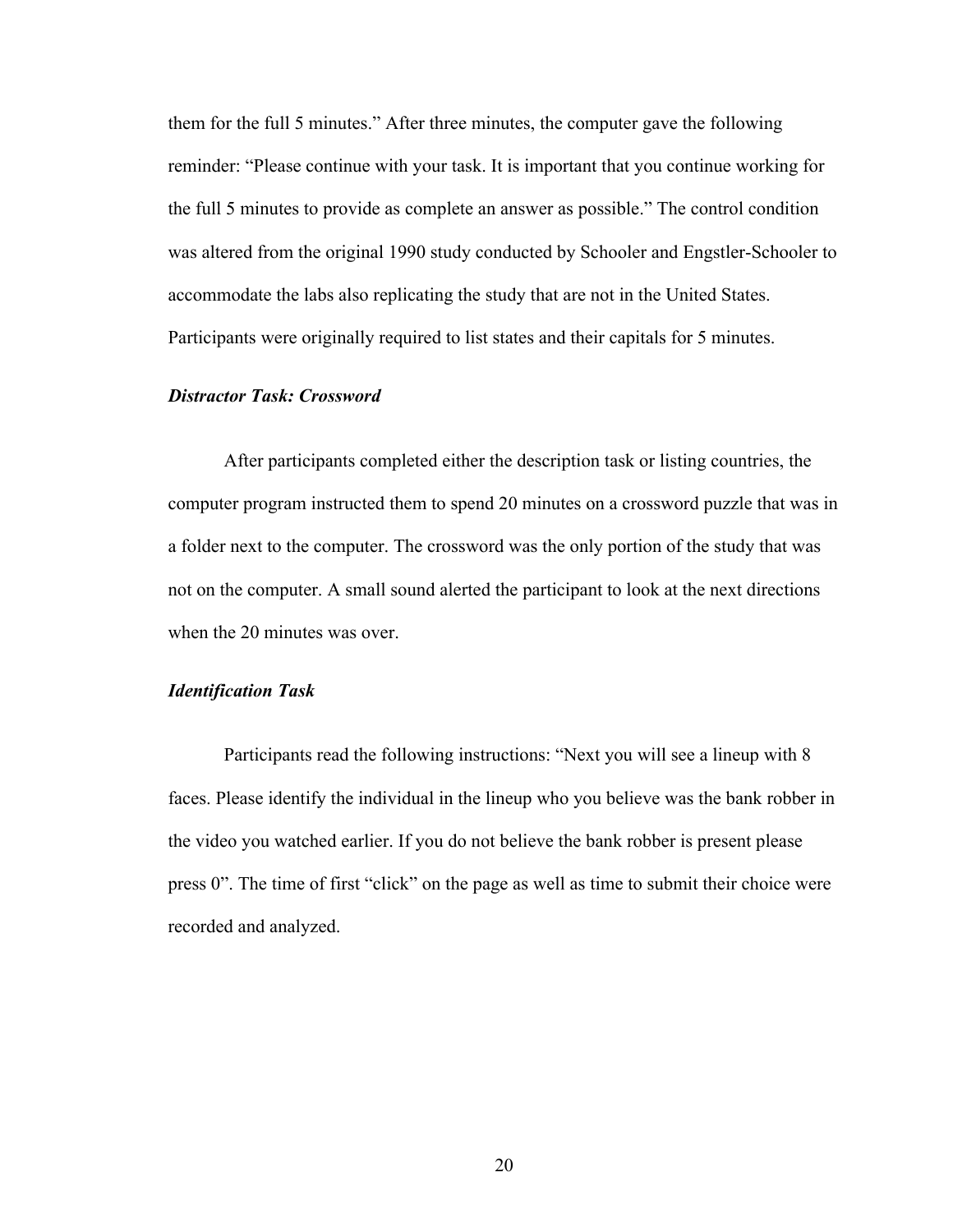# *Confidence Rating*

Participants then rated their confidence in their selection on a scale from 1 (guessing) to 7 (certain). The time of first "click" on the page as well as time to submit their confidence level was recorded and analyzed.

# *Debriefing*

Participants were probed for suspicion and none of the participants expressed any suspicion during debriefing. Participants also filled out a simple demographics questionnaire. After participants completed the study, the computer program alerted them that they were at the end of the study. The experimenter came back in and thanked them for their participation and made sure they didn't have any further questions. Participants received course credit for introductory psychology for participating in the study.

#### *Social Anxiety*

Participants were asked for permission to link their responses to data collected as part of the Psychology Department's mass testing at the beginning of the semester, which included the Social Phobia Scale. Prior to the testing session, participants  $(N = 111)$ submitted the Social Phobia Scale (Mattick & Clarke, 1998) including 20 questions assessing their fears of being scrutinized during everyday activities. Participants answered the 20 questions from 0 (not at all typical of me) to 4 (extremely typical of me). The sum of all 20 scores reflects the social anxiety, with higher scores reflecting higher social anxiety (See Appendix for questionnaire). Question 21 ("Please select answer '1'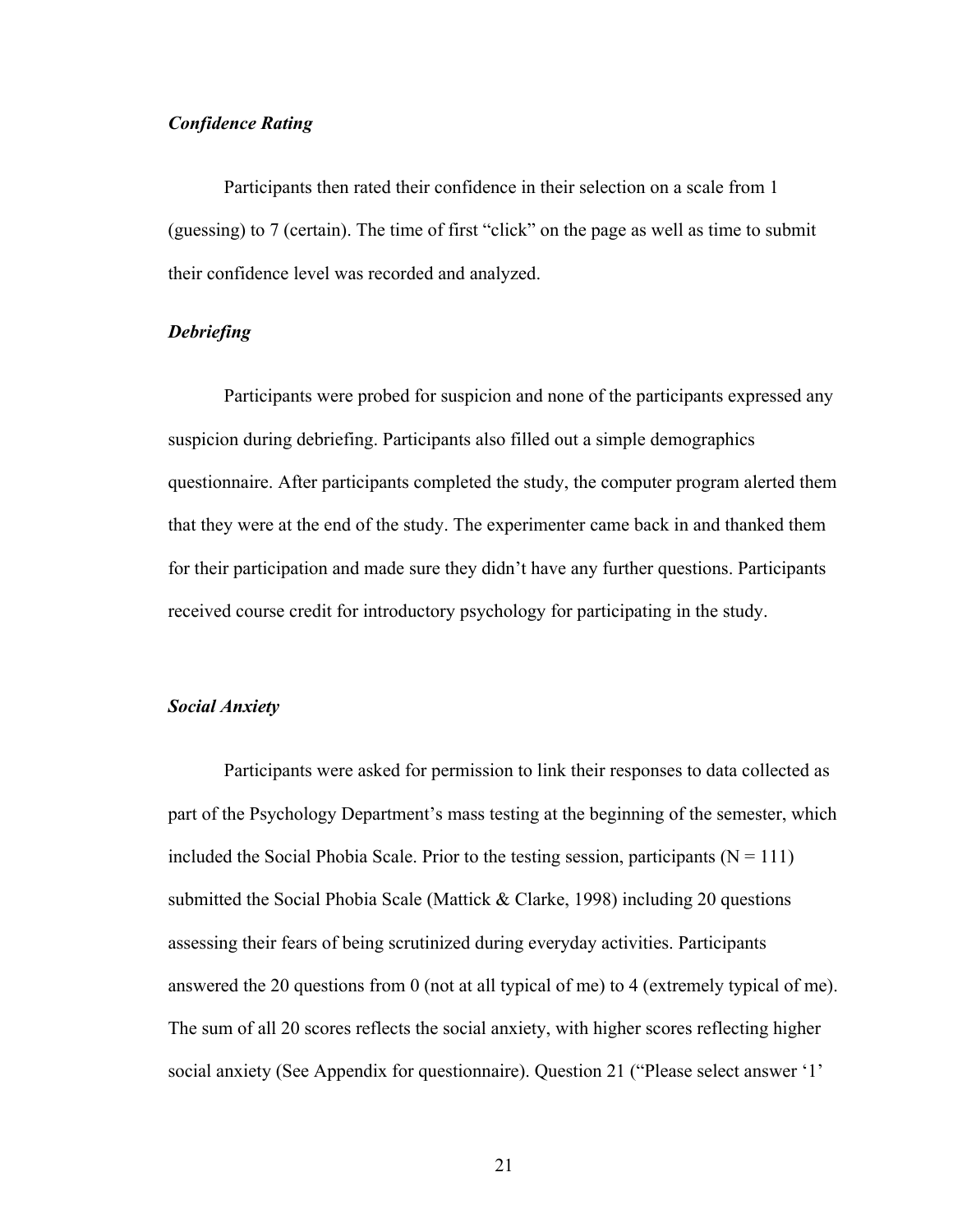for this statement") was added onto the scale as a way to remove participants who did not follow the directions. As mentioned above, SPS has demonstrated high levels of internal consistency and test-retest reliability and correlates well with measures of social anxiety, but not generalized anxiety (Mattick and Clarke, 1998). The current data also demonstrated high levels of internal consistency, with a Cronbach's alpha = .93. With 7 participants dropped for incorrectly completing Question 21 or having missing data, the N for analyses with social anxiety is 104.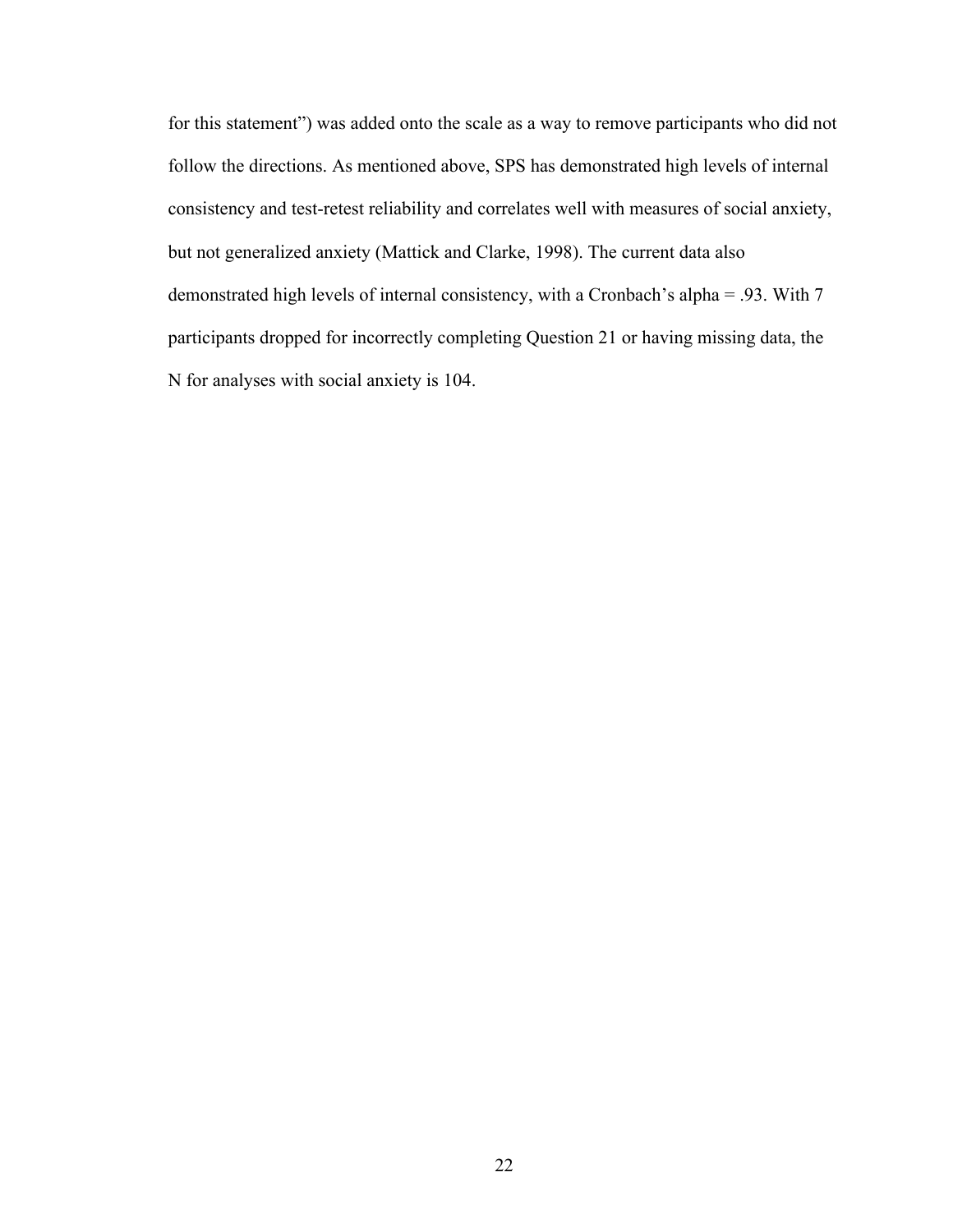# **Chapter 3**

# *Results*

# **Preliminary Analyses**

As described in the participant section, 28 participants were dropped from analyses based on exclusionary criteria, and an additional 18 failed to complete a Social Phobia Scale, missed questions on the scale, or did not correctly answer Question 21. As a result, the final N for analyses was 122 (104 for analyses involving social anxiety). None of the participants expressed any suspicion of the real nature of the study during debriefing. Correlations and descriptive information is presented in Table 1.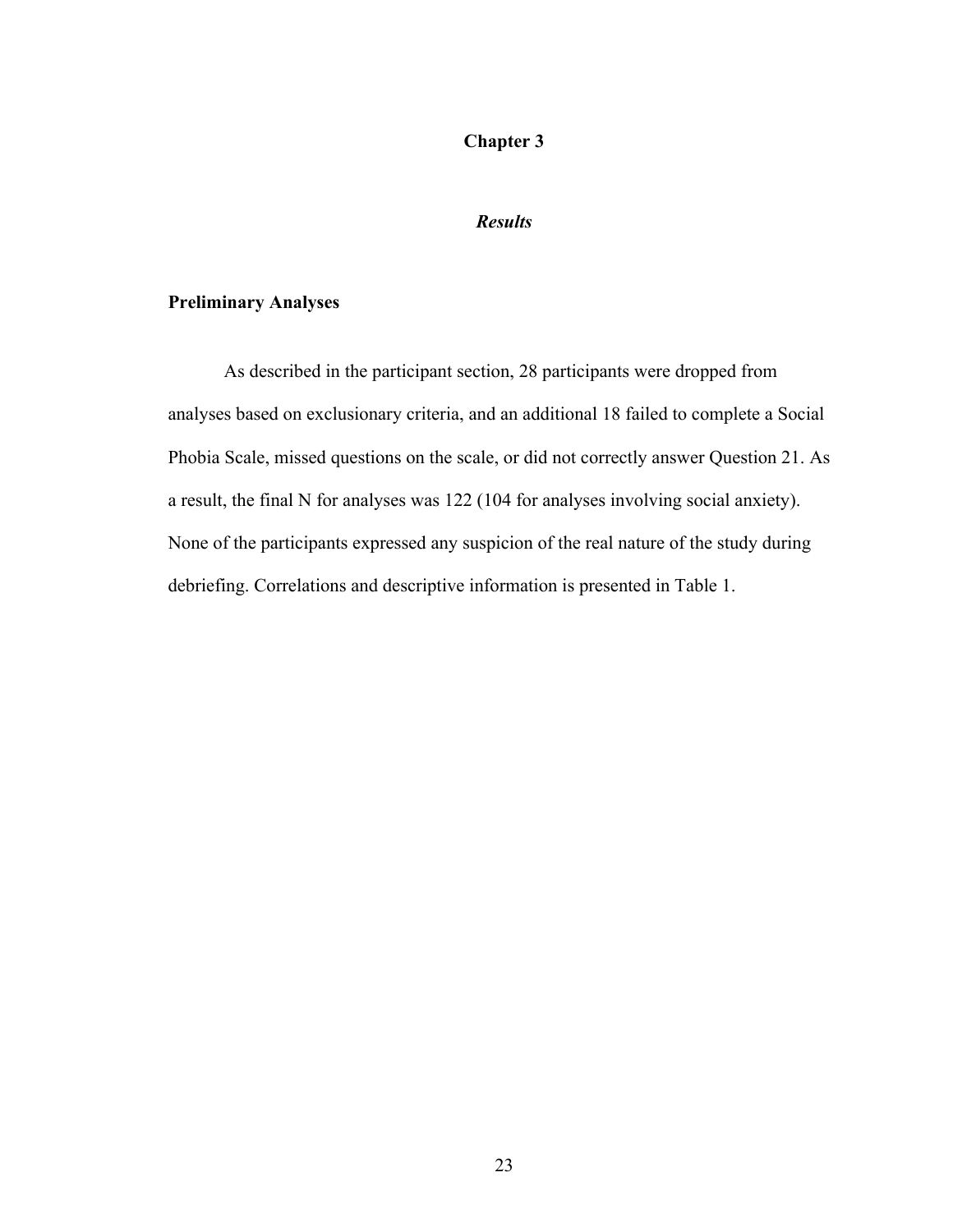|                                 | $\mathbf{1}$ | $\overline{2}$ | 3       | $\overline{4}$ | 5       | 6      | $\overline{7}$ |
|---------------------------------|--------------|----------------|---------|----------------|---------|--------|----------------|
| 1. Time first-<br>click choice  |              | $.38**$        | $.35**$ | $-.05$         | .08     | .13    | $-.28$         |
| 2. Time submit<br>choice        | .19          |                | $.27*$  | .21            | .01     | $-.03$ | $-15$          |
| 3. Time<br>confidence<br>submit | $.51*$       | .23            |         | $-.02$         | $-.01$  | $-.06$ | $-.25$         |
| 4. Confidence                   | $-.34**$     | $-.01$         | $-.22$  |                | $-.15$  | $-.17$ | .19            |
| 5. Crossword<br>performance     | $-.02$       | $-.11$         | $-.10$  | .01            |         | .05    | $-.24$         |
| $6. \text{Age}$                 | $-.10$       | $-.10$         | $-.10$  | $-.10$         | .10     |        | $-.06$         |
| 7. Social anxiety               | $.31**$      | $.35*$         | .10     | $-.39*$        | $-.13$  | $-12$  |                |
| Mean (SD)                       | 26.25        | 38.16          | 8.56    | 4.80           | 19.73   | 18.66  | 22.06          |
| Description                     | (19.97)      | (40.6)         | (3.17)  | (.91)          | (12.0)  | (1.09) | (16.6)         |
| Mean $(SD)$                     | 20.96        | 37.28          | 8.75    | 4.62           | 18.80   | 18.72  | 18.34          |
| Control                         | (12.43)      | (63.03)        | (4.16)  | (1.04)         | (10.65) | (1.32) | (12.38)        |

Table 1. Correlations, Standard Deviations, and Means

Note: The correlations presented above the diagonal are for the Description condition and those below the diagonal are for the Control condition. Means containing different subscripts within the same column are significantly different from one another.  $*_p$  < .05  $**_p$  < .01

There were no significant differences by condition in any of the variables (all *t*s < 1.76, all *p*s > .08). There was a significant negative association between social anxiety and confidence in robber selection in the control condition ( $r = -.39$ ,  $p = .005 < .05$ ), and participants in the description condition tended toward the reverse relationship (the higher the social anxiety, the more confident they were in their robber selection;  $r = .19$ ,  $p = 0.20$ . The more socially anxious participants in the control condition were, the slower they were to pick a robber ( $r = .31$ ,  $p < .05$ ). This relationship tended to reverse in the description condition. The higher participants were in the social anxiety measure, the faster they picked the robber  $(r = -.28, p = .062)$ .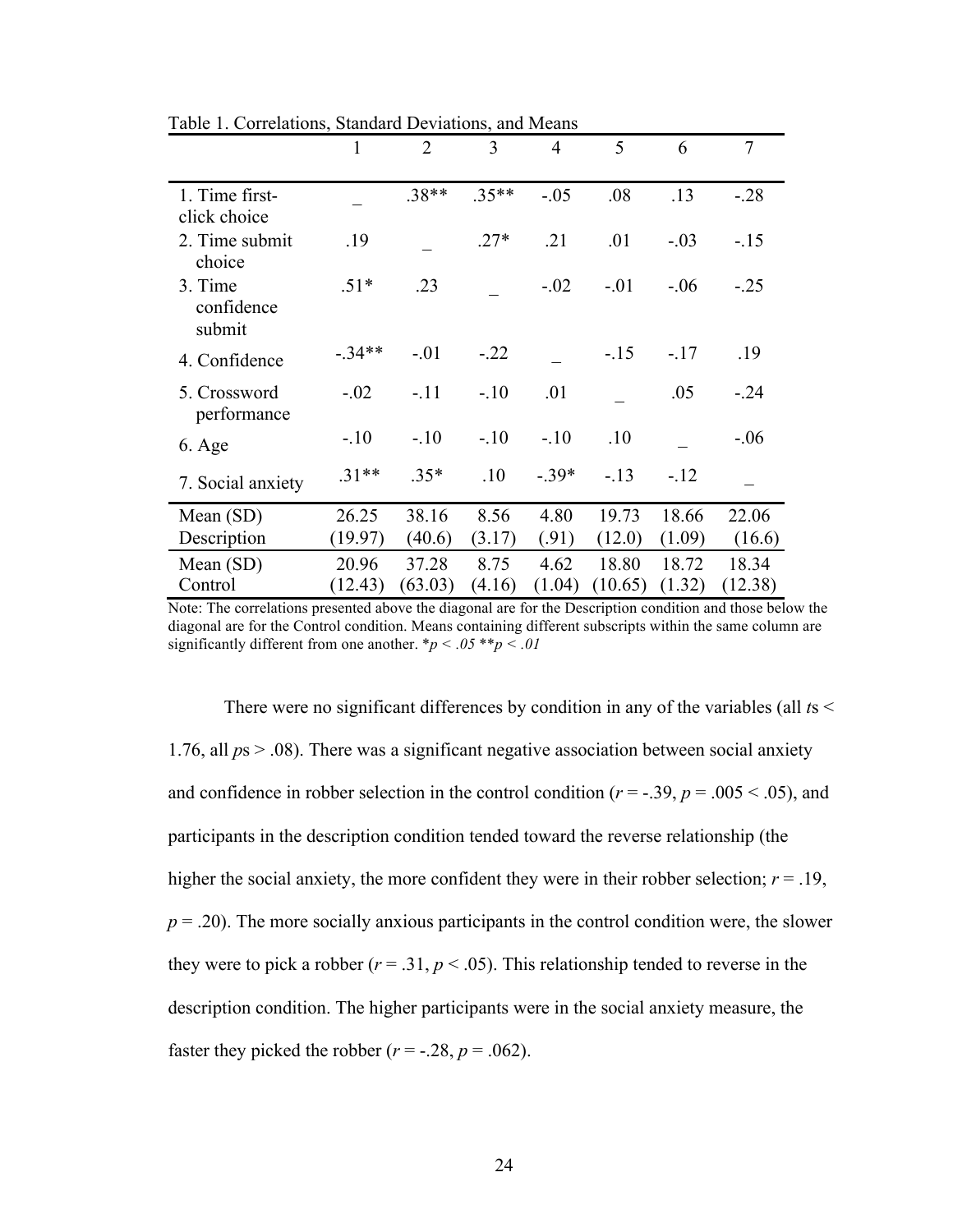#### **Is There Evidence of Verbal Overshadowing?**

I conducted a chi-square test to examine whether participants would be less accurate in the description condition relative to the control condition. The chi-square examined the percentage of participants in each of four conditions in a two (condition: Description, Control) by two (choice: Correct, Incorrect) table and whether these percentages are equivalent.

The Pearson chi-square test approached significance, but was not statistically significant ( $\chi$ <sup>(</sup>1) = 2.67, *p* = .103), the trend was similar to the one in Schooler's original study on verbal overshadowing, although the current effect size was smaller ( $\Phi$  = .15; Schooler  $\Phi$  = .26). In the description condition only 26 (42.6%) successfully identified the robber out of the line up of 8 men, 35 participants (57.4%) picked the wrong man. In the control condition, this pattern was exactly reversed: 35 participants (57.4%) correctly identified the robber out of the line up and 26 (42.6%) picked the wrong man. See figure 1.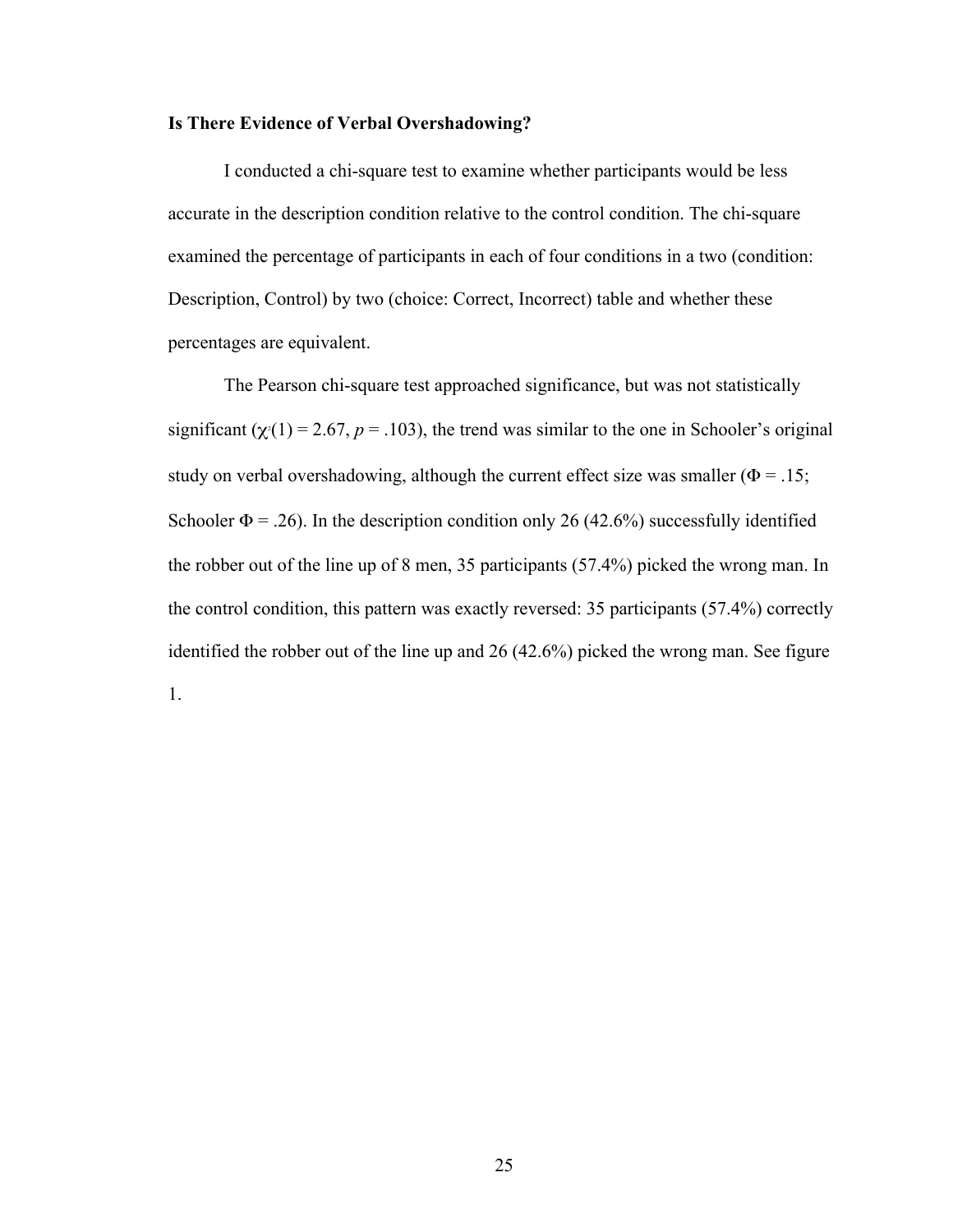



#### **Is There Evidence that Social Anxiety Moderates Verbal Overshadowing?**

To examine the possible effects of social anxiety on verbal overshadowing, we first examined the verbal overshadowing effect separately for higher and lower social anxiety participants. Participants scoring above the median on social anxiety (Mdn =  $18$ ) were placed in the Higher Social Anxiety group  $(M = 31.49, SD = 14)$ . Participants at or below the median were placed in the Lower Social Anxiety group ( $M = 10.33$ ,  $SD =$ 4.62). We then conducted the same 2(condition) X 2(choice) Chi Square analysis described previously.

# *Higher Social Anxiety*

Consistent with predictions, there was no evidence of verbal overshadowing among participants higher in social anxiety. The chi-squared was not significant,  $\chi$ <sup>1</sup>) = .008,  $p = .93$ ,  $\Phi = .01$ . Participants were more likely to pick the wrong man in both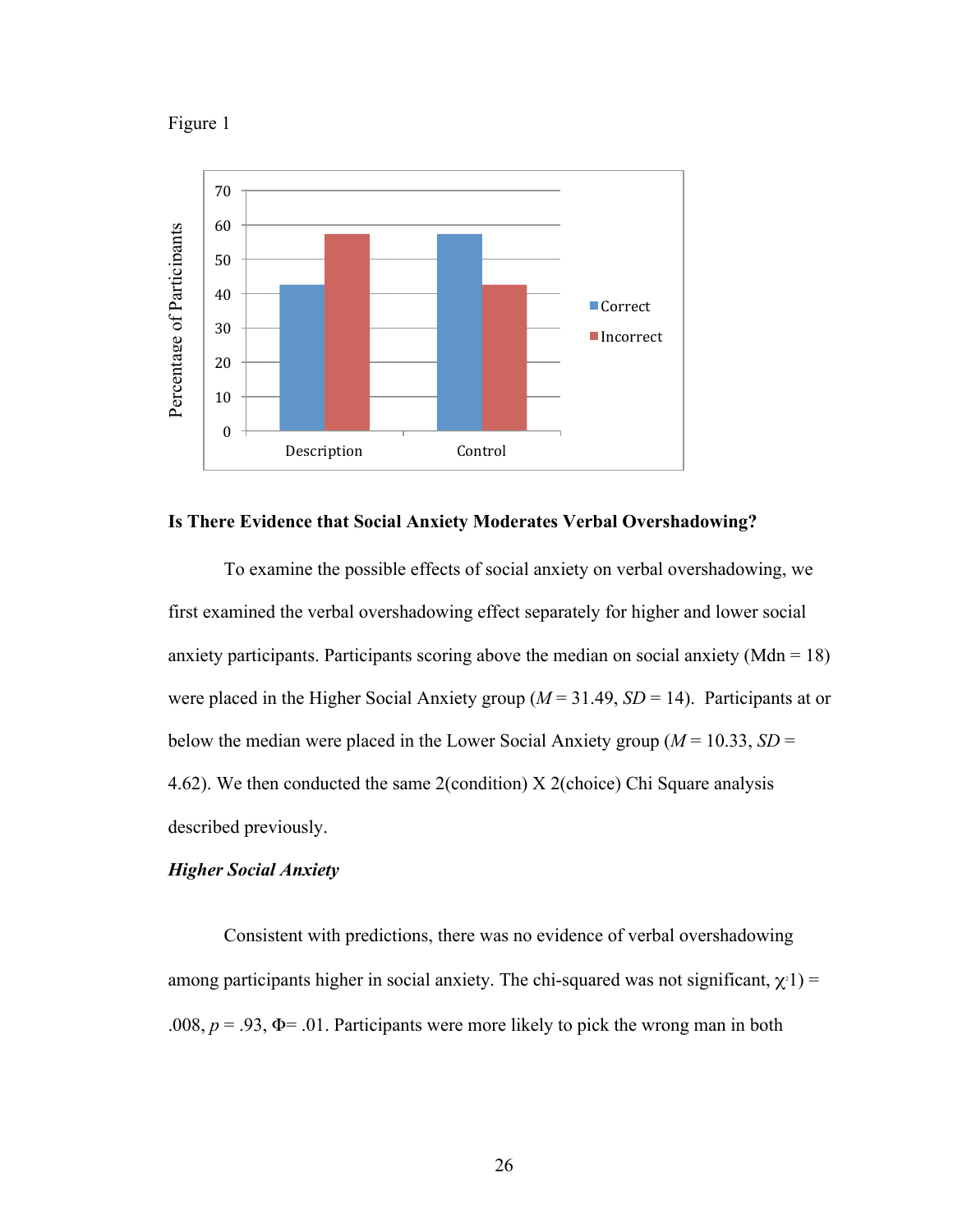conditions: description condition, 57.1% picked the wrong man; control condition 58.3% picked the wrong man. See Figure 2.





Among lower social anxiety participants there was evidence of a verbal overshadowing effect  $(\chi(1) = 3.70, p = .05, \Phi = .27)$ . It is interesting to note that the effect size for the verbal overshadowing effect for participants lower in anxiety was similar to what Schooler reported in the original study ( $\Phi = 0.26$ ). Participants were more likely to pick the correct robber when they had not previously described him (70.4%) than when they had (44%). See Figure 3.

*Lower Social Anxiety*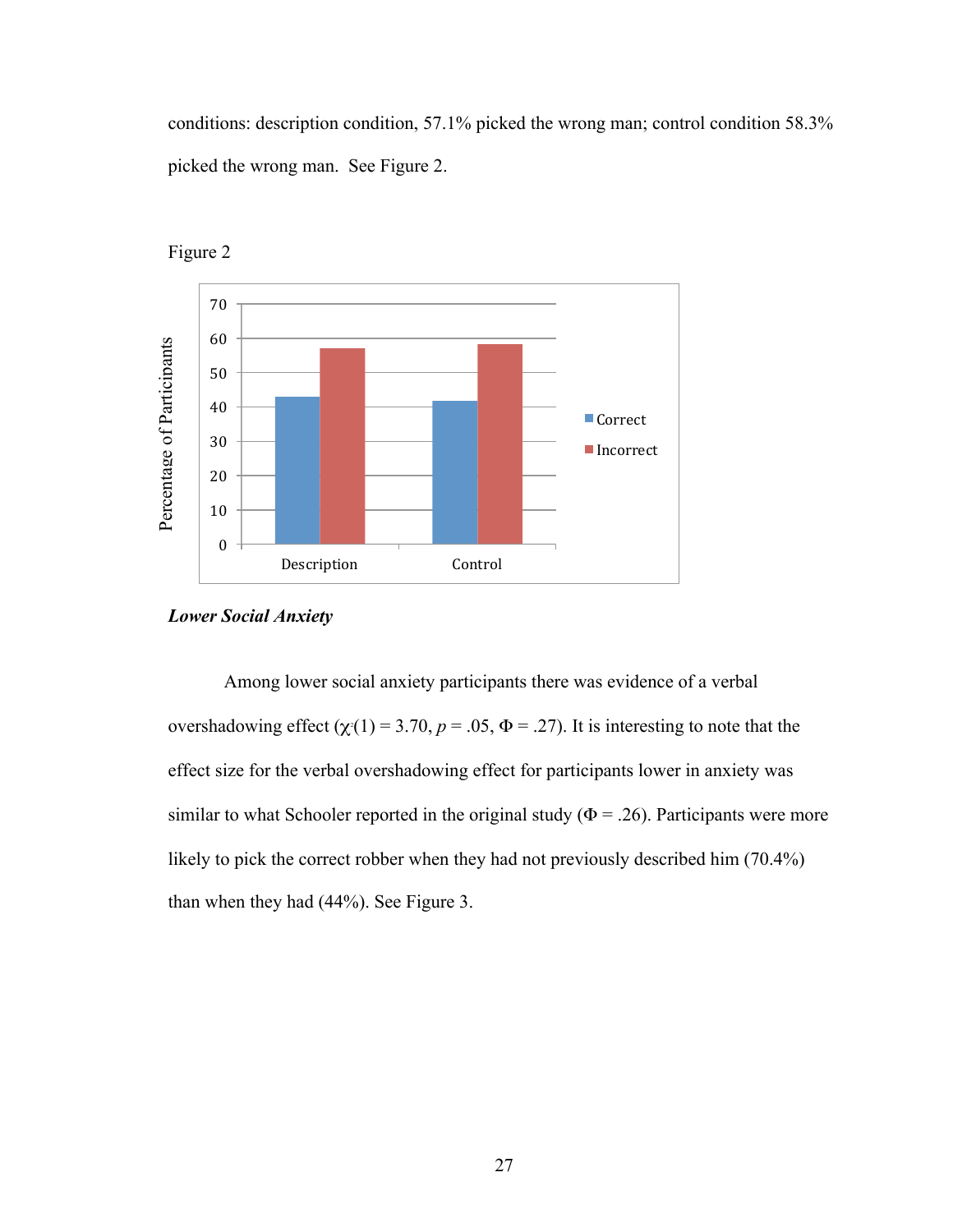



To further demonstrate this difference, I conducted a chi-squared test comparing social anxiety level (2: Higher, Lower) and choice (2: Correct, Incorrect) just within the control condition. In the control condition, participants lower in social anxiety were significantly more likely to pick the correct robber (70.4%) than participants higher in social anxiety  $(41.7\%; \chi(1) = 4.29, p = .04; \Phi = .20)$ . See Figure 4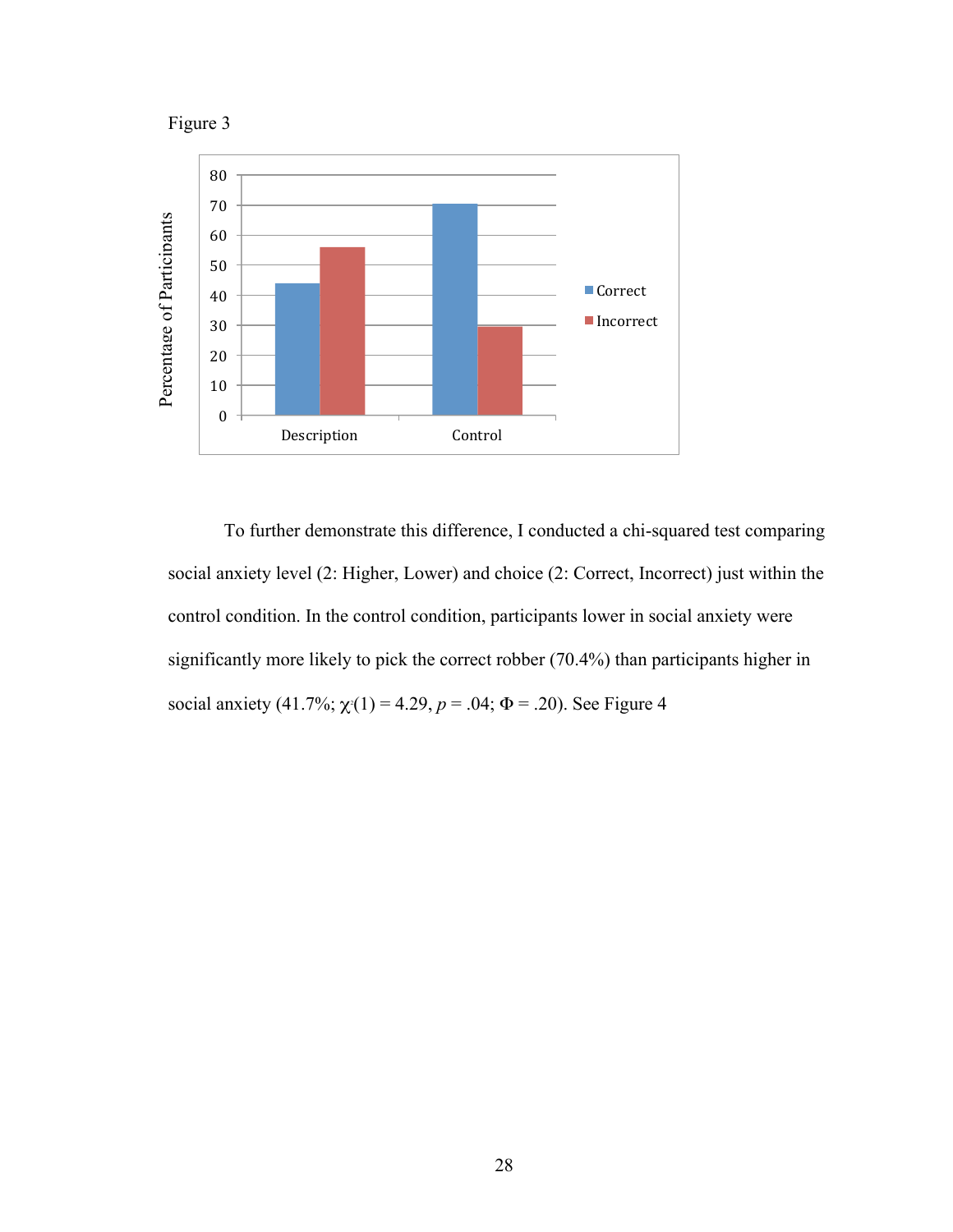



This effect was not observed in the description condition where both higher and lower social anxiety participants tended to pick the wrong man,  $\chi(1) = .007$ ,  $p = .93$ . See Figure 5



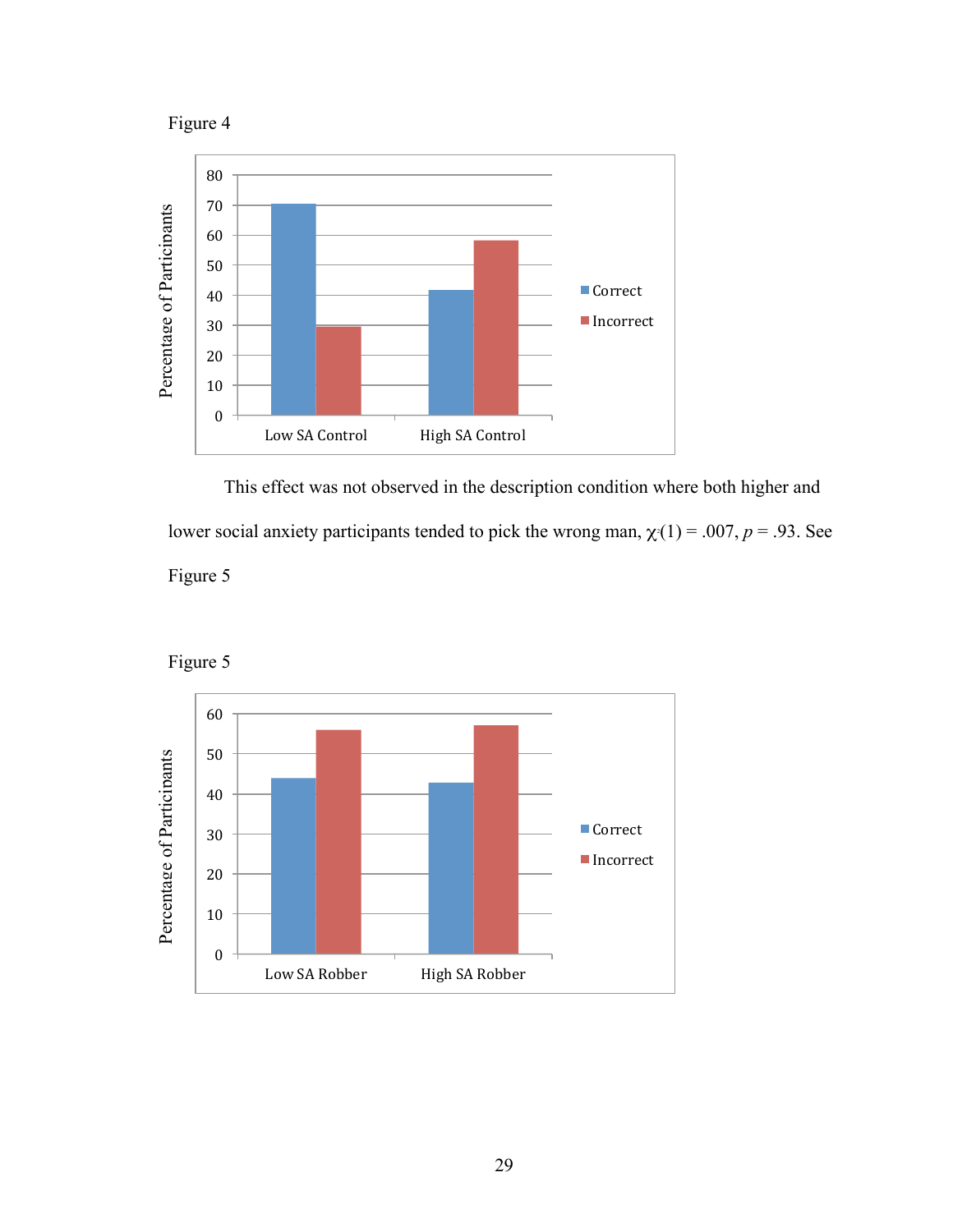#### *Are People Who Are Correct More Confident Or Faster?*

I next examined whether picking the correct robber was significantly associated with confidence or time spent choosing the robber. I conducted 2(condition: description, control) X 2(choice: correct, incorrect) ANOVA on each of the remaining dependent variables: time to choose, time to submit choice, confidence in choice, time to submit confidence, and crossword performance.

# *Confidence In Choice*

The main effect of choice was significant,  $F(1, 118) = 8.88$ ,  $p = .004$ . Participants who picked the correct robber were significantly more confident  $(M = 4.95, SD = .81)$ than participants who picked the wrong man  $(M = 4.48, SD = 1.07)$ . Within the control condition alone, participants who picked the correct robber were also significantly more confident (*M*=4.94, *SD*= .83) than participants who picked the wrong man (*M*= 4.19, *SD*= 1.13). This effect was not found within the description condition alone, and no other effects were significant  $(Fs < 2.21, ps > .14)$ 

#### *Initial Time-To-Choose*

Participants who were correct ( $M = 17.36$ ,  $SD = 7.88$ ) were also significantly faster than participants who choose the wrong man  $(M = 29.85, SD = 20.64; F(1, 118) =$ 17.62,  $p < .001$ ) to make their initial selection from the line up. No other effects were significant (*Fs* < 1.52, *ps* > .22).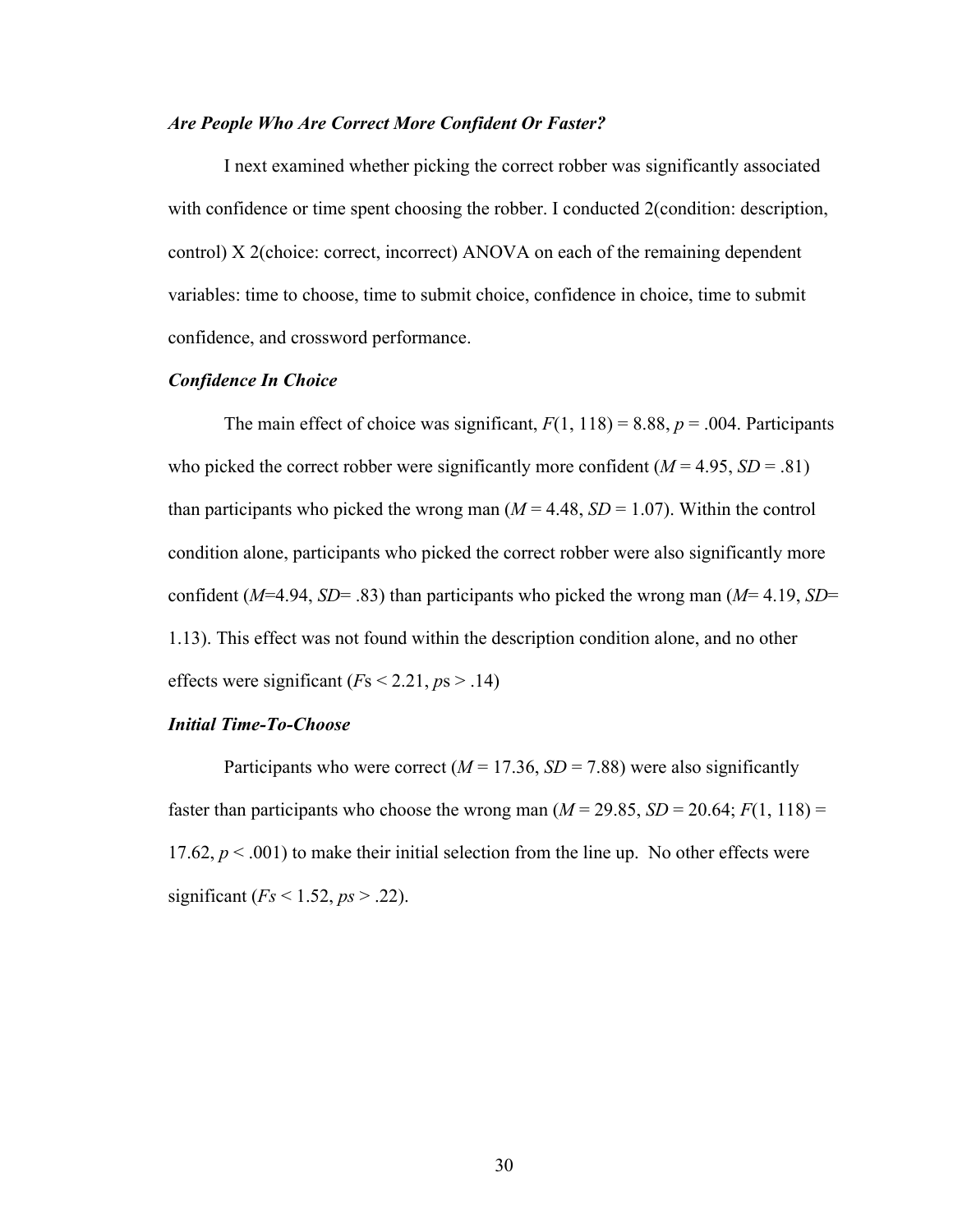# *Time-To-Submit Choice*

No effects were observed for how long participants stayed on the selection page (all *Fs* < .44, all *ps*> .52).

# *Time-To-Submit Confidence Rating*

Although the interaction approached significance  $(F(1,117) = 3.29, p = .07)$ , none of the simple main effects did (all *ps* >.13). No other effects were significant (*Fs* <.12, *ps*  $> 70$ ).

# *Crossword Performance*

Although participants who picked the correct robber tended to have higher crossword performance (*M*= 21.06, *SD*= 12.38) than participants who picked the wrong robber (M = 17.57, SD = 10.01), this effect was not significant,  $F(1, 105) = 2.83$ ,  $p=$ .095. No other effects were significant (*Fs*< .43, *ps*> .51).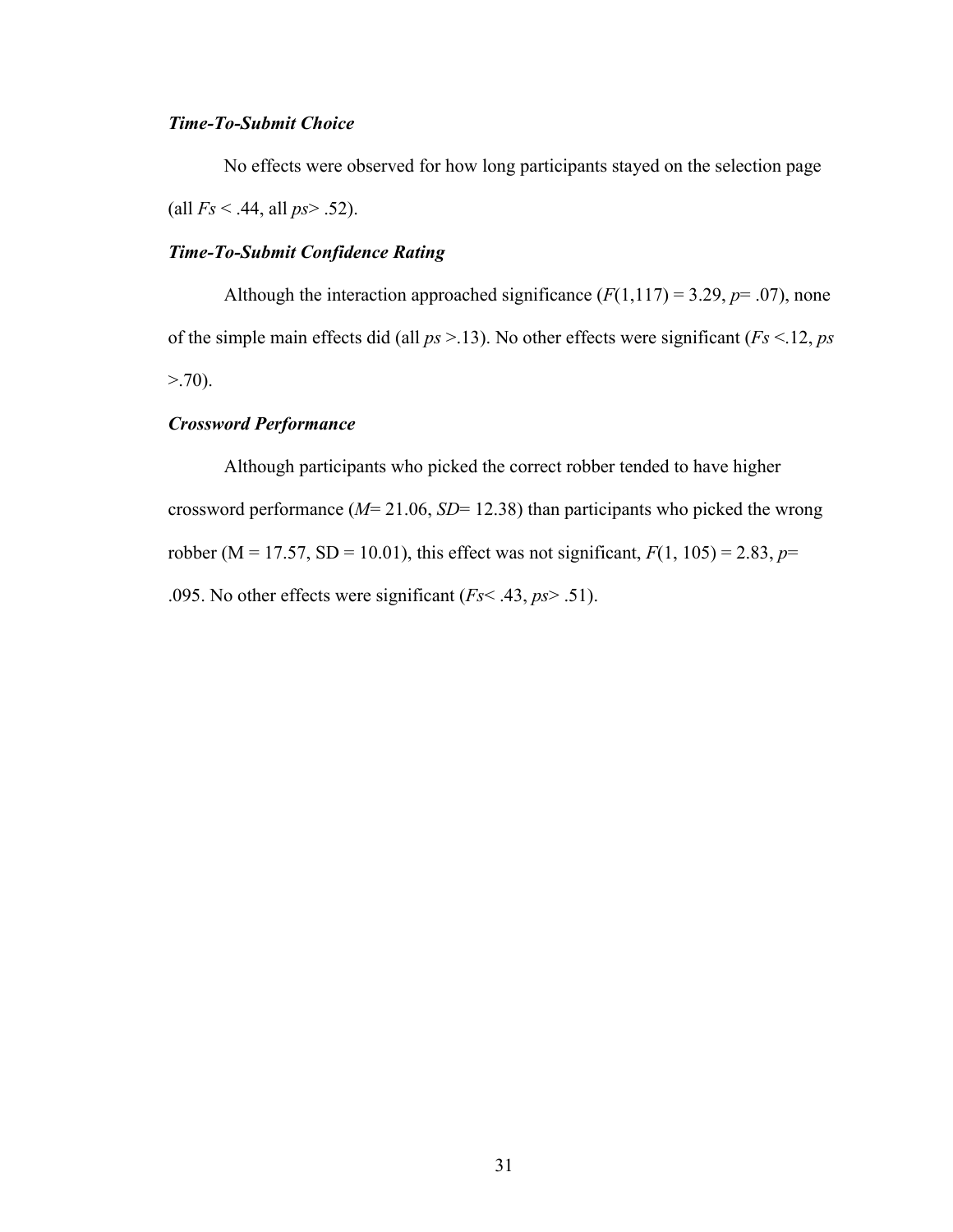#### **Chapter 4**

# *General Discussion*

The accuracy of eyewitness testimony depends on many different factors, such as a witness's state of mind when seeing a traumatic event. Some research has been done on how anxiety may affect someone's ability to recognize facial expression, but much less has been studied about social anxiety and facial recognition. Many of the studies that looked at the effects of social anxiety on facial recognition and expression used a small population of patients diagnosed with an anxiety disorder. The current study did not look at diagnosed socially anxious participants but, rather, a group of pseudo-random volunteers who represented social anxiety within the normal population. In the current study, I tested the hypothesis that social anxiety moderates the verbal overshadowing effect even at these more moderate levels of social anxiety.

#### *Was There Evidence of Verbal Overshadowing?*

Schooler's study suggests that there is interference between verbal coding (learning) and visual stimuli. The term coined by Schooler for this phenomenon is "verbal overshadowing," meaning that a visual memory is not *initially* impaired by verbal information when it is first coded, but later visual memory is overshadowed by intervening verbal information. In the current study, there was a trend much like the one in Schooler's original study on verbal overshadowing. In the original study only 38% of participants in the experimental condition correctly identified the robber, while 64% of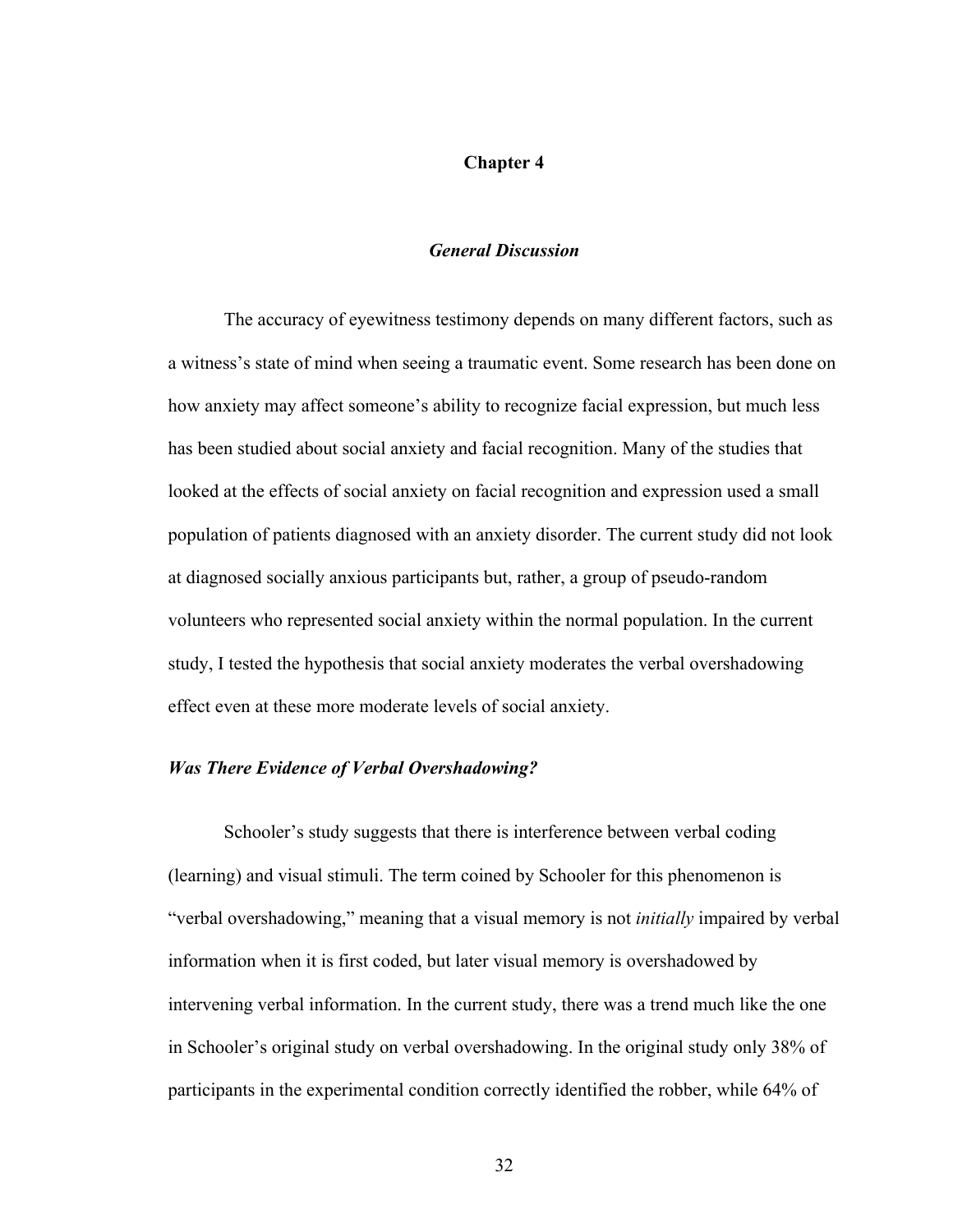the participants in the control condition correctly identified the robber (Schooler & Engstler-Schooler, 1990). Although the data was not statistically significant in the current study, participants who had previously described the robber picked the correct robber only 42.6% of the time, whereas the participants in the control condition picked the correct robber 57.4% of the time. Overall, it appears that the trend of verbal overshadowing in the current study, although not statistically significant, is similar to the original study. However, this does not necessarily provide evidence toward the ability to replicate this study, since the effect size of the original study was not replicated. Schooler has also tried to reproduce the findings, and the effect sizes have been substantially smaller than in the original study. A variable that I found to be a potential moderator of verbal overshadowing is social anxiety.

# *Social Anxiety as a Moderator of Verbal Overshadowing*

Although we did not recreate the same effect size of verbal overshadowing as Schooler did in his original study, the effect can be found if we take into consideration participant social anxiety. Participants were split into higher and lower social anxiety based on the score on the Social Phobia Scale. We did not observe any evidence of verbal overshadowing for participants higher in social anxiety, because participants in both conditions incorrectly identified the robber more than half of the time. These participants were poor at picking the robber in both the description and control conditions. Unlike the participants with higher social anxiety, participants lower in social anxiety did represent a close to significant verbal overshadowing effect. Participants in the control condition were more likely to select the correct robber than participants in the description condition. The effect size within the lower anxiety condition alone represented almost the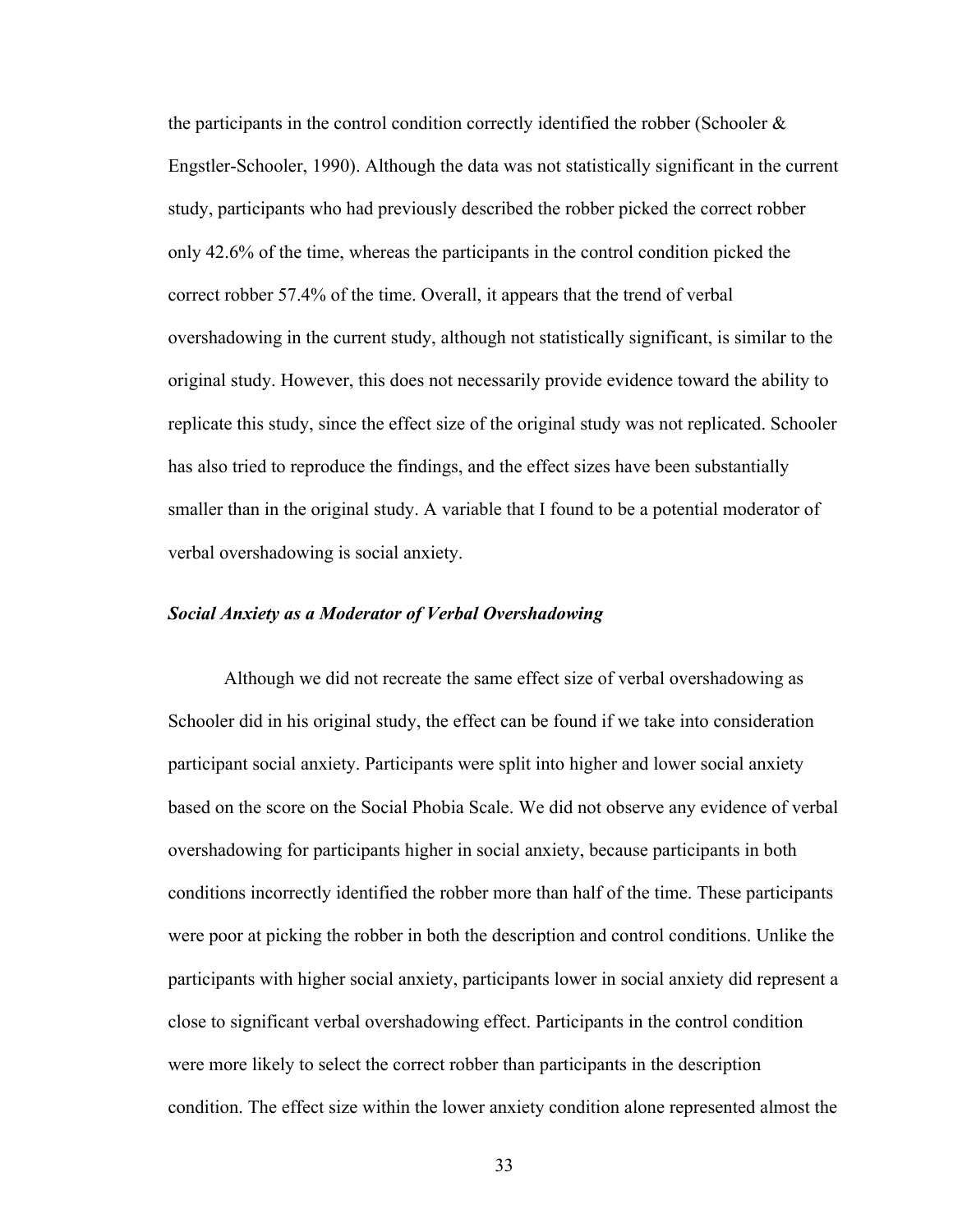same effect size as in Schooler's original study. The variable of higher social anxiety seemed to interfere with replicating the larger effect of verbal overshadowing experienced in the original study.

To look further into social anxiety not only as a moderator of verbal overshadowing, but also as an individual variable in accuracy of facial recognition, we conducted a chi-square test comparing higher and lower anxiety within the control condition alone. In the control condition, participants lower in social anxiety were significantly more likely to pick the correct robber than participants higher in social anxiety. This effect demonstrates the influence that social anxiety has on facial recognition within a normal population.

What does this effect mean? There are many uses to testing a witness's social anxiety levels before determining if their testimony can be taken at full value. Although there were a few examples of research that studied social anxiety's effect on facial recognition, there needs to be more focus on this phenomenon within the normal population, not specifically focused on patients with diagnosed social anxiety. As shown in this study, social anxiety is an important factor in a person's ability to identify a face correctly. Beyond this study, eyewitness testimony has proved to be an important device used in the court of law. As stated previously, eyewitness misidentification testimony has been responsible for over 70% of the wrongful convictions overturned by DNA testing, and there have been 314 post-conviction DNA exonerations. If social anxiety plays a role in these misidentifications, it is important to consider this variable before securing someone's fate on death row.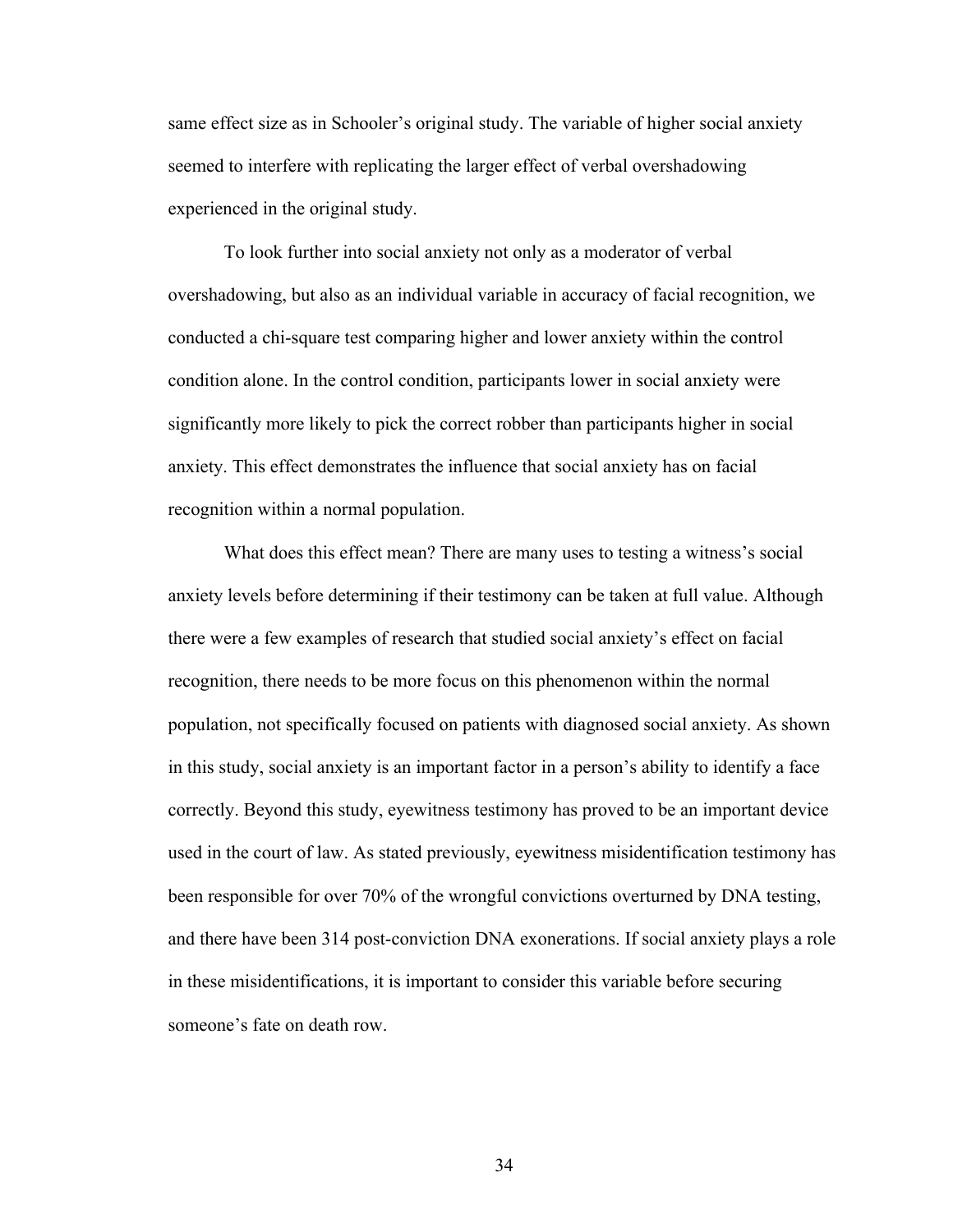Also, the sub-clinical population that experience social anxiety may not be focused on a person's face for others reasons. Those with higher socially anxiety could be focused more on their internal state than their external surroundings. As the SPS shows, people can feel anxious in everyday activities in which they are focusing on how the situation makes them feel. Focusing on ones internal state can take away from focus on the elaborate features necessary to correctly identify an individual.

Testing the speed at which the high social anxiety group identified the robber, not based on accuracy, can provide further insight in this phenomenon. A study conducted by Leber, Heidenreich, Stangier, and Hofmann (2009) tested the speed at which social anxious participants and non-anxious participants classified facial expressions (anger, sadness, fear, disgust, etc.) in a socially threatening situation. High socially anxious participants were faster than controls at classifying angry sad and fearful emotions in a socially threatening situation. The results suggest that socially anxious individuals are more hyper vigilant toward threat-related social cues and that processing facial affect is dependent on the witness's emotional state (Leber, Heidenreich, Stangier, and Hofmann, 2009). If socially anxious participants are, in fact, faster at recognizing negative affect in faces in threatening situation, the focus could be taken off facial identity and directed more towards affect, for those higher in social anxiety. The focus on facial expression could undermine the coding of facial features in a person's memory. All of the men in the line-up used in this current study could be considered threatening, and having negative facial expressions. If higher socially anxious participants were focusing merely on expression, the expression does not differ between the distractors and the robber, and therefore could hinder identification.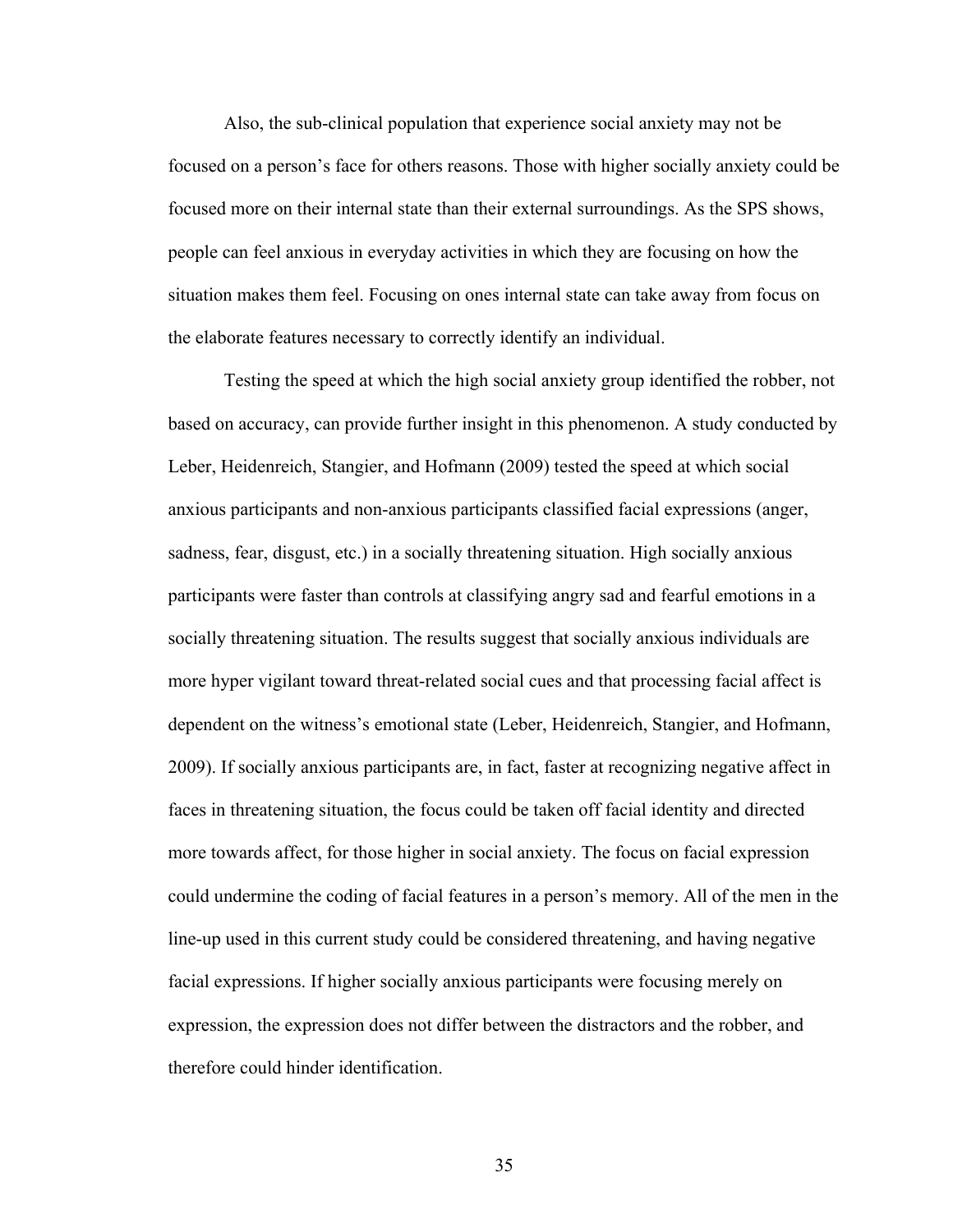Further research could be done on the relationship between social anxiety, peer interaction, and memory conformity (this issue was not addressed in the current study, since only one person participated at a time, with no peer input. This would be relevant to the phenomenon experienced in this study, as well as to real-life eyewitness situations. There are frequently multiple witnesses to a crime, and people with higher social anxiety (related to fear of negative evaluation) are more influenced by peers than those who have lower social anxiety. In a study conducted by Wright, London, and Waechter (2010), responses by high-anxiety individuals were affected by the response of a previous individual, and the results showed a relationship between social anxiety and memory suggestibility. It might be the case that socially anxious individuals might go along with other witnesses because they are less certain and accurate in their own recognition of the robber.

#### *Further Interesting Findings*

In terms of confidence, participants in the current research were significantly more confident in correct responses compared to incorrect responses, and this did not vary by condition. This is consistent with the original study that showed no significant difference in the mean confidence of participants between the two conditions. Within the control condition alone, participants who picked the correct robber were also significantly more confident than participants who picked the wrong man,  $(F(1, 118)=9.49, p=.003)$ . This effect was not seen in the description condition. It seems picking the correct robber tended to be more associated with confidence in the control condition than the description condition. In addition, within the control condition there was a negative association between social anxiety and confidence in robber selection ( $r = -.39$ ,  $p = .005$ ). The more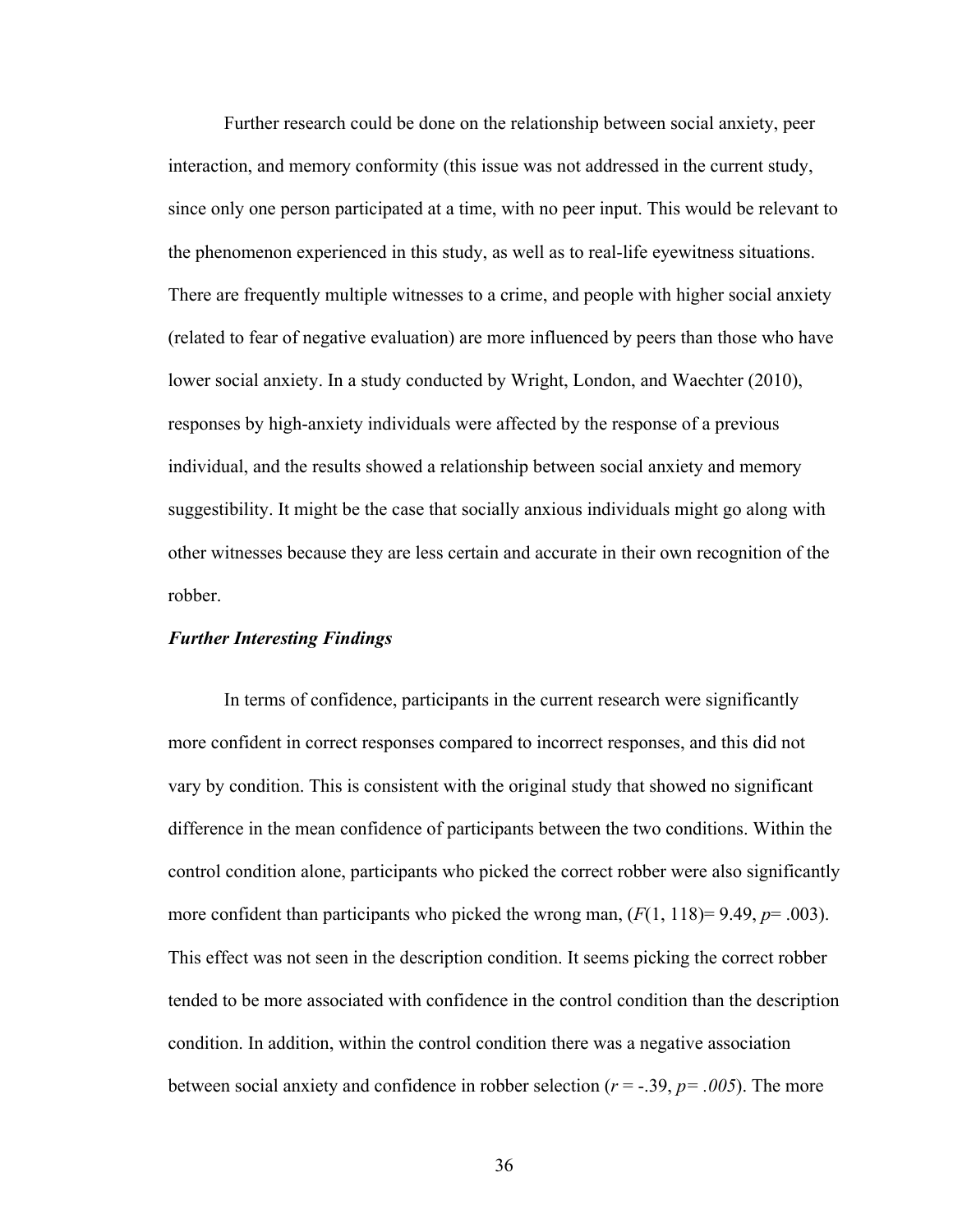confident a participant was, the less socially anxious they were.

What do these effects mean? In terms of social anxiety, participants with lower social anxiety were more likely to correctly identify the robber, and therefore it seems that social anxiety is a moderator in confidence as well. Since we are looking exclusively within the control condition for this particular effect, verbal overshadowing isn't a factor. When presenting eyewitness evidence in a courtroom, the witness needs to be highly confident in what they witnessed, or misidentification can wrongfully place someone in jail. A highly anxious, low confident individual may be the deciding factor between jail and freedom, which is why it is important to investigate the role of social anxiety within the normal population and to determine how valid a witness's statement really is in the court of law.

In the current study, we also measured how long participants took to make their selection of the robber and submit confidence ratings. Participants who identified the correct robber were significantly faster in their initial choice than participants who chose the wrong man. This significance was not reflected in how long a participant took to decide whether to submit their robber choice or not. These results show that participants who correctly identified the robber, independent of condition, were faster in their initial selection of the robber and were also more confident about their choice. It appears that the accurate participants were secure in the fact that they were correct. Speed can be used as a factor in potentially determining how confident a witness really is in their choice. Here we see that participant's *initial* instinct in who was the correct robber in the lineup really reflected if they were accurate or not. Maybe the longer a witness takes to choose their perpetrator out of a line up, the higher the chance is that they may be wrong? These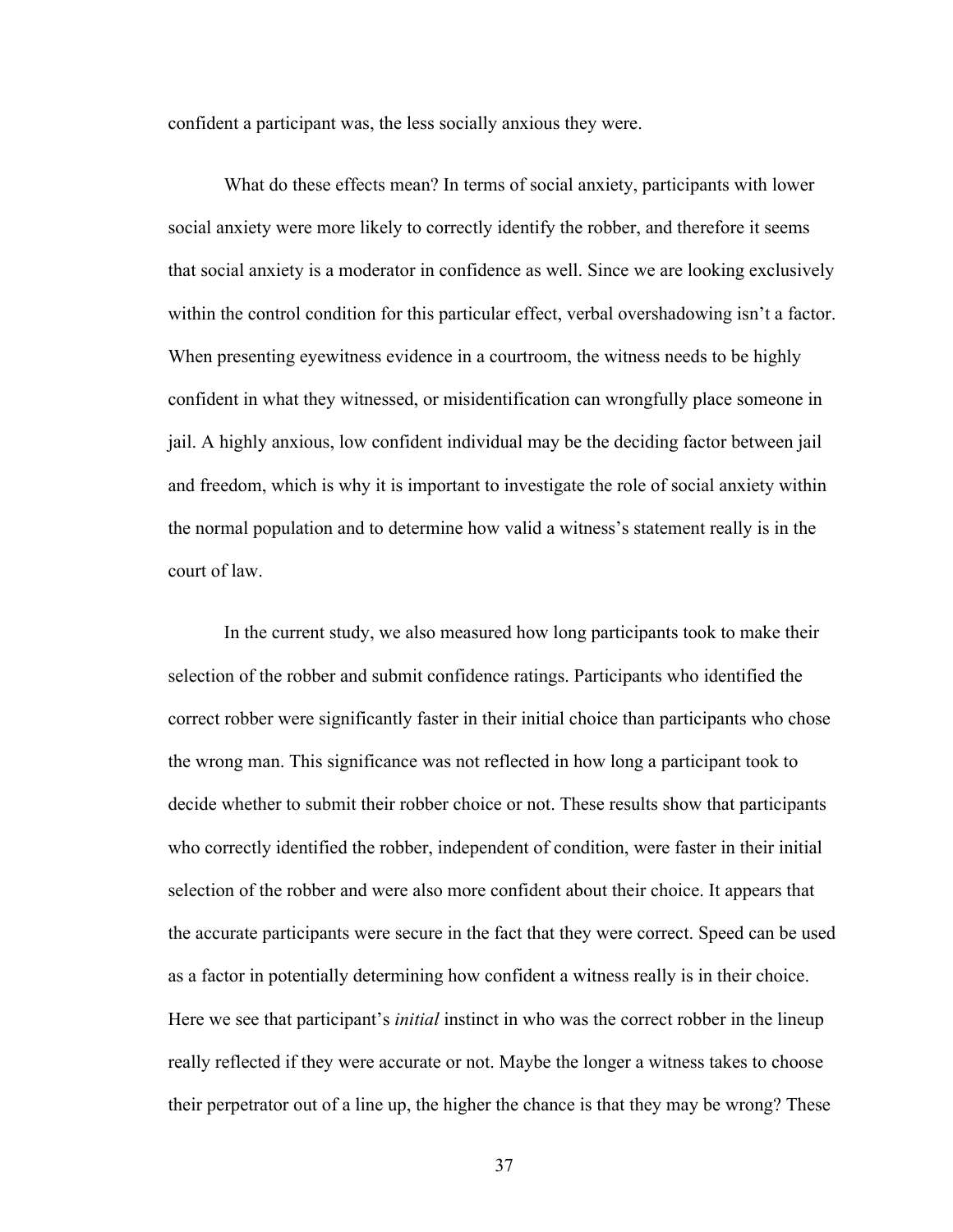are the questions that need to be asked to avoid eyewitness misidentification in the future.

Participant's crossword performance was analyzed in the current study. The results showed that although participants that chose the correct robber tended to have higher crossword performance than participants who chose the wrong robber, the effect was not significant.

# *Limitations*

One limitation of not only the current study, but also any replication of Schooler's original study, may be that the eight men were wearing different colored clothing in the lineup. This could be an additional distractor from the facial features that a person is supposed to focus on. If the robber wore the same shirt as all of the distractors, this might help to eliminate the chance of a false positive identification.

If I were to conduct the replication again, I would include a visualization condition or a simple eye-closure condition. As noted above, Schooler and Engstler-Schooler conducted a second experiment with a face visualization component that asked participants to silently imagine the face of the robber. The face visualization condition was much less impaired than the face verbalization condition in correctly identifying the robber, supporting Schooler's theory on interference being due to mixed modality (verbal and visual modes) (Schooler & Engstler-Schooler, 1990). Also, Vredeveldt, Hitch, and Baddeley (2011) also reported that eye closure can hamper verbal overshadowing and found that any sort of distraction can impair recall and create false memories of an event.

Another limitation in the replication aspect of this study was that the replication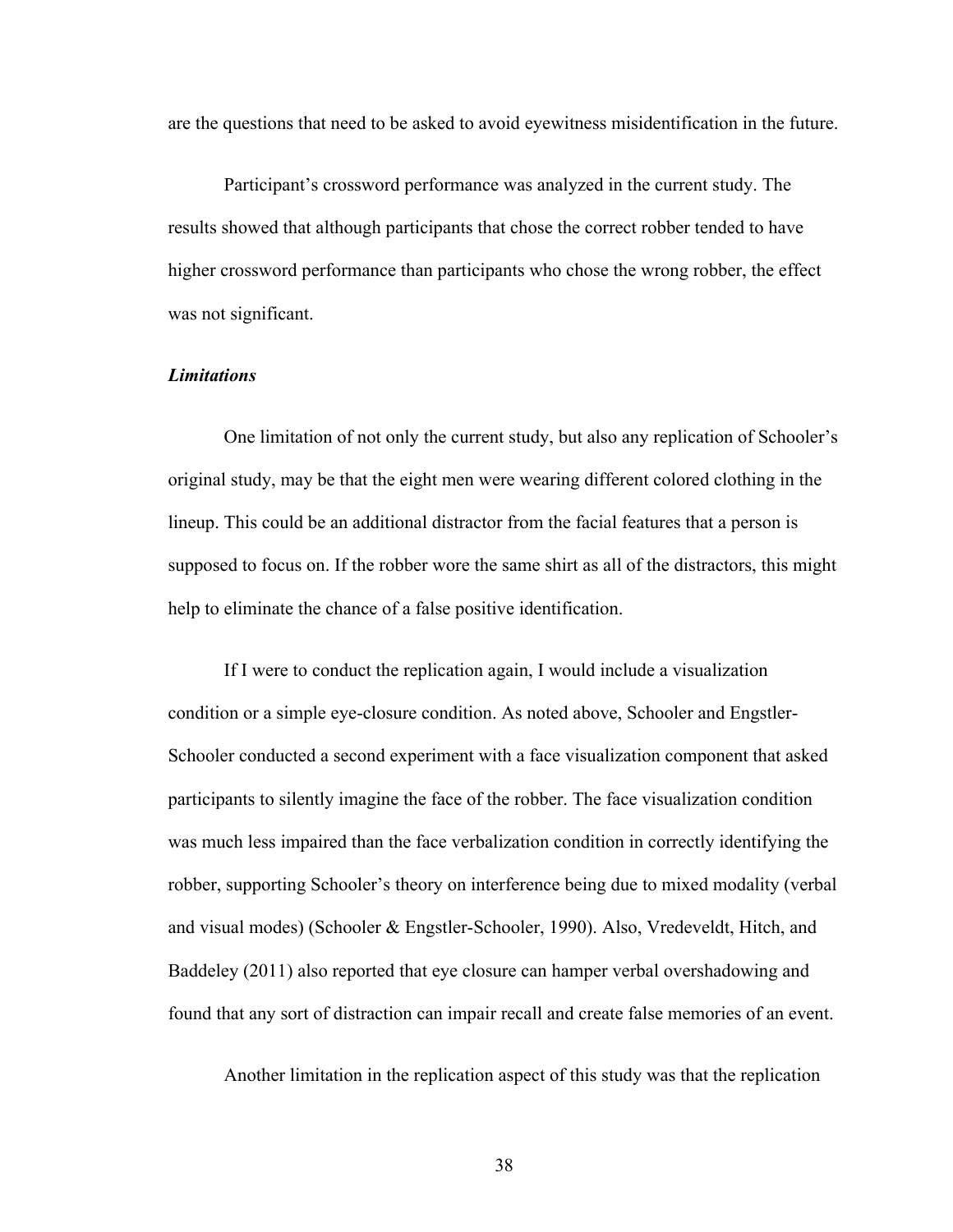protocol was different than the original study in that the crossword was not completed after the video, but actually after the description or list of countries task. This may have a large effect on why the effect size was much smaller in this study than in the original study. Verbally describing the robber right before choosing the perpetrator out of the line up could create a stronger verbal overshadow than if there was a delay between the verbal recoding and appearance of the line up. According to the meta-analysis conducted by Meissner and Brigham (2001), the verbal overshadowing effect was more likely to occur when the lineup selection immediately followed the description tasks. We followed the design of the required replication protocol, and the researcher leading the replication effort later recognized the error. This serves as an example of the importance in paying close attention to all levels of detail when replicating previous research. I am currently conducting the revised replication study, and data collection is ongoing.

Further research could also be done with this replication study comparing participant accuracy in their description of the robber. It would also be interesting to examine how much of the description focused on the face. In the replication protocol, instructions did not focus directly on describing facial features. The verbal overshadowing effect is more likely to occur when participants are given elaborate descriptive instructions instead of general instructions (Meissner & Brigham, 2001). If the instructions had asked the participant to specifically describe the robbers face, as well as other elaborate details, verbal overshadowing in the current study might have been more significant. However, participants higher in social anxiety could perform even worse than they did in the current study if the instructions required them to focus even more closely on the face of the robber. In the current study, higher anxiety should to be a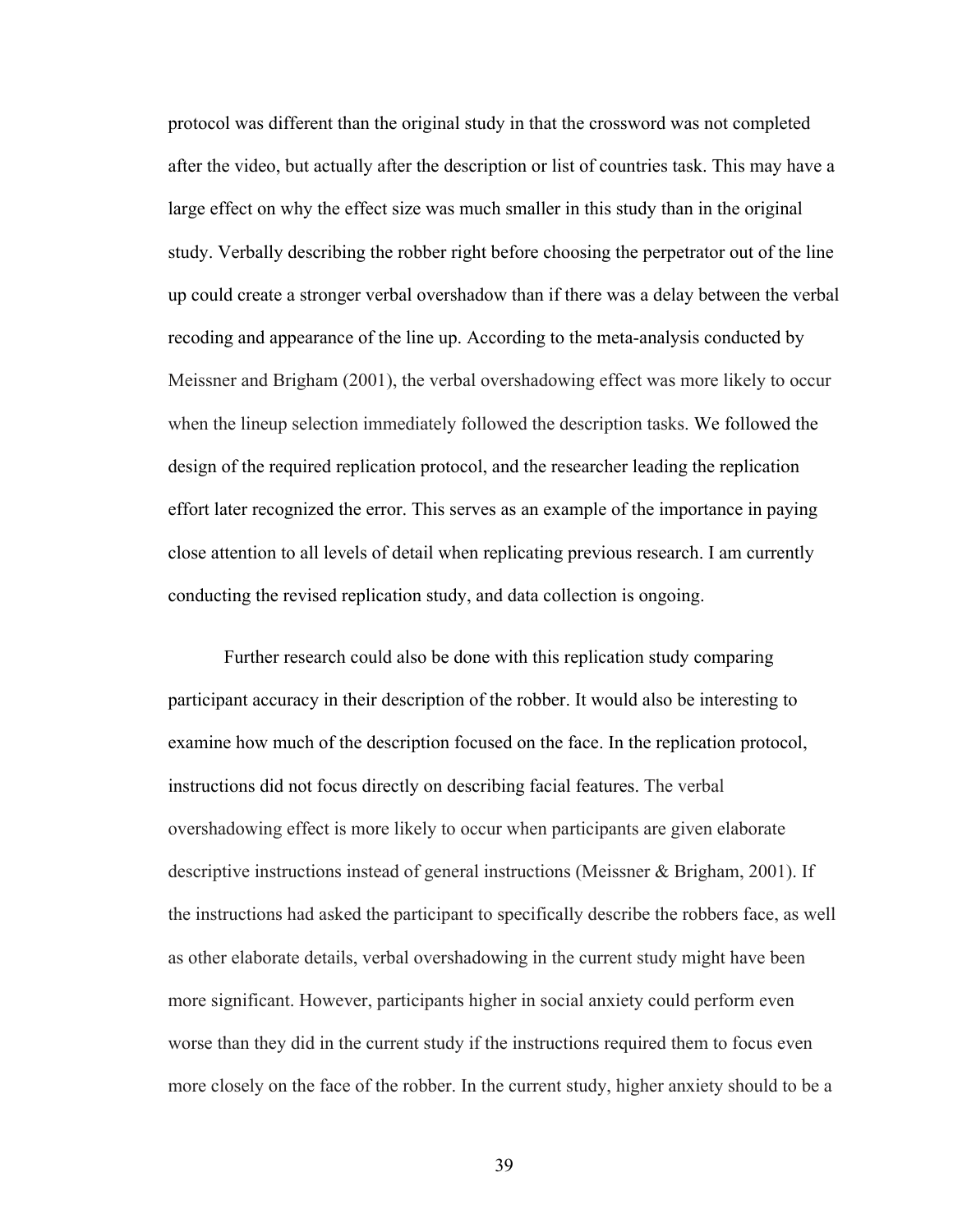moderator of verbal overshadowing, and therefore could be an even stronger moderator in a more socially stressful situation.

It is also important to point out that this study had many more female than male participants 89:33. For example, Nowicki Winograd and Millard (1979) found a relationship between anxiety and memory, but only for women. In the current study, there were a slightly higher proportion of women in the higher anxiety group (80% female) than the lower anxiety group (60% female). It could be the case that social anxiety more strongly impairs robber recognition for women. Although this is just one example, if this study were to be redone, having an even amount of males and females could be beneficial in creating a more internally consistent study.

## *Conclusion*

There are many variables to consider when looking at the results of a study, which is why studies need to be replicated more often to weed out the false positive results. Replication studies are not the most popular type of study to conduct. This is for many reasons, such as the general lack of funding that goes towards replication studies, as well as few publication incentives. As discussed by Winerman (2013), researchers tend to only publish positive findings, and negative findings tend to get overlooked, creating the risk that false positives will be published and then never get challenged. One solution is to pre-register studies. Much like the one that this replication was a part of, authors would propose the idea to a journal, and with a review by the original author, and the journal would agree to publish the results, regardless of whether they were positive or negative. I think it would be beneficial to the field of psychology to not only represent the positive outcome of studies, but the negative outcomes as well. There is always a chance of a false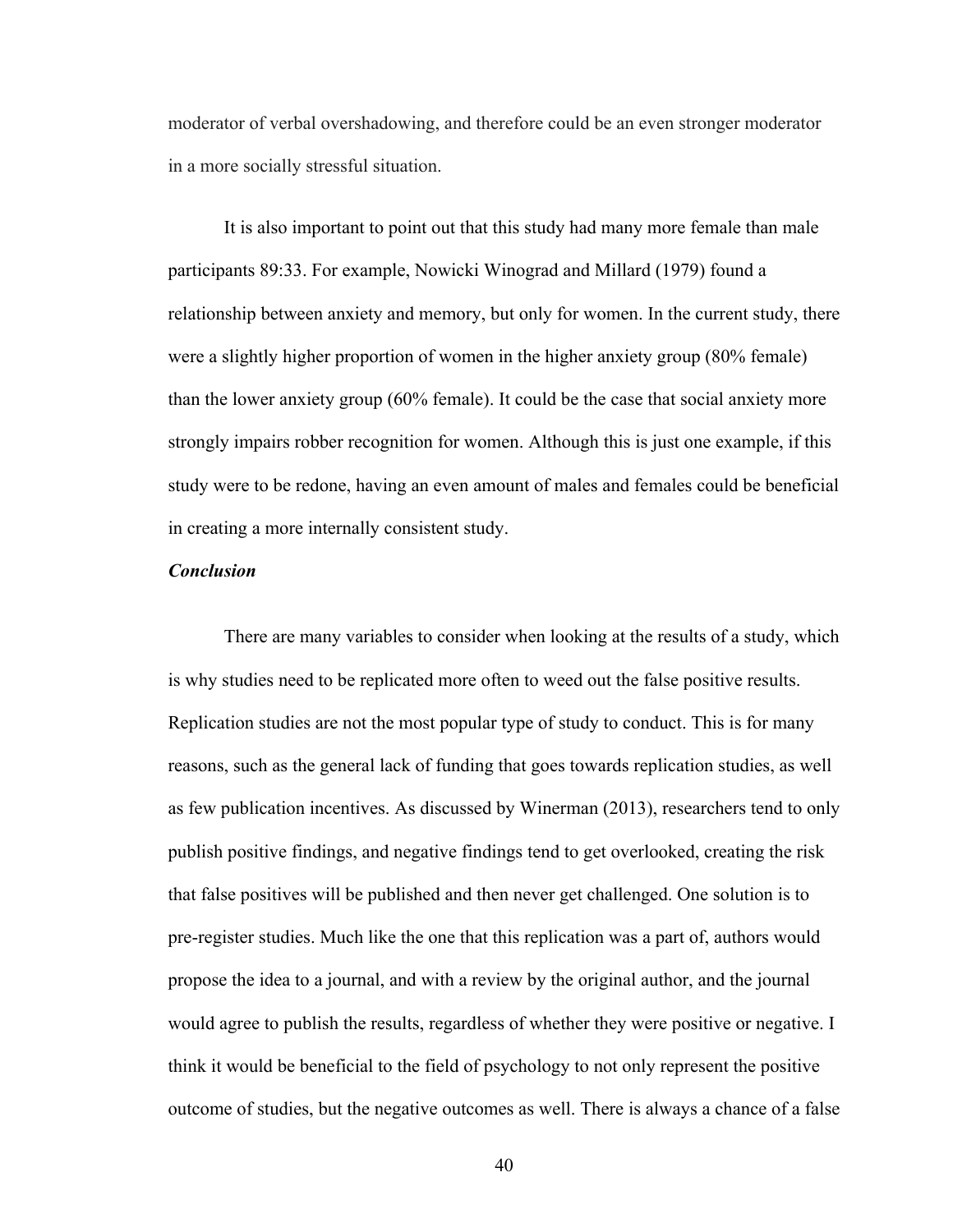positive, and it is important to represent both the negative results and the positive results, that way any hypotheses tested can be as accurately portrayed as possible and we can uphold the integrity of psychology as a science.

In conclusion, the current study shows that within a normal population, people with higher social anxiety are less accurate at recognizing facial identity than those with lower anxiety. More studies should be done surrounding social anxiety in the normal population, and how that affects face recognition, so that the accuracy of eyewitness testimony can be at the highest level possible, and eyewitness misidentification will no longer be the leading cause of wrongful convictions. This study is simply a steppingstone in the continuing research on how eyewitness testimony may be improved, so as to lessen the likelihood of falsely imprisoning individuals for crimes they did not commit.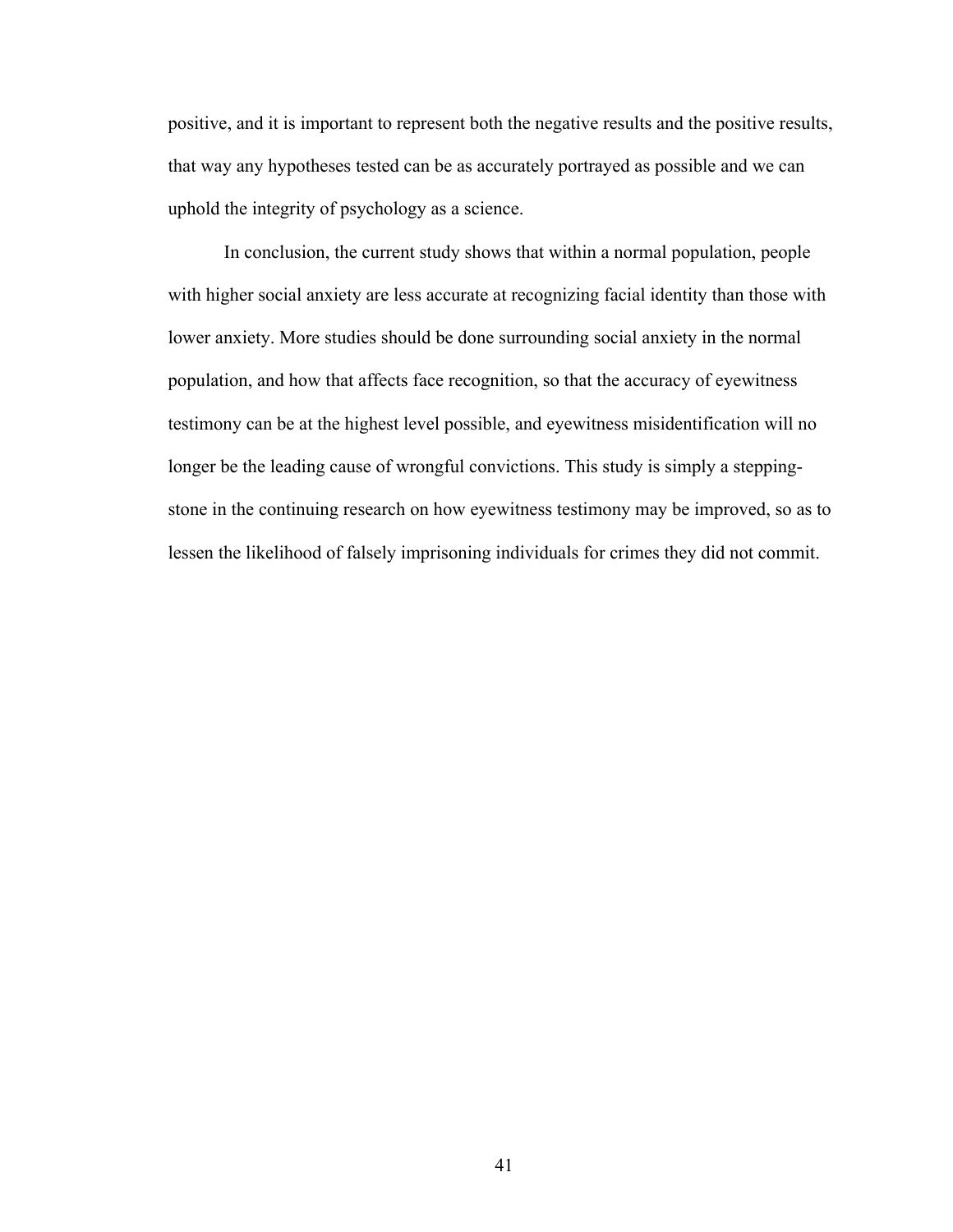#### References

- Bargh, J. A., Chen, M., & Burrows, L. (1996). Automaticity of social behavior: Direct effects of trait construct and stereotype activation on action. *Journal of Personality and Social Psychology, 71*, 230–244.
- Bate, S., Parris, B., Haslam, C., & Kay, J. (2010). Socio-emotional functioning and face recognition ability in the normal population. *Personality and Individual Differences, 48*, 239, n. 42. doi: 10.1016/j.paid.2009.10.005
- Brainerd, C. J., & Reyna, V. F. (1998). When things that were never experienced are easier to "remember" than things that were. *Psychological Science, 9*, 484–489.
- Brandimonte, M. A., & Collina, S. (2008). Verbal overshadowing in visual imagery is due to recoding interference. *European Journal of Cognitive Psychology, 20* (3), 612–631. doi: 10.1080/09541440701728441
- Brandimonte, M. A., Schooler, J. W., & Gabbino, P. (1997). Attenuating verbal overshadowing through color retrieval cues. *Journal of Experimental Psychology: Learning, Memory & Cognition, 23*, 915–931.
- Brown, C., & Lloyd-Jones, T. (2002). Verbal overshadowing in a multiple face presentation paradigm: Effects of description instruction. *Applied Cognitive Psychology*, *16*, 873–885. doi: 10.1002/acp.919
- Chin, J. M., & Schooler, J. W. (2008). Why do words hurt?: Content, process, and criterion shift accounts of verbal overshadowing. *European Journal of Cognitive Psychology, 20*, 396–413.
- Clare, J., & Lewandowsky, S. (2004). Verbalizing facial memory: Criterion effects in verbal overshadowing. *Journal of Experimental Psychology, 30*, 739–755.
- Coles, M. E., & Heimberg, R. G. (2005). Recognition bias for critical faces in social phobia: A replication and extension. *Science Direct*, *43*, 109–120. doi: 10.1016/j.brat.2003.12.001
- Davis, J. M., McKone, E., Dennett, H., O'Connor, K. B., O'Kearney, R., & Palermo, R. (2011). Individual differences in the ability to recognise facial identity are associated with social anxiety. *PLoS ONE, 6* (12), doi:10.1371/journal.pone.0028800
- Finger, K., & Pezdek, K. (1999). The effect of the cognitive interview on face identification accuracy: Release from verbal overshadowing. *Journal of Applied Psychology, 84*, 340–348.
- Gilboa-Schechtman, E., Foa, E. B., & Amir, N. (1999). Attentional biases for facial expressions in social phobia: The face-in-the-crowd paradigm. *Cognition and*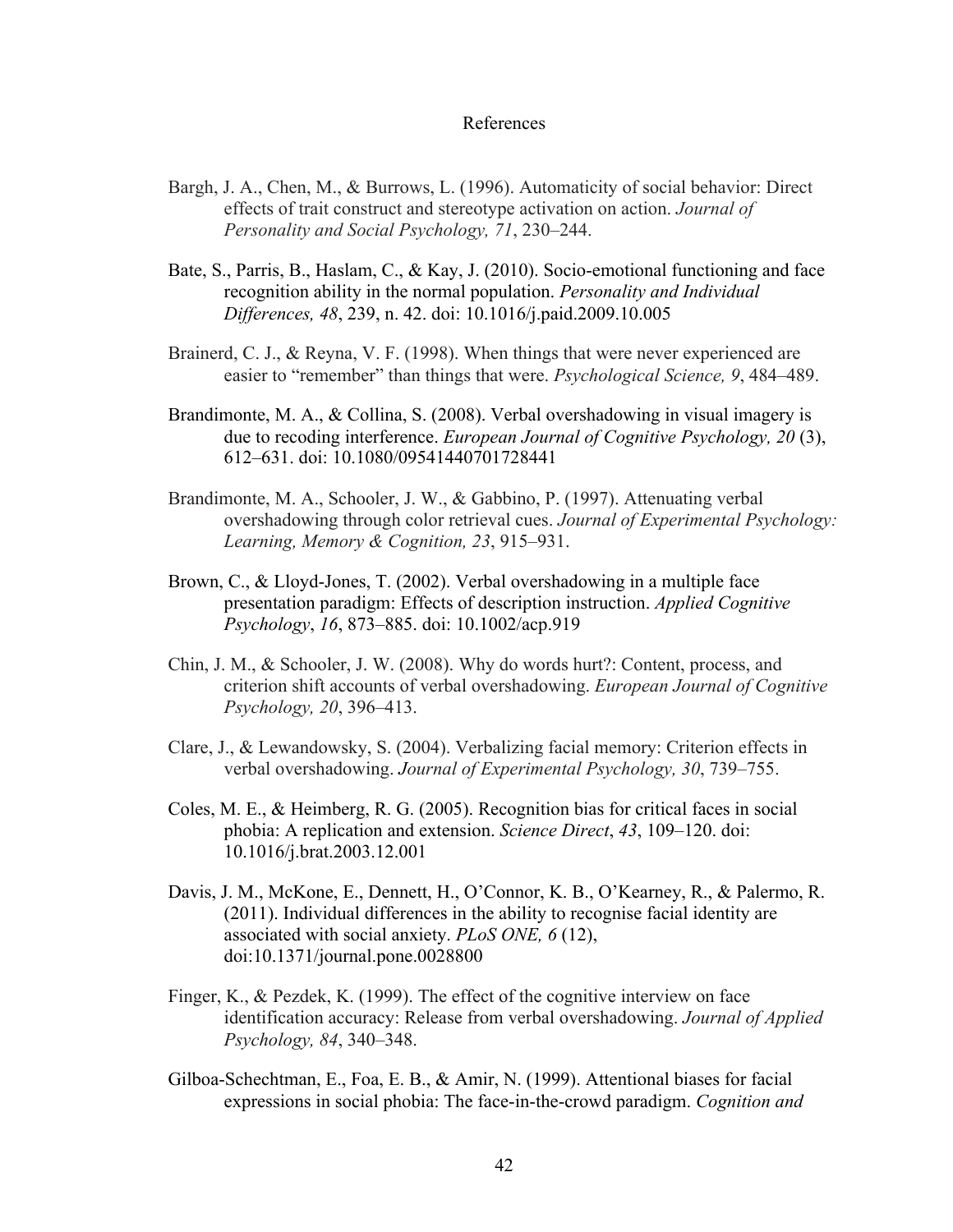*Emotion, 13*, 305–318. doi: 10.1080/026999399379294

- Harris, K., Paul, S., & Adams-Price, C. (2012). An initial search for visual overshadowing. *Quarterly Journal of Experimental Psychology*, *65* (8), 1511– 1521. doi: 10.1080/17470218.2012.657800
- Kinlen, T. J., Adams-Price, C. A., & Henley, T. B. (2007). Verbal overshadowing and face recognition in young and old adults. *Educational Gerontology*, *33*, 969–979. doi: 10.1080/03601270701632040
- *Know the cases*. (n.d.). Retrieved from http://www.innocenceproject.org/
- Leber, S., Heidenreich, T., Stangier, U., & Hofmann, S. G. (2009). Processing of facial affect under social threat in socially anxious adults: Mood matters. *Depression and Anxiety, 26*, 196–206.
- Lundh, L., & Ost, L. (1996). Recognition bias for critical faces in social phobics. *Behavior Research and Therapy, 34*, 787–794. doi: 10.1016/0005- 7967(96)00035-6
- Macrae, C. N., & Lewis, H. L. (2001). Do I know you?: Processing orientation and face recognition. *Psychological Science, 13*, 194–196.
- Mattick, R. P., & Clarke, C. J. (1998). Development and validation of measures of social phobia scrutiny fear and social interaction anxiety. *Behaviour Research and Therapy, 36*, 455–470.
- Meissner, C. A., & Brigham, J. C. (2001). A meta-analysis of the verbal overshadowing effect in face identification. *Applied Cognitive Psychology, 15*, 603–616.
- Mueller, J. H., Bailis, K. L., & Golstein, A. G. (1979). Depth of processing and anxiety in facial recognition. *British Journal of Psychology, 70* (4), 511–515.
- Nowicki, S., Winograd, E., Millard, B. A. (1979). Memory for faces: A social learning analysis. *Journal of Research in Personality, 13*, 460–468. doi: 10.1016/0092- 6566(79)90008-4
- Pashler, H., Harris, C., & Coburn, N. (September 15, 2011). Elderly-related words prime slow walking. Retrieved from http://www.PsychFileDrawer.org/replication.php?attempt=MTU%3D
- Safren, S. A., Turk, C. L., & Heimberg, R. G. (1998). Factor structure of the Social Interaction Anxiety Scale and the Social Phobia Scale. *Behaviour Research and Therapy, 36*, 443–453.
- Schooler, J. W., & Engstler-Schooler, T. Y. (1990). Verbal overshadowing of visual memories: Some things are better left unsaid. *Cognitive Psychology, 22*, 36–71.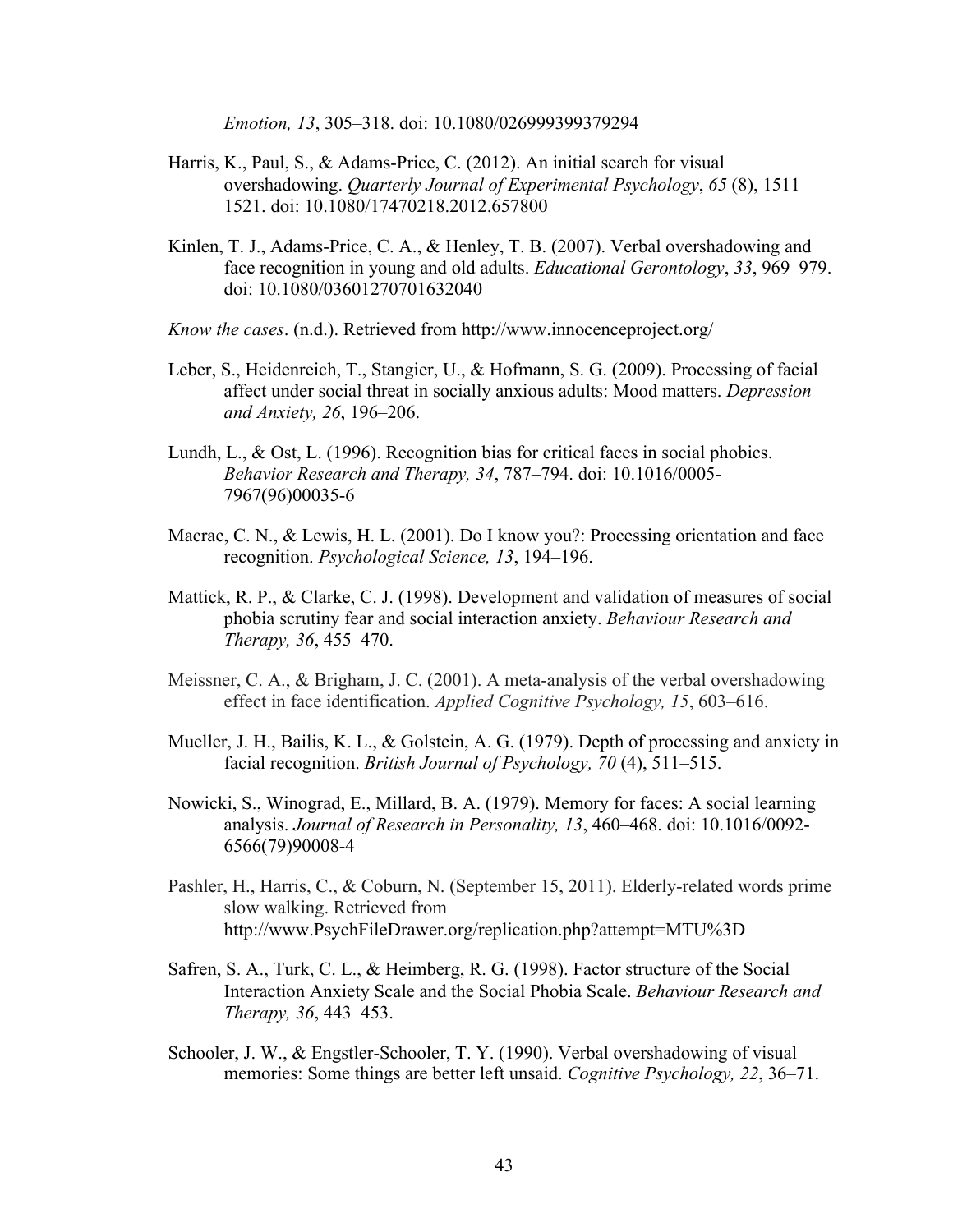- Vredeveldt, A., Hitch, G. J., & Baddeley, A. D. (2011). Eye closure helps memory by reducing cognitive load and enhancing visualization. *Memory & Cognition, 39*, 1253–1263. doi: 10.3758/s13421-011-0098-8
- Wagenmakers, E., Wetzels, R. G., Borsboom, D., & Van der Maas, H. (2010). Why psychologists must change the way they analyze their data: The case of psi. *Journal of Personality and Social Psychology.*
- Winerman, L. (2013). Interesting results: Can they be replicated? In the wake of scandal, psychologists are encouraging more data sharing and replication studies. *Science Watch, 44* (2), 38. Retrieved from http://www.apa.org/monitor/2013/02/results.aspx
- Wright, D. B., London, K., & Waechter, M. (2009). Social anxiety moderates memory conformity in adolescents. *Applied Cognitive Psychology, 24*, 1034–1045. doi: 10.1002/acp.1604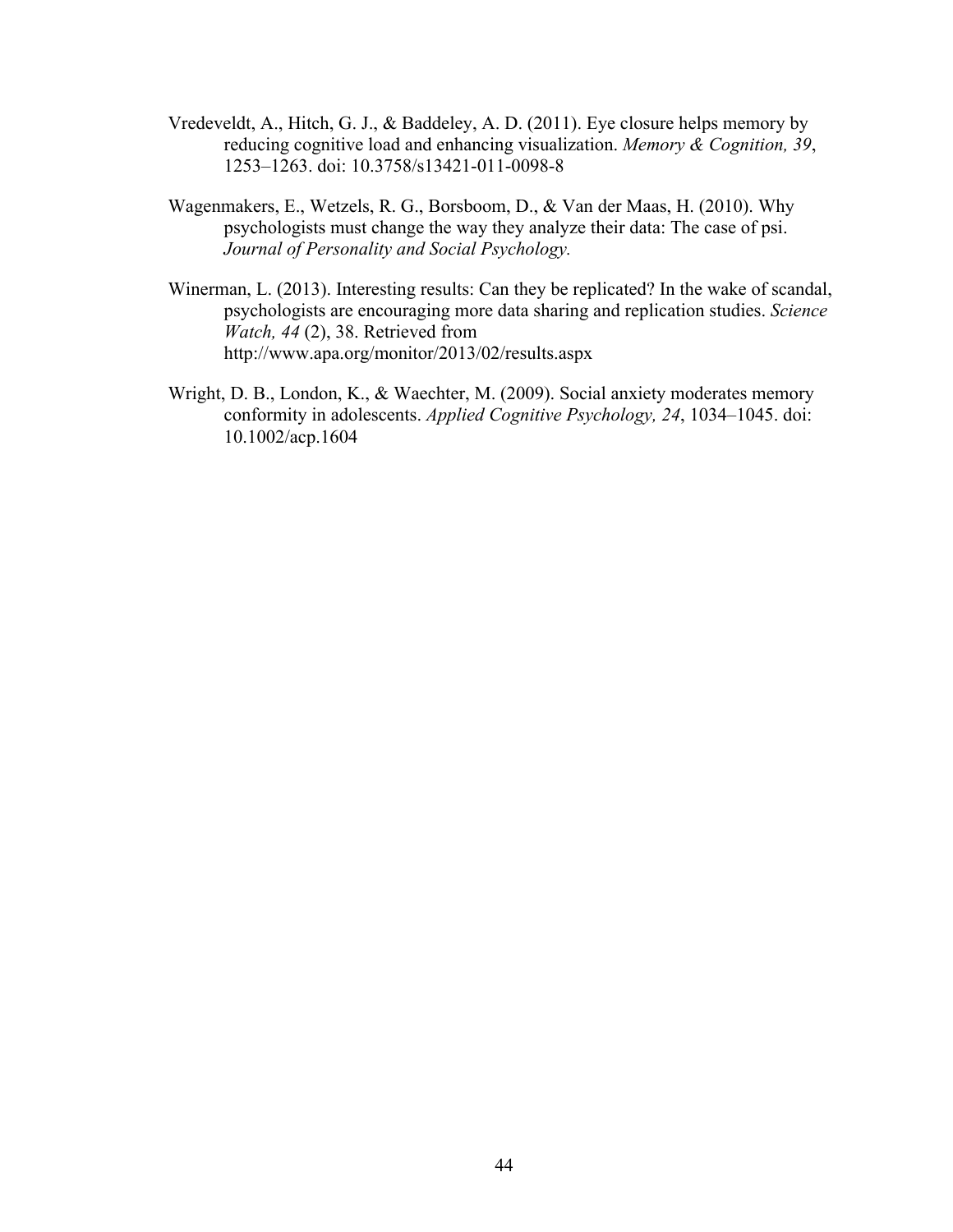#### **Appendix A**

Office of the Vice President for Research Protection of Human Subjects Review Board



5703 Alumni Hall, Room 114 Orono, Maine 04469-5703 Tel: 207-581-1498 Fax: 207-581-1300 www.umaine.edu

#### **MEMORANDUM**

| TO:      | Shannon McCoy<br>301 Little Hall                                                                         |
|----------|----------------------------------------------------------------------------------------------------------|
| FROM:    | Gayle Jones<br>Assistant to the Institutional Review Board for the Protection of Human Subjects<br>(IRB) |
| SUBJECT: | "Schooler Memory and Perception Multicenter Replication Study," #2013-06-22                              |
| DATE:    | September 12, 2013                                                                                       |

The above referenced project was approved by the University of Maine's Institutional Review Board for the Protection of Human Subjects (IRB) in an expedited review. The approval period is 6/19/2013 through 6/18/2014 (modifications for final approval accepted 09/12/2013. A continuing review of this project must be conducted by the IRB before the end of the approval period. Although you will receive a request for this information approximately 6-8 weeks before that date, it is your responsibility to submit the information in sufficient time to allow for review before the approval period expires.

Enclosed is an approved, stamped copy of the consent document for this project. The approval for this consent expires on  $6/18/2014$ . This approved, stamped copy must be duplicated and used when enrolling subjects during the approval period.

Please remember that each subject must be given a copy of the consent document. Any unanticipated problems or harm to the subject must be reported to the IRB immediately. Any proposed changes to the research must be approved by the IRB prior to implementation. Any significant new findings must be reported to the subject.

If you have questions, please contact me at 1-1498. Thank you.

MAINE'S LAND GRANT AND SEA GRANT UNIVERSITY A Member of the University of Maine System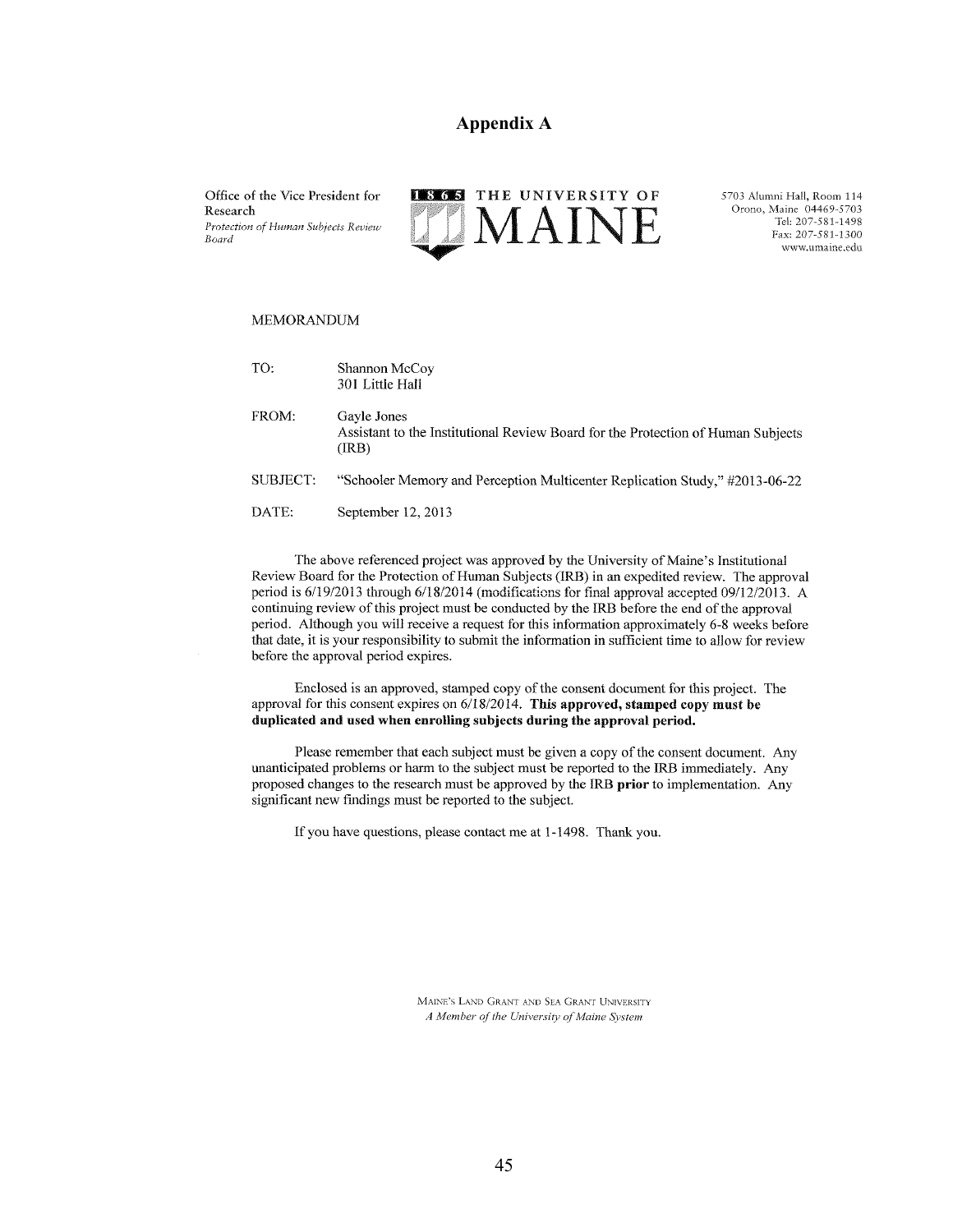# **Appendix B**

# **Informed Consent "Memory and Perception" Shannon McCoy, PhD**

# **University of Maine**

You are invited to participate in a research project being conducted by Shannon McCoy, a faculty member in the Department of Psychology at the University of Maine. The purpose of the research is to examine memory and perception. Because you are in Introductory Psychology and are at least 18 years old, you are being invited to participate in this study. The study will consist of a one hour session worth 1 research credit.

# **What Will You Be Asked to Do?**

If you decide to participate, you will be asked to complete some memory and perception tasks. For example, you will be asked to watch a short video and also to complete a word search task

**Risks :** Except for your time and inconvenience, there are no risks to you from participating in this study.

**Compensation:** You will receive 1 credit hour of research credit for your participation in this study.

**Benefits:** While there is no direct benefit to you , it is hoped that the information gained from this study will help us better understand aspects of memory and perception.

**Confidentiality:** Your name will not be associated with any of the data. The data are anonymous. You will be assigned a participant number which will be used to identify your data. Your name will appear on this consent form but will not be entered into the datafile nor will it be linked to your participant number in any way. All data will be kept on a computer in a locked office for a minimum of 7 years and then destroyed.

**Voluntary:** Your participation is voluntary. If you choose to continue with this study, you may stop participation at anytime without the loss of credit.

**Contact Information:** If you have any questions about this study, please contact Dr. Shannon McCoy at (*207-581-2029 or email: shannon.mccoy@umit.maine.edu*). You may also reach the faculty advisor on this study at (*phone, address, e-mail*). If you have any questions about your rights as a research participant, please contact Gayle Jones, Assistant to the University of Maine's Protection of Human Subjects Review Board, at 581-1498 (or e-mail gayle.jones@umit.maine.edu).

Your signature below indicates that you have read the above information and agree to participate. You will receive a copy of this form.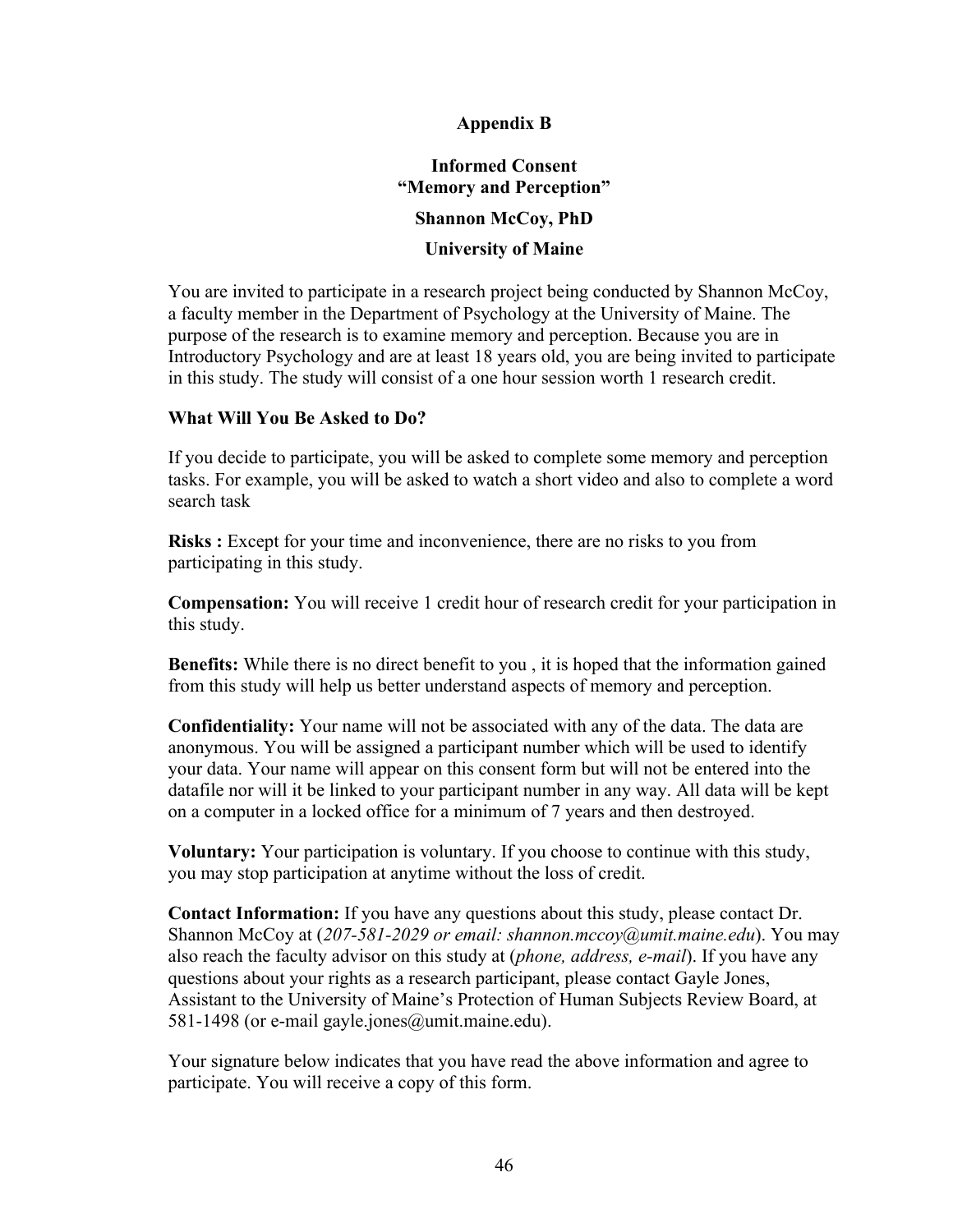Signature Date

# **SPS**

 $\mathcal{L}_\text{max}$  , and the contract of the contract of the contract of the contract of the contract of the contract of

For each of the following statements, mark the appropriate answer in the space next to that statement. Indicate, using the 0 to 4 scale below, the degree to which the statement is typical or true of you **IN GENERAL**.

Extremely typical Slightly Moderately Very Examinity of me Not at all typical of me

- 1. I become anxious if I have to write in front of other people.
- 2. I become self-conscious when using public toilets.
- \_\_\_\_\_ 3. I can suddenly become aware of my own voice and of others listening to me.
- \_\_\_\_\_ 4. I get nervous that people are staring at me as I walk down the street.
- 5. I fear I may blush when I am with others.
- \_\_\_\_\_ 6. I feel self-conscious if I have to enter a room where others are already seated.
- \_\_\_\_\_ 7. I worry about shaking or trembling when I'm watched by other people.
- 8. I would get tense if I had to sit facing other people on a bus or a train.
- \_\_\_\_\_ 9. I get panicky that others might see me be faint, sick, or ill.
- \_\_\_\_\_ 10. I would find it difficult to drink something if in a group of people.
- \_\_\_\_\_ 11. It would make me feel self-conscious to eat in front a stranger at a restaurant.
- 12. I am worried people will think my behavior odd.
- 13. I worry I'll lose control of myself in front of other people.
- 14. I worry I might do something to attract the attention of others.
	- 15. I would get tense if I had to carry a tray across a crowded cafeteria.
- 16. When in an elevator I am tense if people look at me.
- 17. I can feel conspicuous standing in a line.
- 18. I can get tense when I speak in front of other people.
- 19. I worry my head will shake or nod in front of others.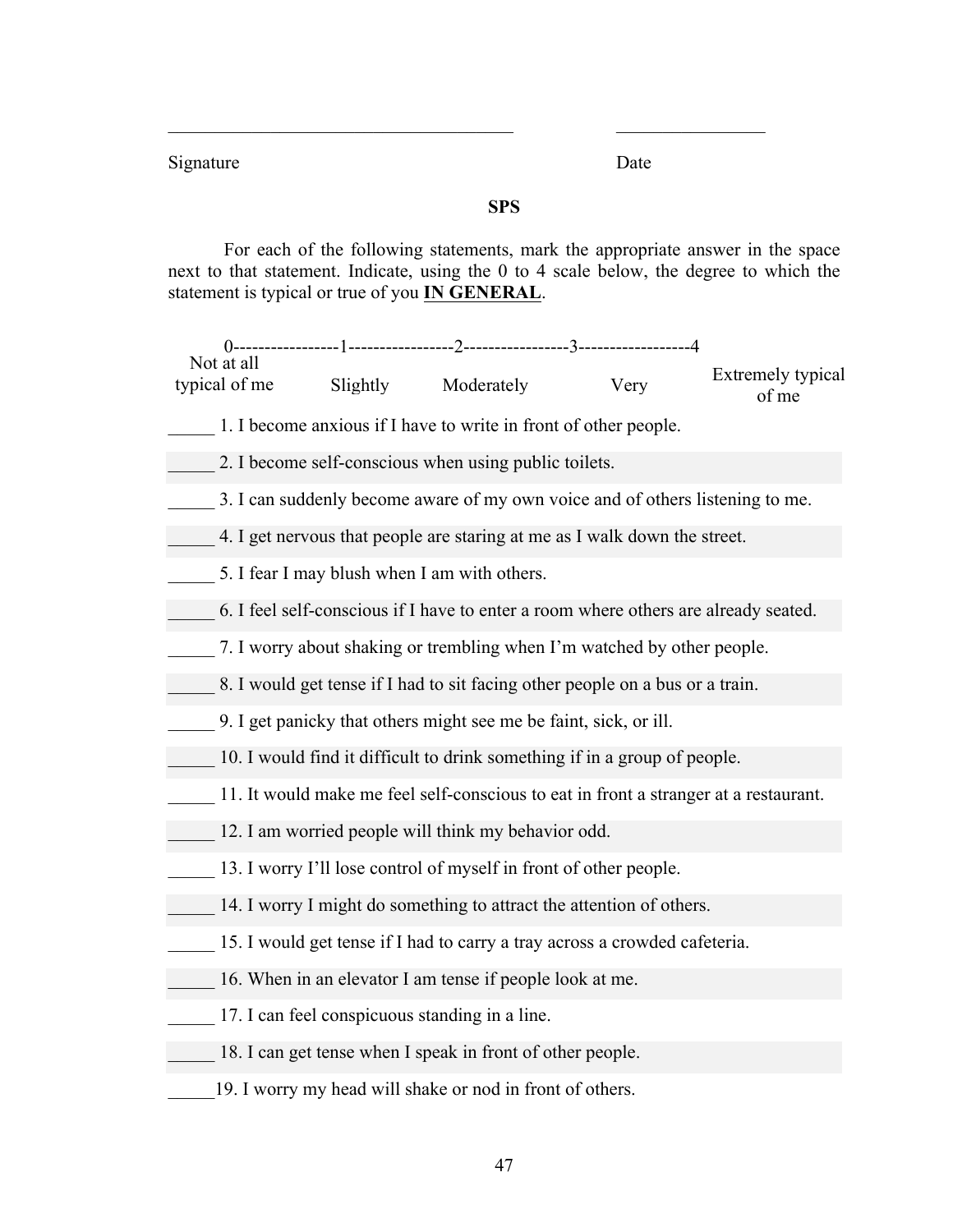\_\_\_\_\_ 20. I feel awkward and tense if I know people are watching me.

\_\_\_\_\_ 21. Please select answer "1" for this statement.

| <b>Across</b>              |                                            | 1  | 2                    | 3                                 |          | 4  | 5  | 6            | 7                              |                 | 8  | 9  | 10 |    |
|----------------------------|--------------------------------------------|----|----------------------|-----------------------------------|----------|----|----|--------------|--------------------------------|-----------------|----|----|----|----|
| 1. "Three men in a "       |                                            | 11 |                      |                                   |          | 12 |    |              |                                |                 | 13 |    |    | 14 |
| 4. Outerwear               |                                            | 15 |                      |                                   |          | 16 |    |              |                                |                 | 17 |    |    |    |
| 8. Mandela's org.          |                                            | 18 |                      |                                   | 19       |    |    |              | 20                             | 21              |    |    |    |    |
| 11. Formula                |                                            |    |                      |                                   | 22       |    | 23 | 24           |                                |                 |    |    |    |    |
| 12. Sharpen                |                                            | 25 | 26                   | 27                                |          |    |    |              |                                | 28              |    | 29 | 30 | 31 |
| 13. Not hearing            |                                            | 32 |                      |                                   |          |    | 33 |              | 34                             |                 |    | 35 |    |    |
| 15. Quiche, e.g.           |                                            |    |                      |                                   |          |    |    |              |                                |                 |    |    |    |    |
| 16. Elementary<br>particle |                                            | 36 |                      |                                   | 37<br>42 | 38 | 43 | 39           |                                | 40              | 41 |    |    |    |
| 17. Flower holder          |                                            | 44 | 45                   | 46                                |          |    |    |              |                                | 47              |    | 48 | 49 | 50 |
| 18. Take off               |                                            | 51 |                      |                                   |          |    | 52 | 53           | 54                             |                 |    | 55 |    |    |
| 20. Like socks             |                                            | 56 |                      |                                   |          |    | 57 |              |                                |                 |    | 58 |    |    |
| 22. Teacher's offering     |                                            |    | 59                   |                                   |          |    | 60 |              |                                |                 |    | 61 |    |    |
| 25. Barn bird              |                                            |    |                      |                                   |          |    |    |              |                                |                 |    |    |    |    |
| 28. Life partner?          |                                            |    |                      |                                   |          |    |    |              |                                |                 |    |    |    |    |
| 32. Tease                  | 61. Chess pieces                           |    |                      | $21.$ Plus                        |          |    |    |              |                                | 44. Spiderman's |    |    |    |    |
| 33. Church bench           | Down<br>1. Spinning toys<br>2. Condo, e.g. |    |                      | 23. Drench                        |          |    |    |              |                                | weapon          |    |    |    |    |
| 35. Polite address         |                                            |    |                      | 24. Used a broom                  |          |    |    |              | 45. Frosted                    |                 |    |    |    |    |
| 36. Former British         |                                            |    |                      | 25. Hit the slopes<br>26. Victory |          |    |    |              | 46. "Of _I Sing"<br>48. Detail |                 |    |    |    |    |
| colony                     |                                            |    |                      |                                   |          |    |    |              |                                |                 |    |    |    |    |
| 39. Throws                 | 3. Bud, for example                        |    |                      | 27. Append                        |          |    |    |              | 49. Hurting                    |                 |    |    |    |    |
| 42. High level land        | 4. Vegas marriage<br>د مومان               |    | 29. Volcanic fallout |                                   |          |    |    | 50. Complain |                                |                 |    |    |    |    |

# **Crossword**